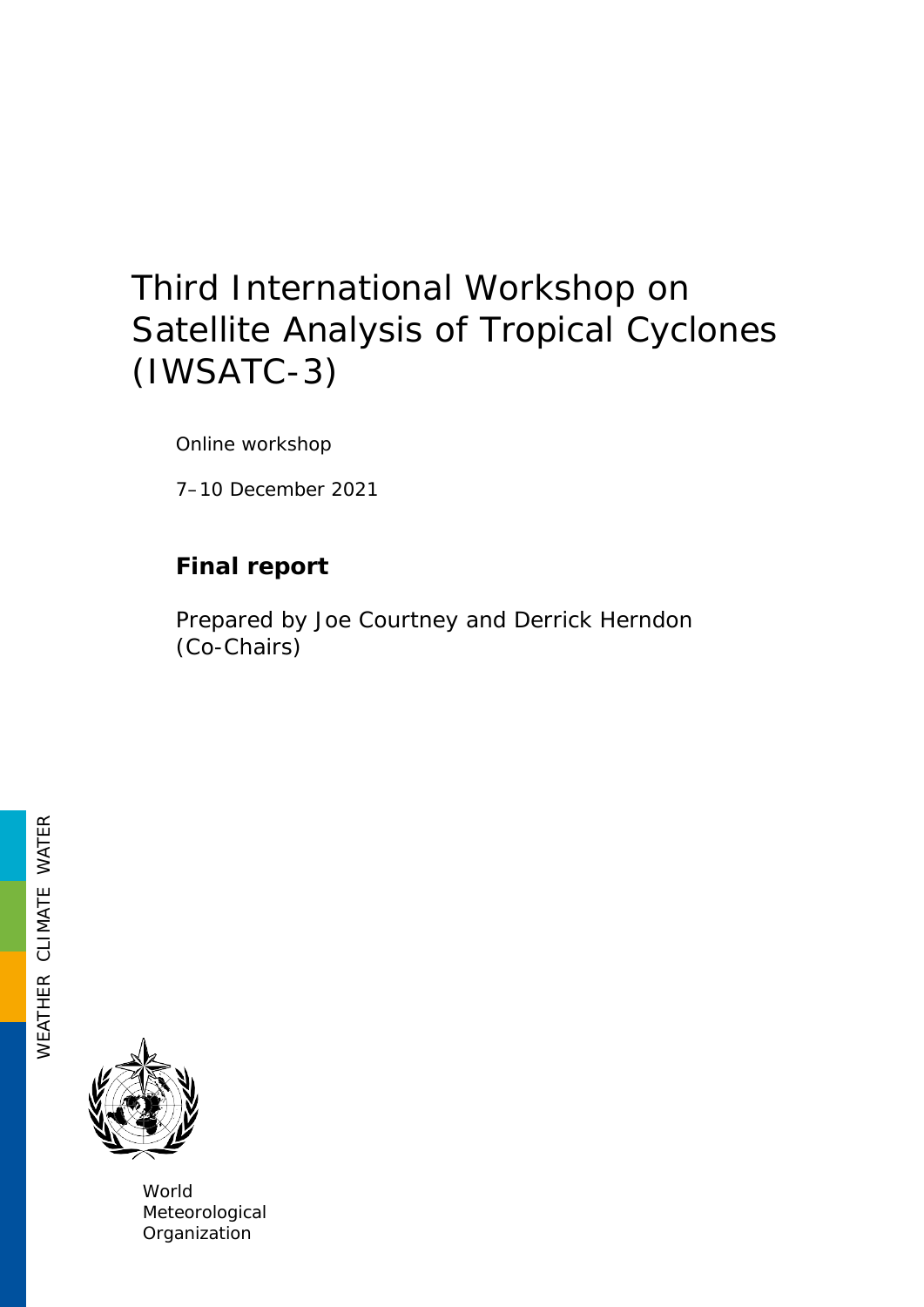© World Meteorological Organization, 2022

The right of publication in print, electronic and any other form and in any language is reserved by WMO. Short extracts from WMO publications may be reproduced without authorization, provided that the complete source is clearly indicated. Editorial correspondence and requests to publish, reproduce or translate this publication in part or in whole should be addressed to:

Chair, Publications Board World Meteorological Organization (WMO)<br>7 bis, avenue de la Paix 7 bis, avenue de la Paix Tel.: +41 (0) 22 730 84 03<br>P.O. Box 2300 Fax: +41 (0) 22 730 80 40 CH-1211 Geneva 2, Switzerland

Fax: +41 (0) 22 730 80 40<br>Email: publications@wmo.int

#### NOTE

The designations employed in WMO publications and the presentation of material in this publication do not imply the expression of any opinion whatsoever on the part of WMO concerning the legal status of any country, territory, city or area, or of its authorities, or concerning the delimitation of its frontiers or boundaries.

The mention of specific companies or products does not imply that they are endorsed or recommended by WMO in preference to others of a similar nature which are not mentioned or advertised.

The findings, interpretations and conclusions expressed in WMO publications with named authors are those of the authors alone and do not necessarily reflect those of WMO or its Members.

This publication has been issued without formal editing.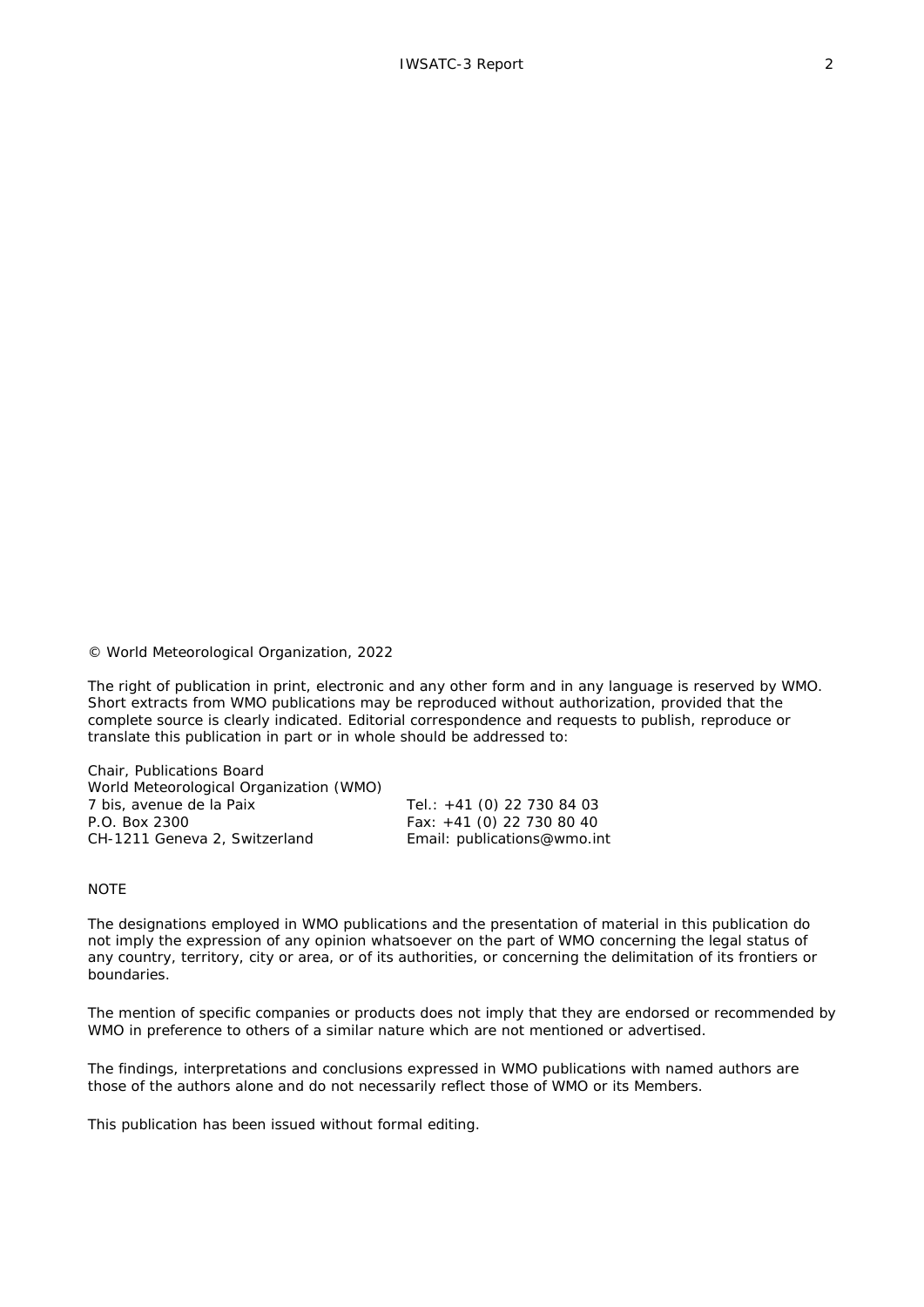# **Table of Contents**

| 1.1 |                                                                                         |  |
|-----|-----------------------------------------------------------------------------------------|--|
| 1.2 |                                                                                         |  |
|     |                                                                                         |  |
| 2.1 |                                                                                         |  |
| 2.2 |                                                                                         |  |
| 2.3 | Day 2: Update on satellites and sensors - status and emerging 8                         |  |
| 2.4 | Day 3: Update on objective Satellite TC analysis methods.  10                           |  |
| 2.5 | Day 4: Best practice applications of satellite analysis techniques for operations using |  |
|     |                                                                                         |  |
| 3.1 |                                                                                         |  |
| 3.2 |                                                                                         |  |
| 3.3 |                                                                                         |  |
|     | 4. TRAINING RESOURCES AND FURTHER INFORMATION  13                                       |  |
| 4.1 |                                                                                         |  |
| 4.2 |                                                                                         |  |
|     |                                                                                         |  |
|     | APPENDIX II: Operational recent advances and issues and challenges 19                   |  |
|     |                                                                                         |  |
|     |                                                                                         |  |
|     |                                                                                         |  |
|     |                                                                                         |  |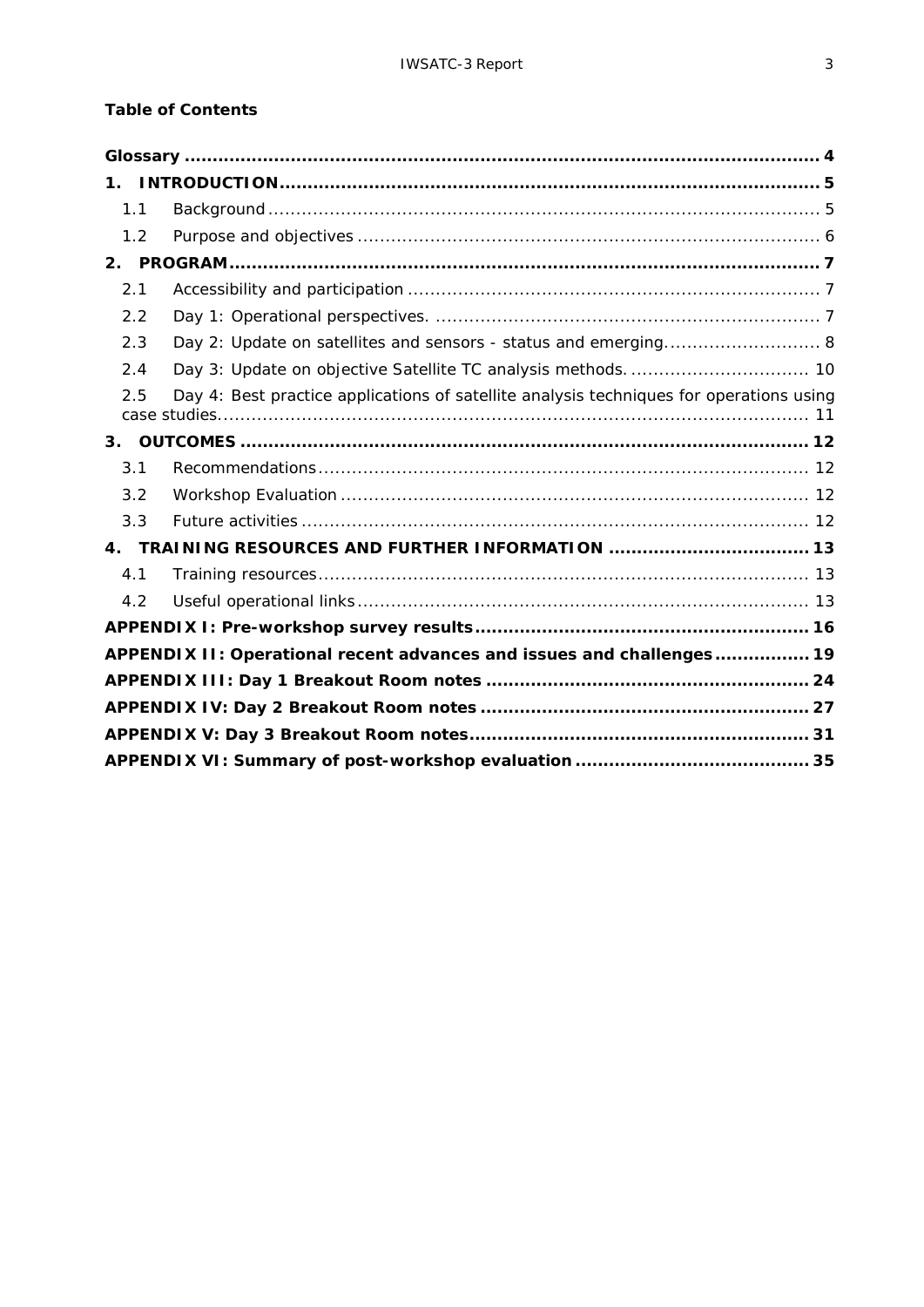# <span id="page-3-0"></span>**Glossary**

| <b>ADT</b>          | Advanced Dvorak Technique                                                                                             |
|---------------------|-----------------------------------------------------------------------------------------------------------------------|
| AMSR2               | Advanced Microwave Scanning Radiometer 2                                                                              |
| <b>ASCAT</b>        | <b>Advanced Scatterometer</b>                                                                                         |
| <b>BOM</b>          | Australian Bureau of Meteorology                                                                                      |
| <b>CSCAT</b>        | CFOSAT (Chinese-French Oceanography Satellite) Scatterometer or RFSCAT<br>Rotating Fan Beam Scatterometer             |
| <b>CIMSS</b>        | Cooperative Institute for Meteorological Satellite Studies (USA)                                                      |
| <b>CIRA</b>         | Cooperative Institute for Research in the Atmosphere (USA)                                                            |
| <b>CMA</b>          | China Meteorological Administration                                                                                   |
| <b>CPHC</b>         | Central Pacific Hurricane Centre                                                                                      |
| <b>ERC</b>          | Eye Wall Replacement Cycle                                                                                            |
| <b>FNMOC</b><br>FY. | Fleet Numerical Meteorology and Oceanography Center (USA)<br>FengYun                                                  |
| <b>GEMS</b>         | Geostationary Environment Monitoring Spectrometer                                                                     |
| GeoIPS              | Geo-located Information Processing System                                                                             |
| <b>HSCAT</b>        | Hai Yang scatterometer (referring to HY-2B and HY-2C)                                                                 |
| <b>IBTrACS</b>      | International Best Track Archive for Climate Stewardship                                                              |
| <b>IFREMER</b>      | National Institute for Ocean Science (France)                                                                         |
| <b>IMD</b>          | Indian Meteorological Department                                                                                      |
| <b>IWSATC</b>       | International Workshop on Satellite Analysis of Tropical Cyclones                                                     |
| <b>IWTC</b>         | International Workshop on Tropical Cyclone                                                                            |
| <b>JMA</b>          | Japan Meteorological Agency                                                                                           |
| <b>JTWC</b>         | Joint Typhoon Warning Center                                                                                          |
| <b>KMA</b>          | Korea Meteorological Administration                                                                                   |
| KNMI                | Royal Netherlands Meteorological Institute                                                                            |
| <b>MSG</b>          | Meteosat Second Generation                                                                                            |
| <b>NHC</b>          | National Hurricane Center (USA)                                                                                       |
| <b>NOAA</b>         | National Oceanic and Atmospheric Administration (USA)                                                                 |
| <b>NRCS</b>         | normalized radar cross section                                                                                        |
| <b>NRL</b>          | Navy Research Laboratory (USA)                                                                                        |
| <b>OSCAR</b>        | Observing Systems Capability Analysis and Review Tool                                                                 |
| <b>OSCAT</b>        | OceanSat Scatterometer                                                                                                |
| PAGASA              | Philippine Atmospheric, Geophysical and Astronomical Services Administration                                          |
| <b>REMSS</b>        | <b>Remote Sensing Systems</b>                                                                                         |
| <b>RMW</b>          | Radius of Maximum Wind                                                                                                |
| <b>RSMC</b>         | Regional Specialized Meteorological Centers/Tropical Cyclone Warning Centers                                          |
| <b>SAR</b>          | Synthetic Aperture Radar                                                                                              |
| <b>SATCON</b>       | Satellite Consensus (for TC Intensity)                                                                                |
| <b>SFMR</b>         | Stepped-Frequency Microwave Radiometer                                                                                |
| <b>SMAP</b>         | Soil Moisture Active Passive                                                                                          |
| <b>SMOS</b>         | Soil Moisture and Ocean Salinity                                                                                      |
| <b>TROPICS</b>      | Time-Resolved Observations of Precipitation structure and storm Intensity with a<br><b>Constellation of Smallsats</b> |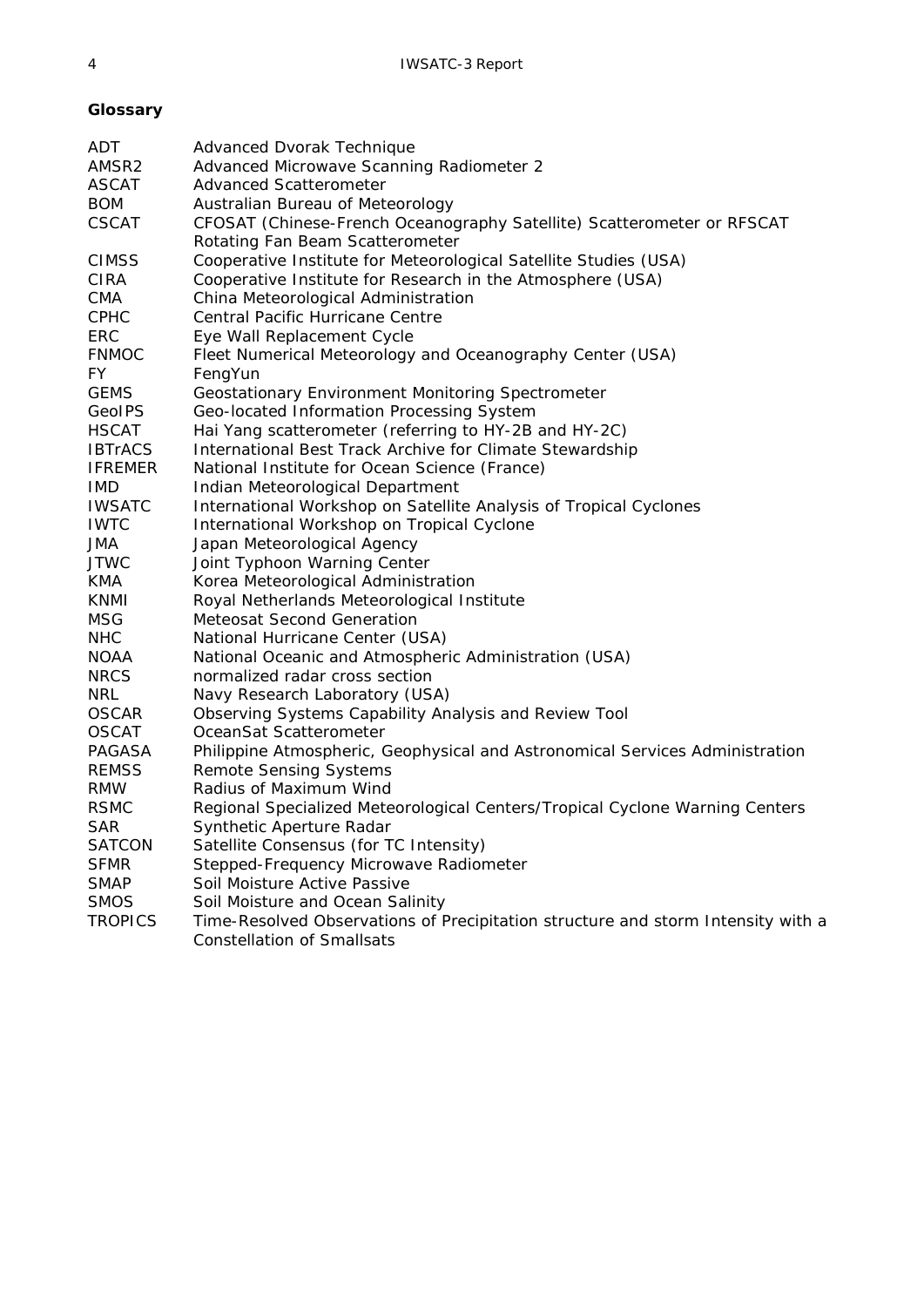# **All documents and presentations can be found on the workshop site at:**

[https://community.wmo.int/meetings/third-international-workshop-satellite-analysis-tropical](https://community.wmo.int/meetings/third-international-workshop-satellite-analysis-tropical-cyclones-iwsatc-3)[cyclones-iwsatc-3](https://community.wmo.int/meetings/third-international-workshop-satellite-analysis-tropical-cyclones-iwsatc-3)

<span id="page-4-0"></span>**Recordings available via WMO Vimeo at**: [https://vimeo.com/showcase/9113736](https://aus01.safelinks.protection.outlook.com/?url=https%3A%2F%2Fvimeo.com%2Fshowcase%2F9113736&data=04%7C01%7Cjoe.courtney%40bom.gov.au%7C9b9a2a3907144aa9689708d9dbf65620%7Cd1ad7db597dd4f2b816e50d663b7bb94%7C0%7C0%7C637782673327382467%7CUnknown%7CTWFpbGZsb3d8eyJWIjoiMC4wLjAwMDAiLCJQIjoiV2luMzIiLCJBTiI6Ik1haWwiLCJXVCI6Mn0%3D%7C3000&sdata=zZQZZ3P4kcixHG0o%2B%2BK6pSsanRhdS40wLmKhvkmo4Ic%3D&reserved=0)

# **1. INTRODUCTION**

Satellite data provide the majority of inputs for Tropical Cyclone (TC) analysis: position, intensity and structure, that underpins the entire value chain of the TC service. Hence a good analysis will provide a solid basis to ensure our communities are equipped with the best available information to make the appropriate decisions to safeguard life and property.

# <span id="page-4-1"></span>**1.1 Background**

1.1.1 This workshop is building upon the first two workshops in [2011](https://library.wmo.int/index.php?lvl=notice_display&id=13045) and [2016,](https://library.wmo.int/index.php?lvl=notice_display&id=19522) both in Honolulu, and due acknowledgements to Chris Velden and Andrew Burton who were the key architects, and to WMO for their ongoing support.

The original impetus was to address a disconnect between the research and operations and also across the operational agencies. The focus of IWSATC-1 was to increase the accuracy and reliability of satellite analyses of TCs by sharing the latest knowledge and techniques developed by the TC research community with operational forecasters of the major warning centers, and at IWSATC-2 - to update operational analysis practices at the Regional Specialized Meteorological Centers/Tropical Cyclone Warning Centers (RSMCs/TCWCs) in the 5 years since IWSATC-I, and to explore greater use of emerging objective satellite-based aids.

A further impetus for this workshop was an outcome of [the Ninth session on the International](https://library.wmo.int/doc_num.php?explnum_id=11006)  [Workshop on Tropical Cyclone](https://library.wmo.int/doc_num.php?explnum_id=11006) (IWTC-9, December 2018) which made this recommendation for WMO:

*Encourage and support another IWSATC in the near future, expanding the role to better reach underdeveloped TC-prone countries to provide information on the satellite sensors, data availability, data accessibility, and platforms and to develop training for how to use the products/applications.*

The growth of satellite information available operationally increases the requirement to enhance understanding the capability of sensors to deliver useful information and how to integrate the information for best practice analysis methods especially in challenging scenarios.

- 1.1.2 Recommendations from IWSATC-2
	- 1. Noting the importance of satellite data for tropical cyclone disaster risk reduction, IWSATC-2 recommends that the WMO Space Program make every possible effort to ensure that the current observing system is maintained (e.g., microwave imagers/sounders) and new data streams are encouraged. For example, the developments in Microsats/CubeSats and the possible future commercialisation of some satellite data streams may impact future tropical cyclone monitoring capabilities.
	- 2. Given the progress and achievements of the first two workshops, both the operational and research TC communities encourage the continued sponsorship by WMO for regular (2-4 years) IWSATC workshops (incorporating the International Best Track Archive for Climate Stewardship (IBTrACS)). This will facilitate the essential exchange of operational needs and research advances to meet them. It is further recommended that the next workshop include a "train-the-trainer" day to facilitate widespread adoption, optimal employment, and consistent application of new operational techniques.
	- 3. Innovative satellite-based methods that are showing promise for TC analysis need to be integrated into the forecast process of each RSMC/TCWC for optimal employment. Therefore, the IWSATC-II recommends that WMO helps to identify resources for providing algorithm transition into operational center environments.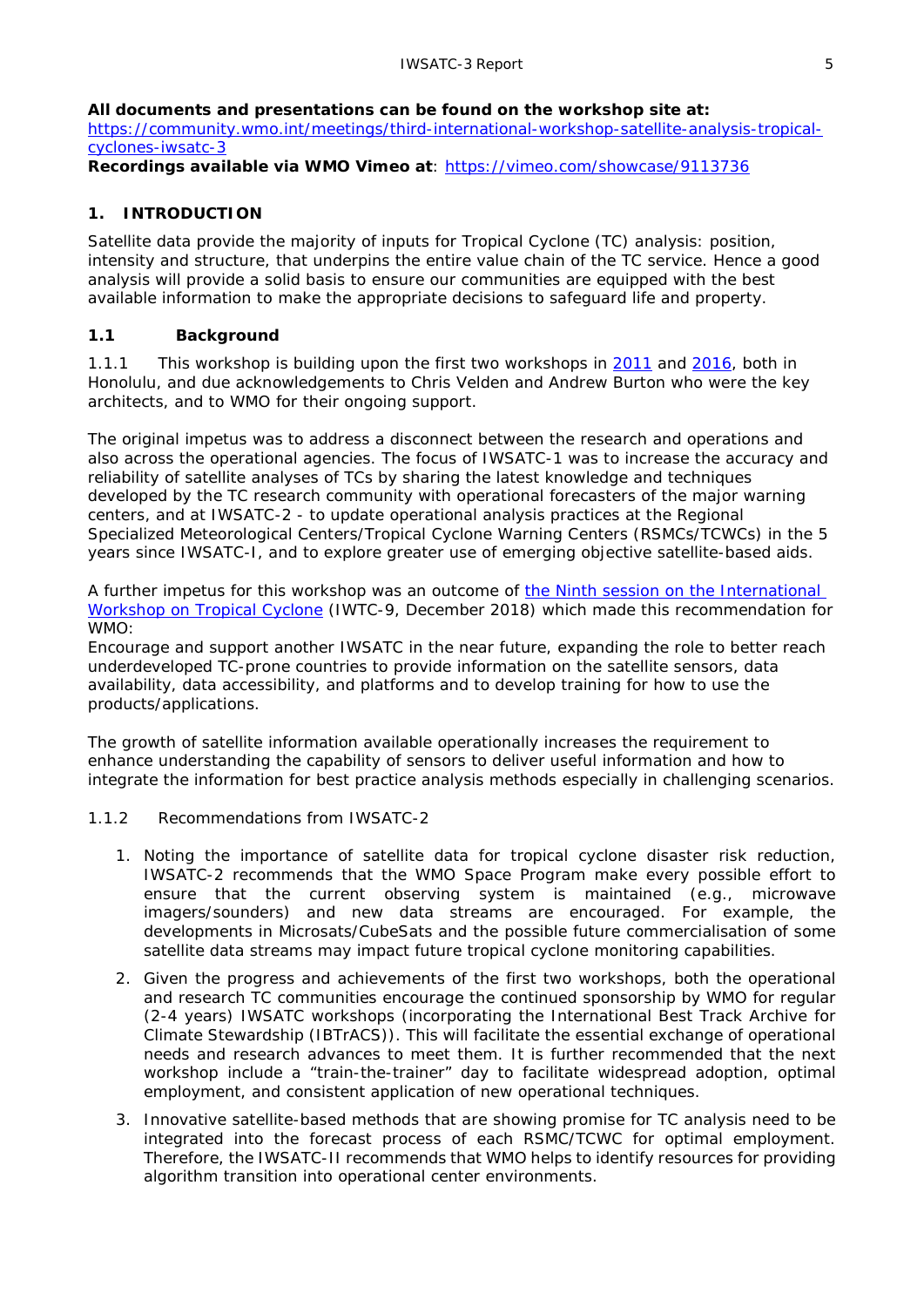- 4. Noting the ongoing need for satellite validation datasets (reports during TC passage from local islands. buoys, ships, etc.), IWSATC-II recommends that WMO, through the Regional Associations, encourage RSMCs/TCWCs to share all available datasets with the TC research community.
- 5. Satellite observations of TCs are a primary contributor to global Best Tracks and reanalyses. Therefore, the IWSATC-II recommends that the satellite TC community continue to work closely with IBTrACS towards the goal of a global, unified Best Track record.
- 6. The IWSATC-II community re-emphasizes and strongly supports a recommendation from IWTC-VIII: "Recognizing the value and importance of the NRL Tropical Cyclone site [http://www.nrlmry.navy.mil/TC.html] for both real-time operational use and as a resource for researchers, the IWTC expresses concern that continuing development and availability of this resource may cease. Reflecting on the exceptional value that operational centers in particular place on this web site as a unique and effective means of providing global access to the full suite of microwave imagery, the IWTC community recommends that WMO send a letter of commendation to the development team at NRL-MRY in recognition of the significant contribution they make to global disaster risk reduction." IWSATC-II also encourages WMO to request in this letter the continued support of this resource by NRL-MRY sponsors.
- 7. The IWSATC-II endorses the following recommendation from the IWTC-VIII. That satellite techniques be developed and calibrated for atypical TC structures, such as those

that are problematic for the traditional Dvorak technique. Note: this encompasses the entire range of TC structures with specific focus on those atypical ones that have been problematic for forecasters in the past (e.g., subtropical and extra-tropically transitioning cyclones, monsoon gyres, as well as TCs making landfall).

8. The IWSATC-II recommends the development of a living document that provides details of the various satellite-based observations and techniques used in operational centers. The document should provide information about the observation or technique and any known strengths and weaknesses that would be useful to a forecaster in an operational setting. The document should be updated on an "as needed" basis by individuals identified as the responsible person for that particular observation or technique and should be made available on the WMO TCP web site and the Tropical Cyclone Forecaster Website hosted by Hong Kong Observatory.

1.1.3 Following the work of Chris Velden (Cooperative Institute for Meteorological Satellite Studies (CIMSS) and Andrew Burton (Australian Bureau of Meteorology (BOM)), WMO invited Derrick Herndon (CIMSS) and Joe Courtney (BOM) to chair this workshop with WMO's Secretariat co-ordinating support through Anne-Claire Fontan. COVID and travel restrictions necessitated the workshop to be conducted online.

#### <span id="page-5-0"></span>**1.2 Purpose and objectives**

1.2.1 The purpose of IWSATC-3 was to increase the accuracy and reliability of satellite analysis of tropical cyclones through the sharing of the latest knowledge and technologies between the operational forecasters and the researchers in this area.

- 1.2.2 The specific objectives of IWSATC-3 were to:
	- 1. Describe the latest operational procedures of TC satellite analysis from participating RSMCs/TCWCs;
	- 2. Share recent and emerging developments in satellite sensors and associated analysis techniques for TC applications;
	- 3. Enhance the understanding and application of TC satellite analysis techniques and recommend strategies for ongoing training and engagement as new technologies and applications emerge.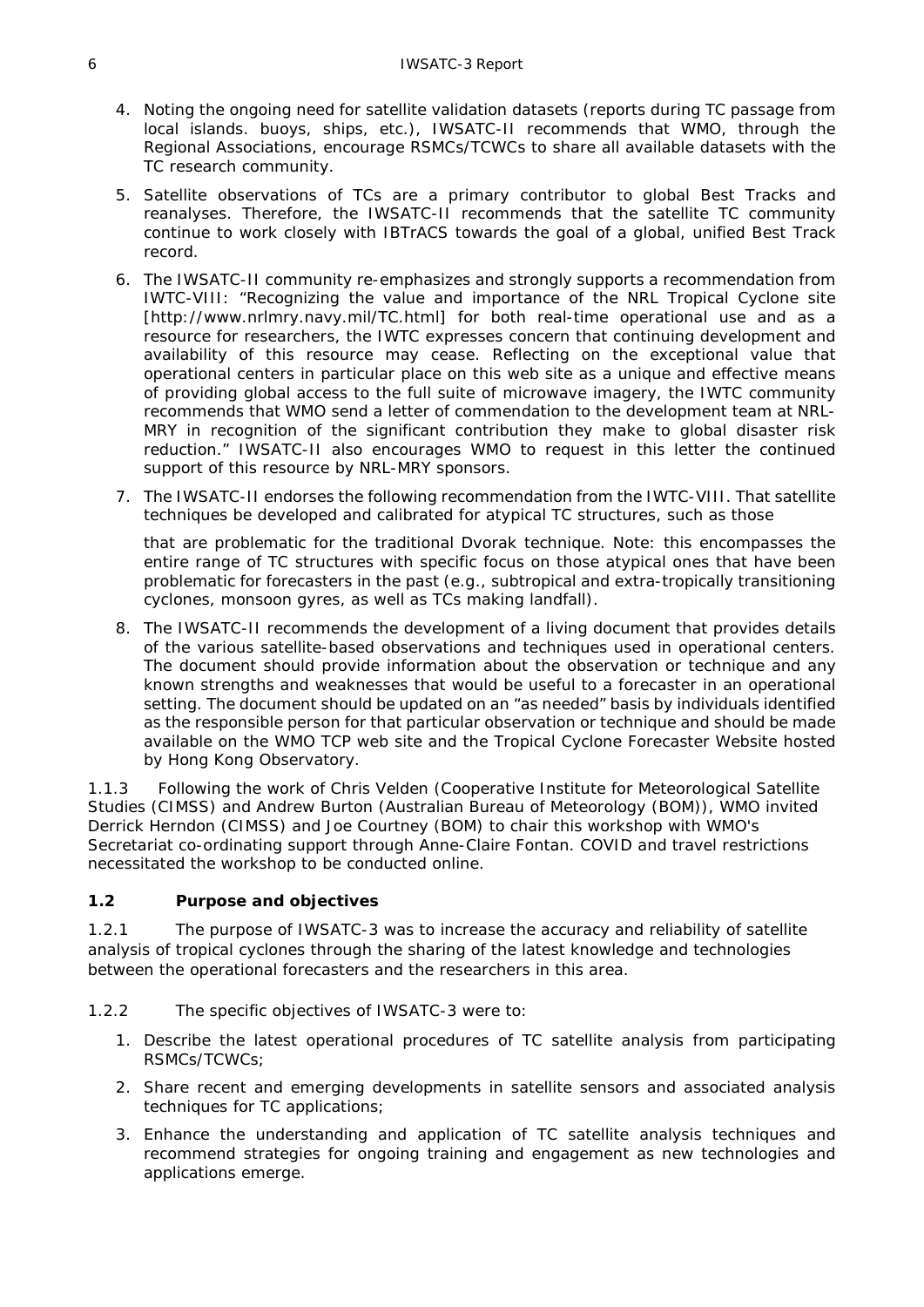# <span id="page-6-0"></span>**2. PROGRAM**

A survey was sent to operational centres and to specific research and information providers to identify topics and associated presenters. This helped to guide the program content. There were 30 respondents, and the results are summarised in **APPENDIX I**. The online nature of the workshop and associated time constraints limited the range of topics. Therefore some requested topics could not be included.

The workshop was divided into four topics, each on one day.

- Day 1: Operational perspectives from TC warning centres.
	- Day 2: Update on satellites and sensors current status and emerging.
- Day 3: Update on objective Satellite TC analysis methods.
- Day 4: Best practice applications of satellite analysis techniques for operations using case studies.

Days 1 and 4 had an operational focus while days 2 and 3 had input from research and satellite information providers.

# <span id="page-6-1"></span>**2.1 Accessibility and participation**

# *2.1.1 Accessibility*

Owing to travel restrictions, the workshop was held online via Zoom, hosted by WMO. All presentations were recorded and made available on the WMO sharepoint site and were later made permanently available on the WMO Vimeo page: [https://vimeo.com/showcase/9113736](https://aus01.safelinks.protection.outlook.com/?url=https%3A%2F%2Fvimeo.com%2Fshowcase%2F9113736&data=04%7C01%7Cjoe.courtney%40bom.gov.au%7C9b9a2a3907144aa9689708d9dbf65620%7Cd1ad7db597dd4f2b816e50d663b7bb94%7C0%7C0%7C637782673327382467%7CUnknown%7CTWFpbGZsb3d8eyJWIjoiMC4wLjAwMDAiLCJQIjoiV2luMzIiLCJBTiI6Ik1haWwiLCJXVCI6Mn0%3D%7C3000&sdata=zZQZZ3P4kcixHG0o%2B%2BK6pSsanRhdS40wLmKhvkmo4Ic%3D&reserved=0)

An analysis of time zones was conducted to ensure maximum reach for the majority of identified participants. Hence, the schedule was designed to reach as many participants as possible with a bias towards operations on days 1 and 4 and hence a start time of 02:00UTC, and an earlier start time at 00UTC on days 2 and 3 to have greater access to US-based presenters. It is acknowledged that this disadvantaged participants from Europe and Africa, but having recordings available was a way to include the global audience. The schedule was limited to 3.5 hours per day including a 10-minute break. In addition, the first three days included an optional extra session for informal open discussion for those willing to stay on which went for up to an hour.

# *2.1.2 Participants*

Key researchers, information providers were invited to attend, while operational centres were invited to nominate participants. There was a total of 363 registrants from 50 countries, some of whom were only available on particular days. Approximate attendance numbers on each day varied from about 120 to 170.

# *2.1.3 Breakout rooms*

To encourage participation each day included breakout room sessions, leaders were appointed to oversee discussions about key questions which varied according to the topic. On day 4, breakout sessions were designed around case studies. Key outcomes from each breakout room were shared with the wider group.

# <span id="page-6-2"></span>**2.2 Day 1: Operational perspectives.**

Invited operational centres presented for 10-15 minutes during the workshop, augmented by longer pre-recorded presentations that were made available on the WMO sharepoint ahead of the workshop for previewing. These recordings were later transferred to the Vimeo website. Presenters were provided with a template to address standard topics that included operational structure, satellites/sensors used, satellite-based techniques used, recent advances, issues and difficult case studies.

A summary of the operational recent advances and issues and challenges by each agency is presented in [APPENDIX II.](#page-18-0)

Overall, when compared with previous IWSATC workshops, there was a noticeable degree of similarity across agencies in the use of satellite sensors and associated challenges. Subjective processes are still being used but there is now greater use of objective techniques. Difficult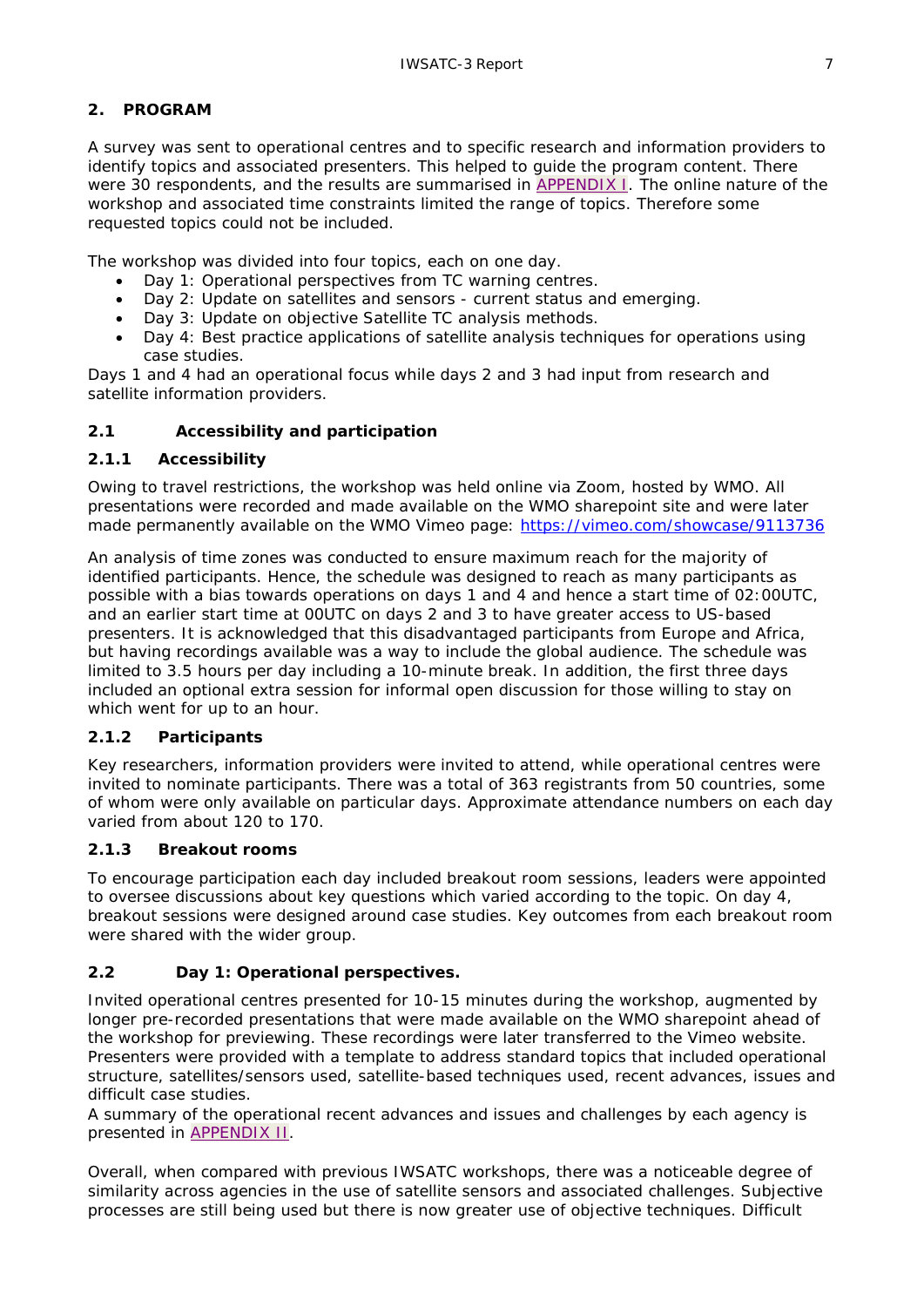cases highlighted the requirement for forecaster skilled intervention, which was also reflected in the requirement for ongoing training especially in integrating new sensors such as Synthetic Aperture Radar (SAR). Many agencies commented on the loss of sensors being a concern and demand for more. Other notable comments included the need to have reliable observations for validation studies and how best to share this information, and potentially build a database of cases that have "reliable ground truth"; and to assimilate data to high-resolution models being important for hazard prediction services - for example structure changes associated with Eyewall Replacement Cycles (ERCs).

The notes of Day 1 breakout rooms are available in [APPENDIX III](#page-23-0)

|  |  |  |  | Table 1. Day 1 schedule. |
|--|--|--|--|--------------------------|
|--|--|--|--|--------------------------|

| Time (UTC) | <b>Description</b>                                                                                          | <b>Presenter</b>                                                                                                                                                                                                                                                                                                                                                                                                                                                         |
|------------|-------------------------------------------------------------------------------------------------------------|--------------------------------------------------------------------------------------------------------------------------------------------------------------------------------------------------------------------------------------------------------------------------------------------------------------------------------------------------------------------------------------------------------------------------------------------------------------------------|
| 0200-0215  | Introductions,<br>overview &<br>protocols                                                                   | Co-chairs: Joe Courtney and Derrick Herndon                                                                                                                                                                                                                                                                                                                                                                                                                              |
| 0215-0500  | Operational<br>Perspectives<br>from TC<br>warning<br>centres<br>$(10-15)$<br><b>INCLUDES</b><br>10min break | JMA (Yasushi Mochizuki) recording (17min)<br>KMA (Jun Park) recording (13min)<br>PAGASA (Philippines, Robb Gile) recording (30min)<br>CMA (Chunyi Xiang) recording (24min)<br>BoM (Craig Earl-Spurr) recording (22min)<br>Fiji (Stephen Meke) recording (8min)<br>NHC/CPHC (Jack Beven) recording (36min)<br>IMD (Chinmay Khadke) recording<br>MeteoFrance (Sebastien Langlade) recording (27min)<br>JTWC (Brittany Bermea); extended recording (Brian<br>Howell, 31min) |
| 0500-0525  | <b>Breakout</b><br>rooms and<br>discussion                                                                  | Questions<br>1. From the range of presentations from operational<br>centres, what approaches, methods or initiatives struck<br>you as being potentially useful, either for your agency or<br>more broadly?<br>2. How can research and satellite information providers<br>better support operational forecasters?                                                                                                                                                         |
| 0525-0530  | Close                                                                                                       | Derrick Herndon and Joe Courtney                                                                                                                                                                                                                                                                                                                                                                                                                                         |

#### <span id="page-7-0"></span>**2.3 Day 2: Update on satellites and sensors - status and emerging.**

As noted previously a number of new satellite missions have launched or will soon launch since IWSATC-2. The schedule for the second day of the workshop focused on these new missions/sensors and the capability to monitor TC position, intensity and structure. Because of the prolific number of Cubesat/smallsat missions some time was dedicated to this emerging data source.

Scatterometers continue to provide an excellent data source especially for TC structure information including radius of critical wind radii. Attendees pointed to the desire to maintain the rich constellation of scatterometers. Presentations summarized the current state of the constellation including ASCAT, OSCAT-2/3, HSCAT-B/C/D, CSCAT (CFOSAT) and WindRad on FY-3E. Further information on satellite sensors available via the WMO website: <https://space.oscar.wmo.int/spacecapabilities>

One challenge in the extreme wind environment of the TC inner core is validation. While buoys provide a direct measurement of these winds these observations are rare. Comparisons to aircraft data including dropsondes and SFMR (Stepped-Frequency Microwave Radiometer) provide additional ground truth. Increasingly well-calibrated Synthetic Aperture Radar (SAR)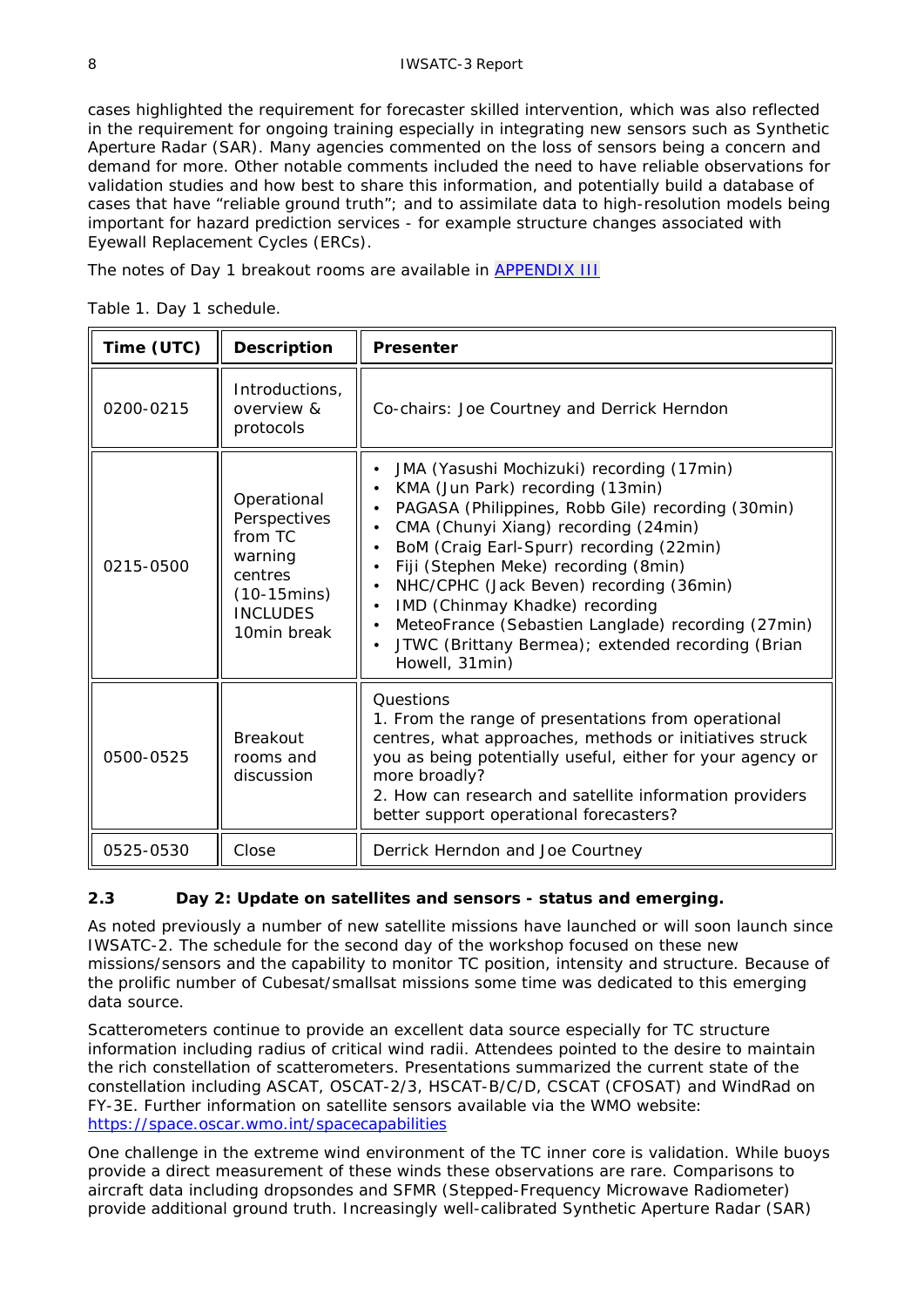data which also provides a 2D wind field has been compared to scatterometer wind retrievals with the goal to extend the maximum sustained wind limits that can be derived. One area of concern is access to all available data with low latency.

SAR data became a focus of the workshop as this data has become more accessible thanks to efforts from NESDIS and IFREMER. Previous use of SAR focused on TC position location however recent efforts to use the NRCS (normalized radar cross section) data to extract the 2D wind field in the TC, including maximum winds, Radius of Maximum Wind (RMW) and wind radii show significant skill. One question addressed is what averaging period the SAR data represents. Presenters acknowledge this is ongoing research to best determine the spatial averaging distance that best represents wind averaging times used by operational centers (1 minute, 10-minute, etc.). The ability of SAR to represent the concentric eyewall structures of TCs, which has a significant impact on the TC intensity forecast, was also noted. A problem with SAR data is that TC overpasses must be planned in advance and is currently on a request basis. It is suggested that WMO continues to support endeavours to prioritize acquisition of this critical data.

SMAP/AMSR2 wind retrievals are a somewhat newer tool for TC analysis. The latest efforts to validate this data and understand under-sampling characteristics was shown. Access to this data has improved with **REMSS** providing both imagery and intensity estimate fixes for maximum winds and critical wind radii. Operational centers are increasingly using this data source in analysis.

One recommendation that emerged is a desire for greater summary information from a central website on the status of current and planned satellite missions and sensor information. The OSCAR WMO website is a repository of such information and is encouraged to provide updated information on sensor health and future missions such as a quick view of what is available and which sensors have failed or are degrading. It was noted that access to FY-3 and FY-4 data is limited compared to say Himawari, Meteosat Second Generation (MSG) and GOES-16/17 data. Geostationary microwave sounder missions planned for the future could be potentially powerful in all-weather monitoring of TCs.

Recent Cubesat launches including GEMS and TROPICS show the ability of smaller and cheaper satellite platforms to provide quality TC analysis data. Presentations included a summary of the current TROPICS Pathfinder Cubesat mission that is in evaluation mode presently. TROPICS provides microwave moisture and temperature sounder data that can be used for TC allweather position and intensity estimates. Attendees note that additional training on Cubesat capabilities is desirable. In addition, this training should be provided prior to satellite launch so that the data can be used as close to post-launch as possible. This is especially important given the potentially shorter lifespan of these satellites.

The notes of Day 2 breakout rooms are available in [APPENDIX IV](#page-26-0)

| Time (UTC) | <b>Description</b>                                         | <b>Presenter</b>                                     |  |
|------------|------------------------------------------------------------|------------------------------------------------------|--|
| 0000-0015  | Introductions, overview &<br>protocols                     | Co-chairs: Joe Courtney and Derrick<br>Herndon       |  |
| 0010-0025  | ASCAT and extreme wind<br>measurements in TCs              | Ad Stoffelen (KNMI)                                  |  |
| 0025-0045  | Use of SAR for TC analysis                                 | Alexis Amouche (IFREMER) and<br>Chris Jackson (NOAA) |  |
| 0045-0105  | SMAP and AMSR2 for measuring<br>TC intensity and structure | Thomas Meissner and Lucrezia<br>Ricciardulli (REMSS) |  |
| 0105-0125  | Near future satellite missions                             | Jeff Hawkins (NRL-retired)                           |  |

*Table 2. Day 2 schedule.*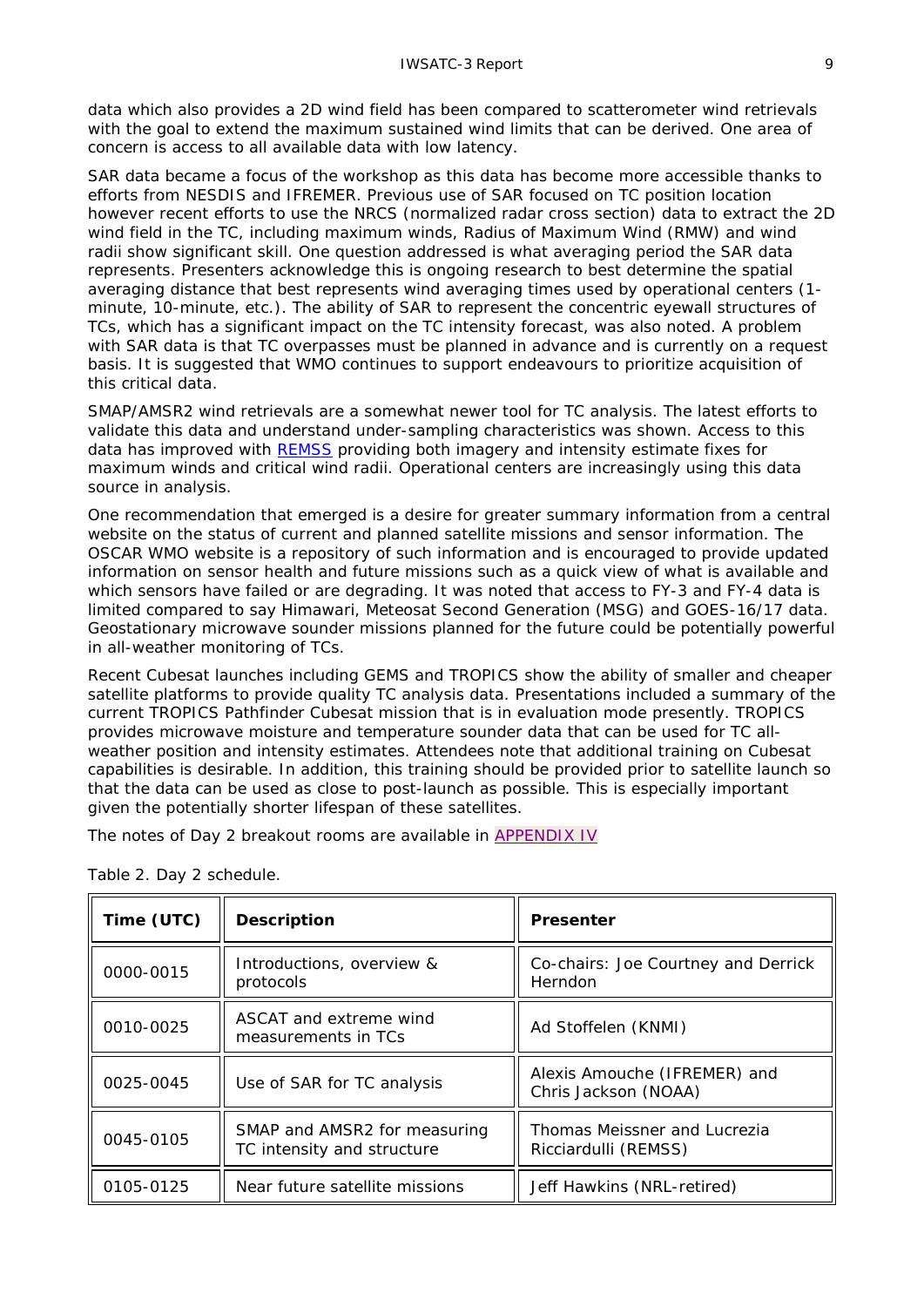|           | relevant to TC analysis                     |                                  |
|-----------|---------------------------------------------|----------------------------------|
| 0125-0145 | An update on the TROPICS<br>CubeSat mission | Derrick Herndon (CIMSS)          |
| 0145-0155 | <b>Break</b>                                |                                  |
| 0155-0225 | Session O/A                                 | Panel                            |
| 0225-0300 | Breakout rooms                              | Breakout room leaders            |
| 0300-0330 | Plenary discussion and close                | Derrick Herndon and Joe Courtney |

# <span id="page-9-0"></span>**2.4 Day 3: Update on objective Satellite TC analysis methods.**

The third day talks focused on updates to satellite algorithms and TC display systems provided by research organizations and operational centers. Many of the algorithms to estimate TC intensity and structure have undergone updates since IWSATC-2 and the results of these changes were presented. This includes changes to the product suites and web page displays from CIRA and CIMSS. An increasing focus on satellite-based analysis is on estimating the 2D wind field in addition to intensity and wind radii. A number of Artificial Intelligence (AI)-based techniques that use microwave, geostationary or both are emerging. The Deep MicroNet (DMN) technique that uses 89 GHz imagery at CIMSS is nearly operational. An AI version of the ADT has also been added to the CIMSS product suite. More training is needed on Artificial Intelligence/Deep Learning (AI/DL) methods so that operational forecasters can gain trust in using the estimates.

New display systems and upgrades to existing systems were shown by KMA and JMA. Additional tools that leverage the latest geostationary and polar orbiter satellite data have been added to these displays. These include both objective algorithms to estimate storm position/intensity and improved displays for subjective assessment of storm structure. An open-source display and analysis system called GeoIPS is being developed by the NRL team as a tool to augment and possibly replace the NRL TC web page. The python-based system could be locally installed and produce satellite imagery displays and analysis information in the future.

The notes of Day 3 breakout rooms are available in **APPENDIX V** 

| Time (UTC)<br><b>Description</b> |                                                                                       | Presenter                                      |  |
|----------------------------------|---------------------------------------------------------------------------------------|------------------------------------------------|--|
| 0000-0015                        | Welcome, review and introduction.                                                     | Co-chairs: Joe Courtney<br>and Derrick Herndon |  |
| 0015-0035                        | Some Objective Satellite Algorithms for<br>Estimating TC Wind Structure and Intensity | John Knaff (CIRA/NESDIS)                       |  |
| 0035-0055                        | Deep Learning approaches to TC intensity<br>and structure                             | Tony Wimmers (CIMSS)                           |  |
| 0055-0115                        | An update on CIMSS TC products and the<br>GeoIPS analysis and display system          | Derrick Herndon (CIMSS)                        |  |
| 0115-0135                        | KMA TC analysis system GK2A                                                           | Jun Park (KMA)                                 |  |
| 0135-0155                        | Objective TC Analysis at JMA                                                          | Ryo Oyama (JMA)                                |  |
| 0155-0210                        | <b>Break</b>                                                                          |                                                |  |

#### *Table 3. Day 3 schedule.*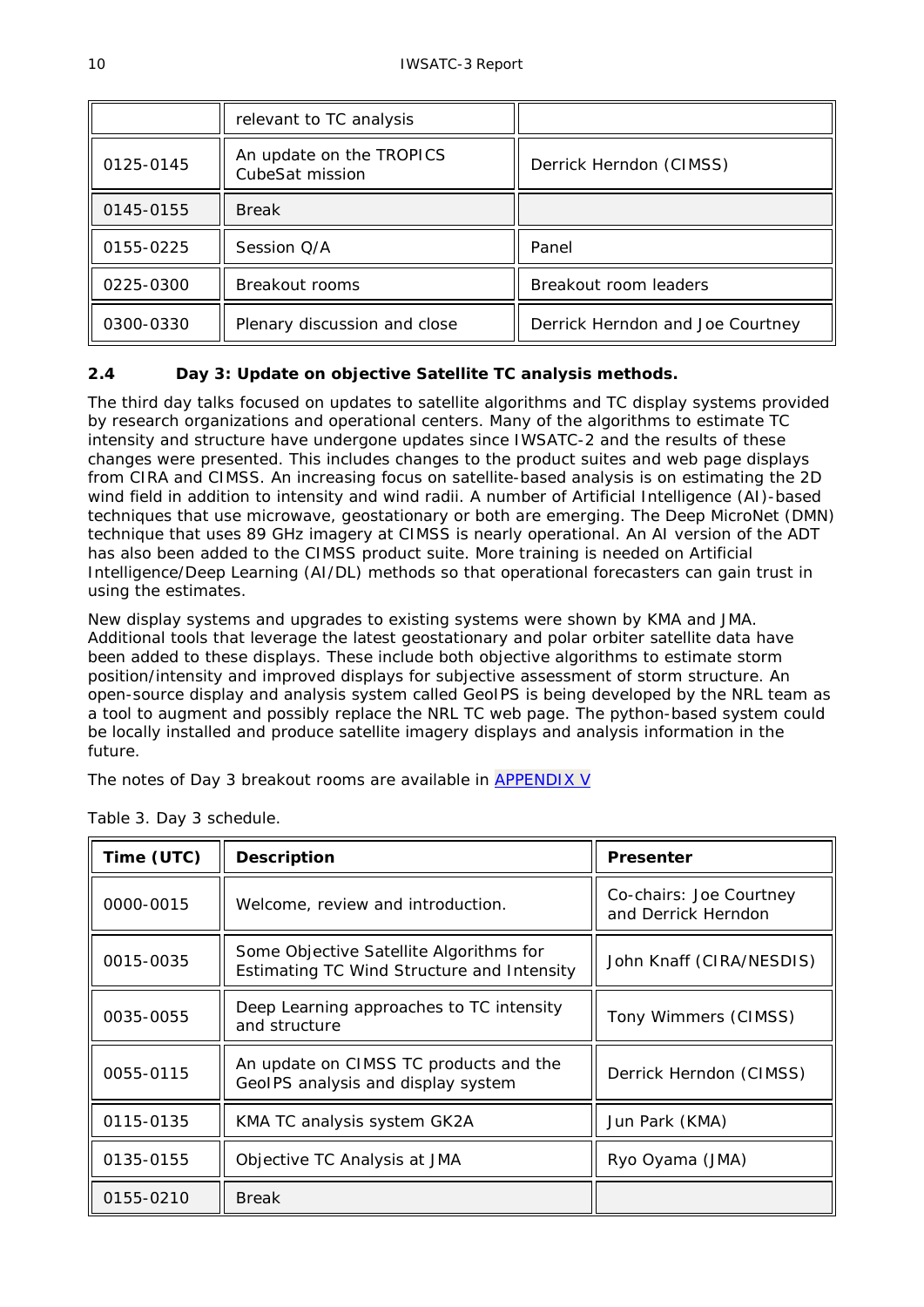| 0210-0230<br>Session Q/A |                              | Panel                               |  |
|--------------------------|------------------------------|-------------------------------------|--|
| 0230-0300                | Breakout rooms               | Breakout room leaders               |  |
| 0300-0330                | Plenary discussion and close | Derrick Herndon and Joe<br>Courtney |  |

#### <span id="page-10-0"></span>**2.5 Day 4: Best practice applications of satellite analysis techniques for operations using case studies.**

This was designed to offer a more hands-on interactive opportunity to explore the application of satellite information and techniques across three different and difficult cases: Typhoon Chanthu in the Northwest Pacific, Tropical Cyclone Habana in the southwest Indian Ocean and Hurricane Teddy in the north Atlantic. Participants were grouped into breakout rooms to work through the analysis and then discuss in the wider group the key issues and features. Inputs included subjective Dvorak estimates, scatterometry, microwave, Advanced Dvorak Technique (ADT) and SATCON, radiometers from Soil Moisture and Ocean Salinity (SMOS), Soil Moisture Active Passive (SMAP) and [Advanced Microwave Scanning Radiometer](https://earthdata.nasa.gov/eosdis/sips/amsr-sips) (AMSR2) and SAR noting not all were available for each analysis.

Typhoon Chanthu case was in two parts, the first at 12UTC 7 September was presented as a demonstration in the early stages but undergoing rapid intensification. The most likely intensity was 75 kn (10 min) which was consistent with the subjective Dvorak and higher than objective techniques. The second case, the following day at 12UTC 8 September, highlighted SAR having a much higher wind estimate than other inputs which was considered more accurate given the very small nature of the system (Radius of Maximum Wind - RMW=3km). At these RMW, other methods will underestimate the intensity. All the breakout rooms made similar conclusion.

TC Habana case on 12UTC 10 March 2021 was a strong system with a well-defined eye undergoing an Eye Wall Replacement Cycle (ERC) that attracted much discussion. The ADT was quite high  $(CI=7.0)$  but breakout rooms all had a lower intensity albeit varying from 110 to 125 kn (10 min) reflecting differences in how to factor in weakening during ERC. A second case, 12 hours later at 00UTC 11 March was discussed in the broader group further exploring the use of SAR.

Hurricane Teddy was undergoing transition towards extra-tropical structure. The two cases - 00 and 12UTC on 22 September - also attracted much discussion, although many participants were not familiar for this type of scenario. For the second case, the SMAP was noticeably higher than SAR and above expectations for the scenario. There was greater uncertainty with this scenario, some trusting SAR, while others most concluded a mid-point estimate was a safe way. All noted re-intensification was occurring through baroclinic processes. There was agreement that Dvorak estimates (subjective and ADT) were erroneously too low.

| Time (UTC)                                                            | <b>Description</b>                  | <b>Presenter</b>                                      |  |
|-----------------------------------------------------------------------|-------------------------------------|-------------------------------------------------------|--|
| 0200-0215                                                             | Introductions, overview & protocols | Co-chairs: Joe Courtney and<br>Derrick Herndon        |  |
| Case Study: Typhoon Chanthu<br>0210-0305<br>Includes breakout session |                                     | Joe Courtney (BoM)                                    |  |
| Case Study: TC Habana Includes<br>0305-0400<br>breakout session       |                                     | Sebastien Langlade (RSMC La<br>Réunion, Météo-France) |  |
| 0400-0410                                                             | <b>Break</b>                        |                                                       |  |

*Table 4. Day 4 schedule.*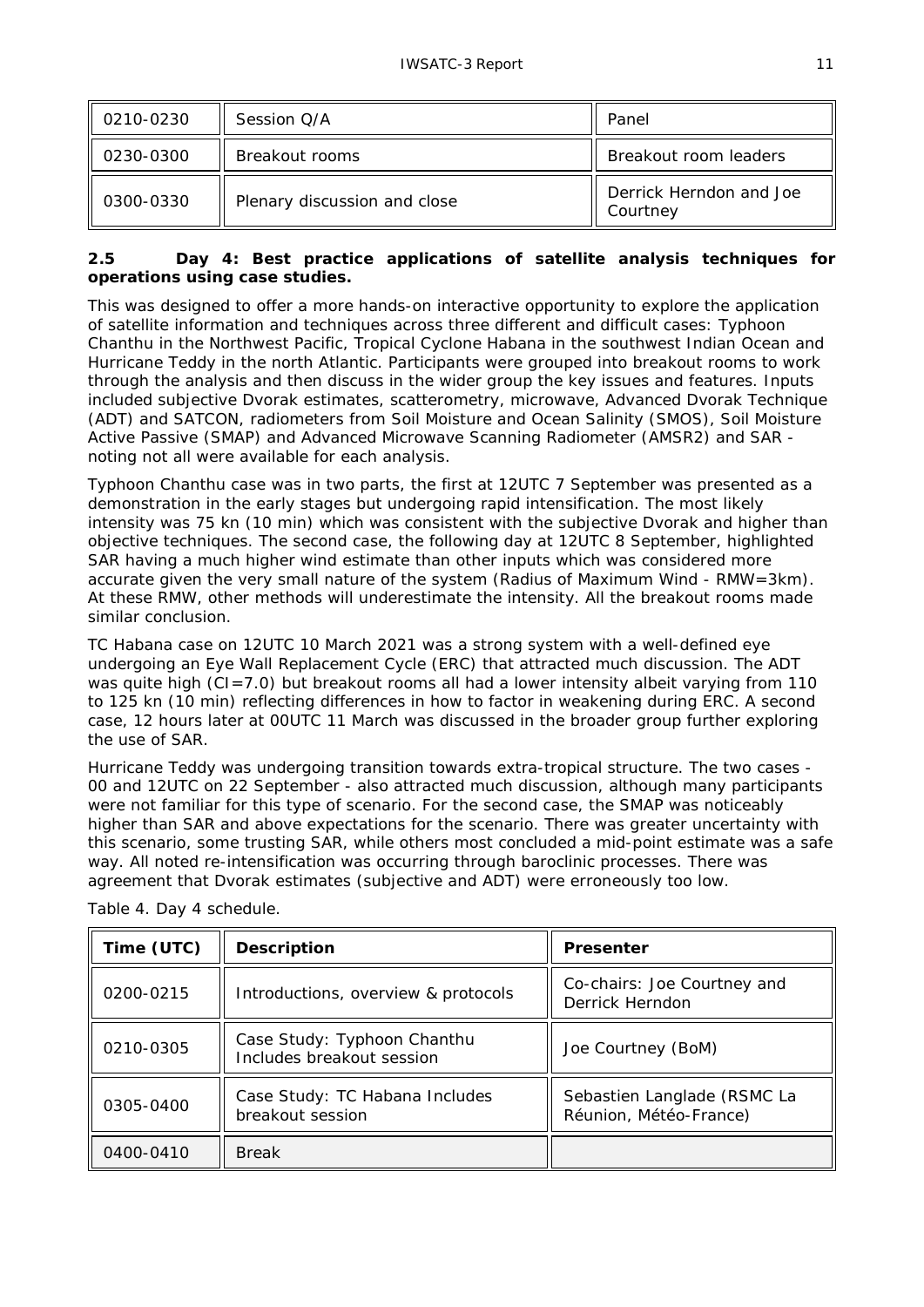| 0410-0505                                                                | Case Study: Hurricane Teddy Includes<br>breakout session | Derrick Herndon (CIMSS)                                    |  |
|--------------------------------------------------------------------------|----------------------------------------------------------|------------------------------------------------------------|--|
| Plenary for summary, evaluation,<br>0505-0530<br>review, recommendations |                                                          | Derrick Herndon, Joe Courtney                              |  |
| 0525-0530                                                                | Workshop close                                           | Derrick Herndon, Joe<br>Courtney and Anne-Claire<br>Fontan |  |

# <span id="page-11-0"></span>**3. OUTCOMES**

The IWTC-3 report and recommendations will be submitted to the WMO Advisory Group on Tropical Cyclones for further actions.

# <span id="page-11-1"></span>**3.1 Recommendations**

IWSATC-3 supports the following to:

- 1. Further develop SAR acquisitions, processing and operational availability through the Copernicus program; and also through RADAR-STAR and STAR.
- 2. Further efforts for calibration and validation studies using high quality 'ground truth'.
- 3. Further develop GeoIPS and a hosting site (CIMSS?) and for new satellite data to be incorporated into GeoIPS, such as CMA FY/HY satellite data output. Ways to add CMA data to be explored.
- 4. Develop more training opportunities including all new sensor data and techniques to be accompanied by an accessible training resource.
- 5. Advance Smallsat/Cubesat data to become available and useful for operations.
- 6. Conduct future IWSATCs, possibly more frequent but shorter online updates.
- 7. WMO continues to maintain and enhance the OSCAR website that includes a summary of current satellite platforms and planned near future launches and updated to include sensor health information.

# <span id="page-11-2"></span>**3.2 Workshop Evaluation**

A survey was made available to participants at the end of the workshop. A total of 99 responded. The results are included in [APPENDIX](#page-34-0) VI. Feedback was overwhelmingly positive including the use of online Zoom platform and range of content. The vast majority (>95%) had their expectations met or exceeded on each of the four days.

There was a large range of answers to what people liked most. Many noted the practical exercises, opportunities to contribute to the breakout sessions and the updates on sensors and techniques. Having the mix of research and operational participants was appreciated.

For suggested improvements, many expressed the preference for face-to-face meetings in the future but there was general acknowledgement of the benefits of having at least an online component to reach a wider audience. Many indicated a request for more frequent gatherings, possibly of shorter length. Those having English as a second language were sometimes challenged as were those not familiar with the sensors and techniques and requested more training opportunities. Some noted the disadvantages posed by the times chosen. It was requested to have greater participation in breakout rooms as often only a few people contributed, which in part is related to language barriers.

# <span id="page-11-3"></span>**3.3 Future activities**

# *3.3.1 The Tenth International Workshop on Tropical Cyclones (IWTC-10)*

The tenth International Workshop on Tropical Cyclones (IWTC-10) will be held in December 2022. The topic on remote sensing led by Derrick Herndon (CIMSS) and Sebastien Langlade (Meteo-France, RSMC La Reunion) will have a significant satellite component and will build upon the work of IWSATC.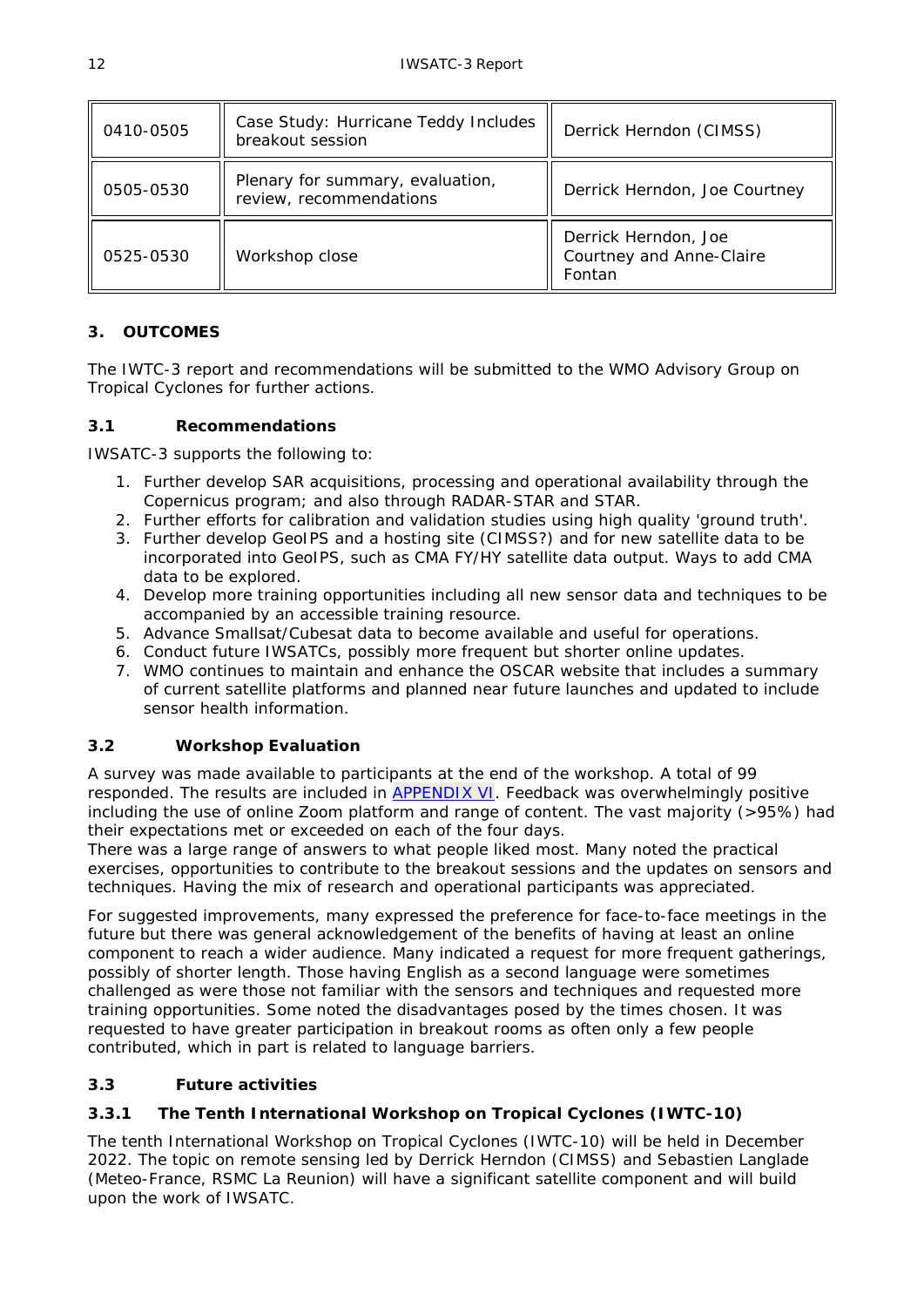# *3.3.2 Future workshops*

The success of IWSATC-3 indicates the demand for continuing the workshop in the future. While these workshops are nominally held every four years, there was also interest in more frequent but shorter online updates especially as new sensors and techniques become available. The use of existing technologies such as the virtual laboratory (VLAB) could enable this with links made available from the WMO forecaster website. Feedback indicated the need for more basic training activities which could be included as part of future workshops.

# <span id="page-12-0"></span>**4. TRAINING RESOURCES AND FURTHER INFORMATION**

# <span id="page-12-1"></span>**4.1 Training resources**

TC Forecaster website: links to WMO training workshops: <http://severeweather.wmo.int/TCFW/>

VLAB: Monthly 1h seminars on various topics: <http://www.virtuallab.bom.gov.au/archive/regional-focus-group-recordings/>

BoM Learn: online modules on topics (free but have to register to site)

• Microwave for TC analysis: [https://learn.bom.gov.au/course/view.php?id=727](https://aus01.safelinks.protection.outlook.com/?url=https%3A%2F%2Fno-click.mil%2F%3Fhttps%3A%2F%2Flearn.bom.gov.au%2Fcourse%2Fview.php%3Fid%3D727&data=04%7C01%7Cjoe.courtney%40bom.gov.au%7C44e4c8ef3ec044c14d3908d97eade367%7Cd1ad7db597dd4f2b816e50d663b7bb94%7C0%7C0%7C637680107587357396%7CUnknown%7CTWFpbGZsb3d8eyJWIjoiMC4wLjAwMDAiLCJQIjoiV2luMzIiLCJBTiI6Ik1haWwiLCJXVCI6Mn0%3D%7C1000&sdata=Gf%2BFY%2FrWam2GO7SsaXrA%2FY2w0JI67LHysWfeNgWDeVA%3D&reserved=0)

- Passkey: microwave
- Scat/radiometers for TC analysis:<https://learn.bom.gov.au/course/view.php?id=701>

Passkey: scatterometer

AMS Hurricane conference: [https://www.ametsoc.org/index.cfm/ams/meetings-events/ams](https://www.ametsoc.org/index.cfm/ams/meetings-events/ams-meetings/34th-conference-on-hurricanes-and-tropical-meteorology/)[meetings/34th-conference-on-hurricanes-and-tropical-meteorology/](https://www.ametsoc.org/index.cfm/ams/meetings-events/ams-meetings/34th-conference-on-hurricanes-and-tropical-meteorology/) EUMETSAT Oscar information on satellites

<https://space.oscar.wmo.int/spaceagencies/view/eumetsat>

COMET:

[Remote Sensing of Ocean Wind Speed and Direction: An Introduction to Scatterometry](https://www.meted.ucar.edu/training_module.php?id=148) 

[Using Scatterometer Wind and Altimeter Wave Estimates in Marine Forecasting](https://www.meted.ucar.edu/EUMETSAT/marine_forecasting/index.htm) 

European scat measurements, processing, and product considerations via KNMI: Ocean and Sea Ice SAF Wind Processing Centre in the form of [technical reports, papers and user manuals.](http://www.knmi.nl/scatterometer/publications/)

CIRA:

[https://rammb.cira.colostate.edu/training/visit/links\\_and\\_tutorials/tropical/resources.html](https://rammb.cira.colostate.edu/training/visit/links_and_tutorials/tropical/resources.html)

# <span id="page-12-2"></span>**4.2 Useful operational links**

CIMSS:<http://tropic.ssec.wisc.edu/>

CIRA: [http://rammb-data.cira.colostate.edu/tc\\_realtime/](http://rammb-data.cira.colostate.edu/tc_realtime/)

NRL: <https://www.nrlmry.navy.mil/TC.html>

FNMOC: [https://www.fnmoc.navy.mil/tcweb/cgi-bin/tc\\_home.cgi](https://www.fnmoc.navy.mil/tcweb/cgi-bin/tc_home.cgi)

KNMI: [https://scatterometer.knmi.nl/tile\\_prod/](https://scatterometer.knmi.nl/tile_prod/)

REMSS:<http://www.remss.com/storm-watch/>

JTWC policy:<https://www.metoc.navy.mil/jtwc/jtwc.html>

NOAA (STAR) scatwinds:<https://manati.star.nesdis.noaa.gov/datasets/ASCATData.php>

NOAA SAR:

[https://www.star.nesdis.noaa.gov/socd/mecb/sar/AKDEMO\\_products/APL\\_winds/tropical/index](https://www.star.nesdis.noaa.gov/socd/mecb/sar/AKDEMO_products/APL_winds/tropical/index.html) [.html](https://www.star.nesdis.noaa.gov/socd/mecb/sar/AKDEMO_products/APL_winds/tropical/index.html)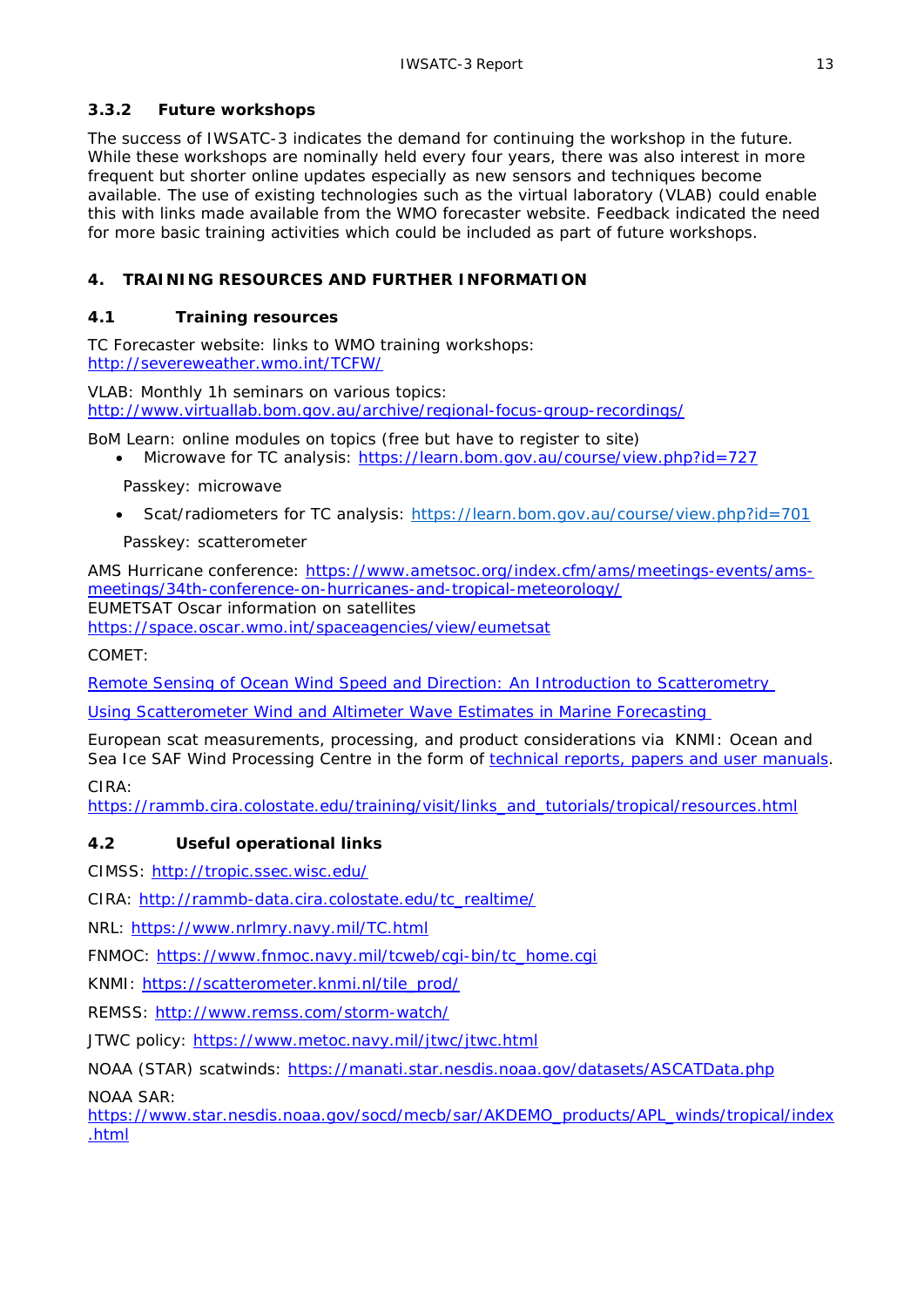*Captures of some online participants.*

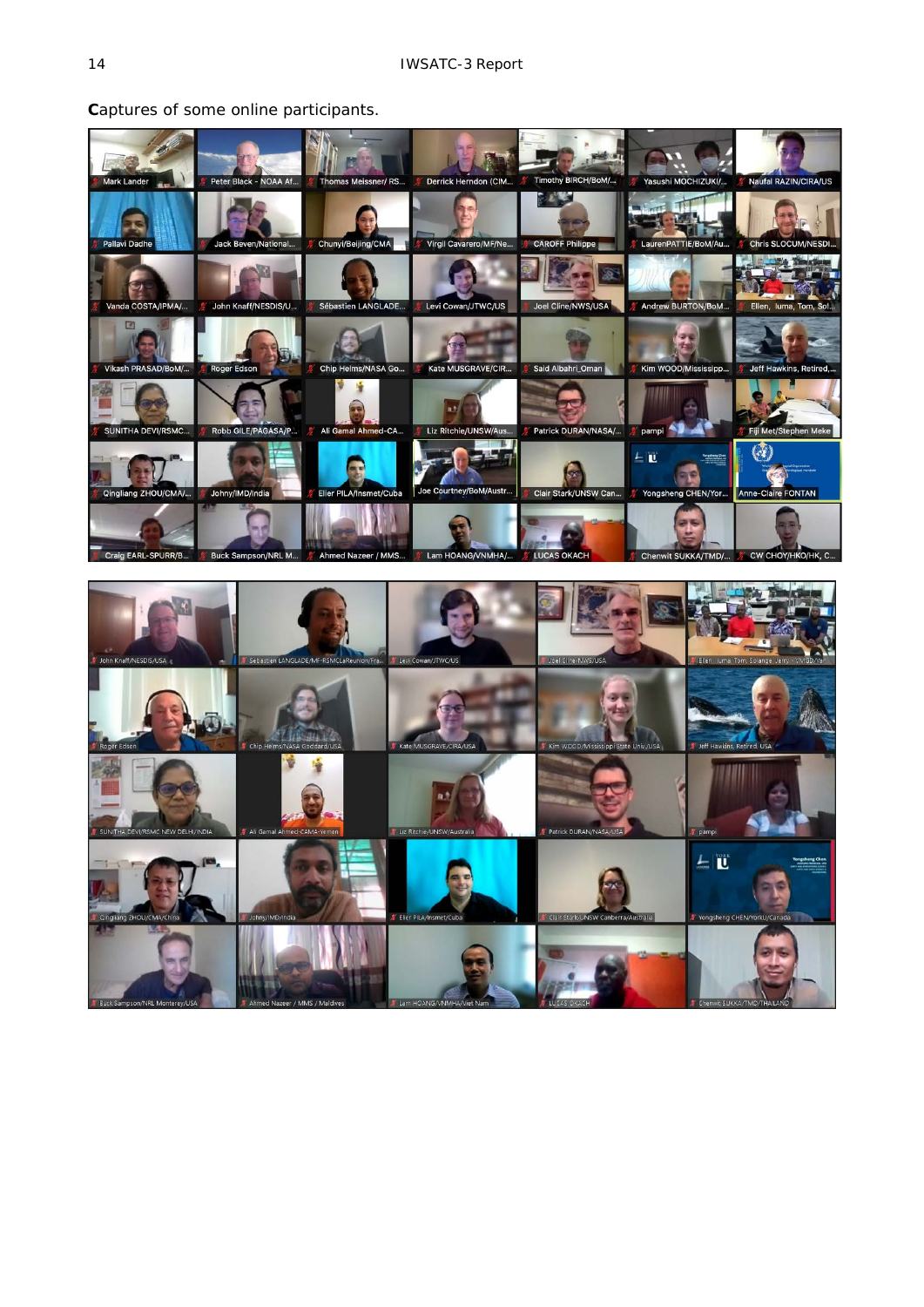#### **LIST OF APPENDICES**

- **APPENDIX I Pre-workshop survey results**
- **APPENDIX II Operational recent advances and issues and challenges**
- **APPENDIX III Day 1 Breakout Room notes**
- **APPENDIX IV Day 2 Breakout Room notes**
- **APPENDIX V Day 3 Breakout Room notes**
- **APPENDIX VI Summary of post-workshop evaluation**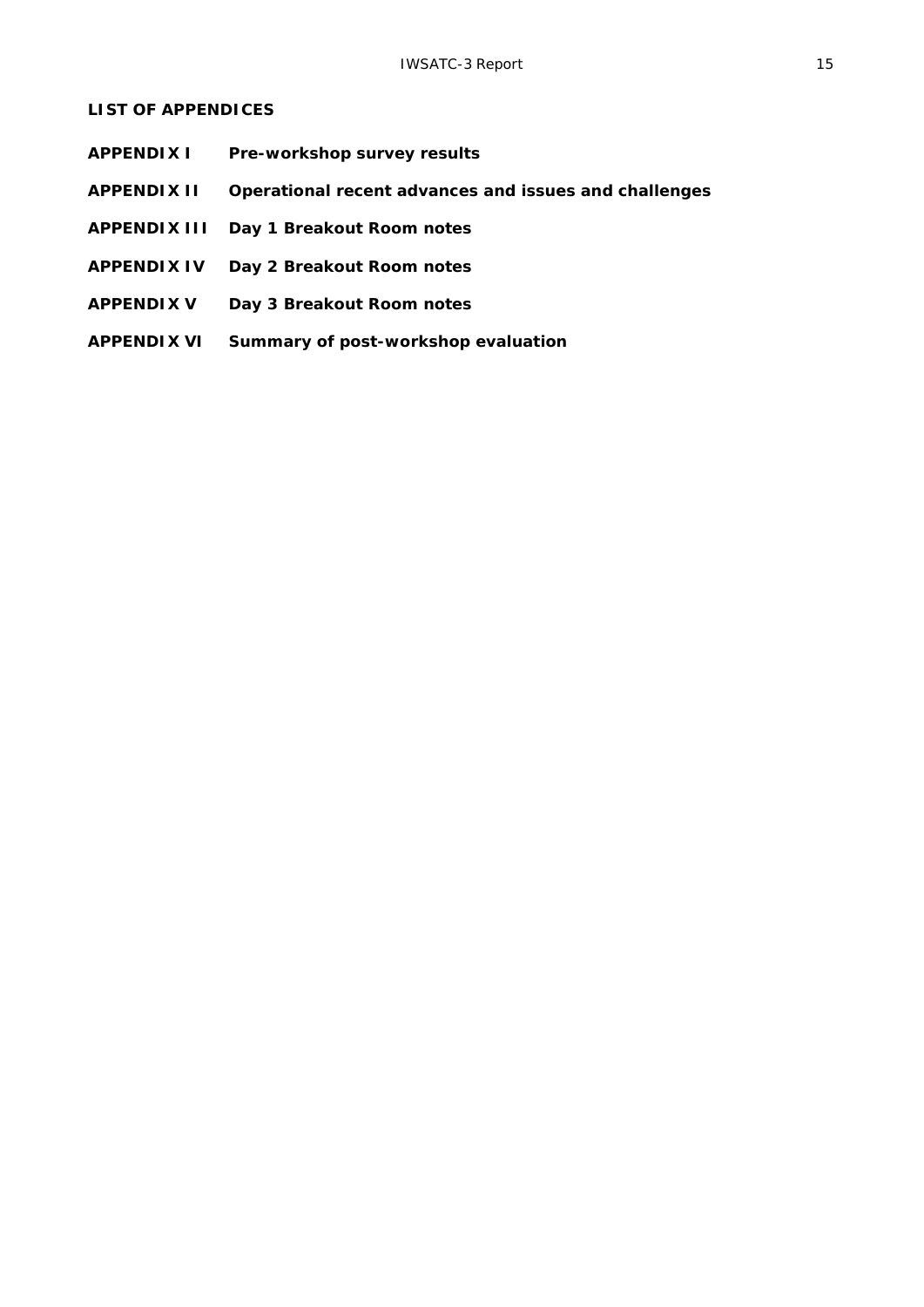#### <span id="page-15-0"></span>**APPENDIX I: Pre-workshop survey results**

A survey was sent to operational centres and to identified research and information providers helped define the program. There were 30 respondents.

#### **What level of interest is there in the following topic?**

Rank 1-5: 1: Not interested to 5: Extremely interested. Operational analysis in organisation by RSMC/TCWCs: 4.45 average Update on objective Satellite TC analysis methods: 4.84 average Update on microwave and scatterometry sensors: 4.77 average Best practice use of satellite web portals: 4.39 average Training exercises in applying objective techniques for operations: 4.45 average Emerging and future satellite technologies for TC analysis: 4.90 average

#### **Are there other topics not listed above?**

*Emerging and future operational needs that may leverage satellite information Comparison of Manual and SATAID D'vorak Analysis Objective methods that provide quick answers to operations (e.g., consensus methods) Rainfall satellite estimates of tropical cyclones*

*The reliability of the Dropsonde wind speed reference scale All topics are listed*

*Tools for training, collaboration and combined documentation of TCWC and other organizations' current satellite analysis tools / methods (websites/platforms – e.g., WMO Tropical Cyclone Forecaster Website)*

*Tools and methods for analyzing "satellite signatures" associated with large-scale environmental patterns that impact TC formation, intensity and motion (MJO, mid-latitude features, etc.) (recognizing how/when these features are interacting with or will interact with developing/existing tropical cyclones)*

*Agency satellite analysis procedures for atypical cases (very small TCs, monsoon depressions, gyres, subtropical/hybrid cyclones)*

*Best practices for estimating tropical cyclone intensity and wind distribution over land when observations are sparse or unavailable and subjective Dvorak and other techniques are less reliable (include: available techniques, verification studies, use of surface observations (winds, SLP values) to estimate intensity and accuracy of Harper's (2008) 'Off-Sea(0.90)', 'Off-Land(0.87)', and 'In-Land(0.84)' conversions)*

*Best practices regarding application of the Dvorak technique after TC has re-emerged over water…how to jump-start Dvorak estimates based on other data, break constraints Understanding and improving availability / timeliness of RSMC / TCWC intensity estimates via RSMC / TCWC websites, email, GTS, etc.*

*Discussion of intensity estimates from new sensors (SAR, SMAP, SMOS, AMSR2, cubesats, etc.) and potential value for satellite consensus methods.*

*Discussion of potential for a multi-national field campaign to validate new high-windspeed estimates for TCs in basins outside ATL/EPAC.*

*Recommend exploring/discussing importance of maintaining and expanding the satellite constellation for TC analysis and highlighting the current and prospective role of cubesats (TROPICS, CYGNSS, etc.)*

*Recommend following up on this recommendation from the IWTC-II:*

*"The IWSATC-II recommends the development of a living document that provides details of the various satellite-based observations and techniques used in operational centers. The document should provide information about the observation or technique and any known strengths and weaknesses that would be useful to a forecaster in an operational setting. The document should be updated on an "as needed" basis by individuals identified as the responsible person for that particular observation or technique and should be made available on the WMO TCP web site and the Tropical Cyclone Forecaster Website hosted by Hong Kong Observatory."* 

#### **What are the most significant issues facing your organisation with regards to satellite information for tropical cyclones (describe up to three)?** *Near-real time availability*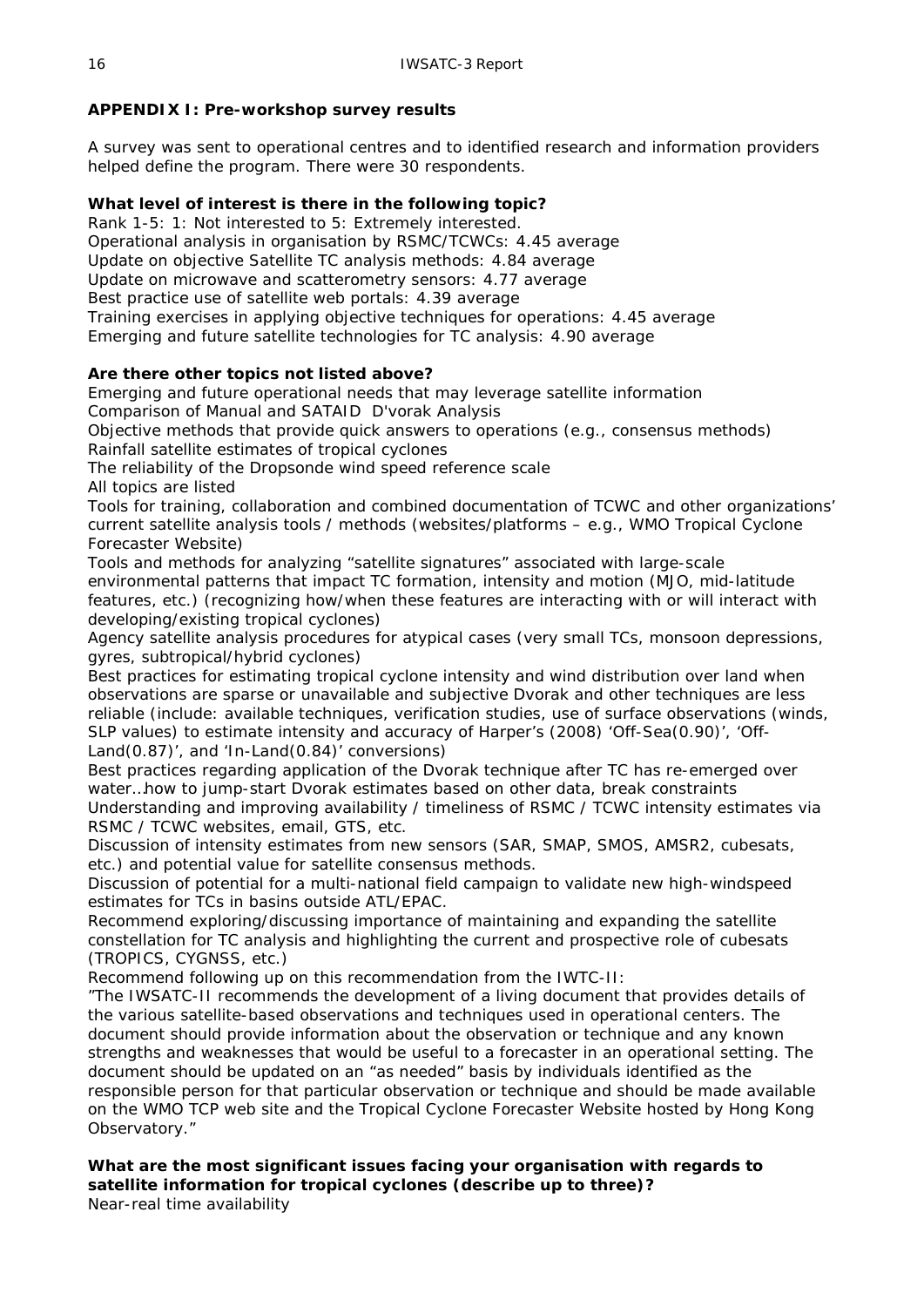*Timely access and processing of information*

*Ability to develop and share algorithms with partners*

*Resources to develop better products*

*1. improvement of the accuracy of center location, intensity using Advanced Dvorak Technique 2. when the satellite images are hard to follow the lower level cloud"*

*"High resolution Himawari satellite images can be downloaded only at a frequency of every 30 minutes due to bandwidth limitations.*

*High resolution Goes satellite images are currently unavailable due to hardware limitations that do not pair up with their latest satellite."*

*Availability of near real-time microwave imagery.*

*1. Maintaining currency of knowledge and skills as new instruments and platforms become operational. Includes understanding the strengths and weaknesses of each instrument and technique.*

2. Sourcing operational satellite information during operations - NRL TC page has been a great resource for aggregating TC satellite information in a one-stop easy-to-use web portal. Increasingly we are having to go to multiple web pages to check availability and view satellite information"

(i) Further effective use of geostationary satellite rapid scans which are taken at intervals shorter than 5 min for tropical cyclone monitoring/analysis

(ii) Further effective use of multi-bands (e.g., multi-water-vapor bands) of geostationary satellite for tropical cyclone monitoring/analysis, for example, via data assimilation with numerical model.

(iii) Typhoon intensity estimation based on satellite imagery by using deep learning.

Identification of T numbers, 10 minute radial wind gusts and associated central pressure.

- Not able to receive polar orbiting image/product directly on the Workstation

- Interpretation of scatterometry data

- Dealing with different channel/characteristics of Micro-wave sensors"

1. Lack of high-resolution (spatial and temporal) satellite based ocean surface vector wind data. Current scatterometers cannot sample the peak winds and RMW in stronger TCs and data coverage is too sparse in space and time to be useful for all operational forecast cycles.

2. Decreasing number of high-resolution microwave imagers for TC analysis.

3. Gaps that still exist in fully utilizing satellite sounder information for TC analysis for forecaster and NWP applications. "

1. Getting methods into the numerous operational workstations so forecasters can better use information

2. Funding for satellite application development

3. Gatekeeping (allowing some folks to test new technologies and denying others) by some of the operational centers. "

Confidence on the satellite intensity estimates of tropical cyclone

Limited quantitative information on TC size, especially hurricane force wind radii.

Antiquated technique for subtropical cyclone intensity classification (Hebert-Poteat)"

1. Developing new techniques for satellite analysis of TCs from the new satellite instruments, most notably the ABI/AHI-type imagers.

2. Ensuring the continuity and expansion of 36/89 Ghz microwave imagery for TCs.

3. Expanding the number of ocean-surface-wind measuring satellites and adding them to NHC operations."

Wind calibration

Temporal frequency of wind acquisitions

Spatial resolution of images"

None-routine outage of satellite resulting in inaccurate positioning of system

None at this stage, Himawari Cast provides satellite imageries from the west and the GOES W supports the operation from the east.

However, we'd like to do more practice on Dvorak Analysis for estimating intensity" Quantitative Rain Forecast in land areas (flat terrain, pre-mountain and mountain areas) Short range Wind Estimation (forecast) before landfall.

Tropical Cyclone genesis."

1) Ways to better incorporate new satellite technology and products into tropical cyclone analysis and forecasting (e.g., new bands, multispectral imagery/RGBs, GLM)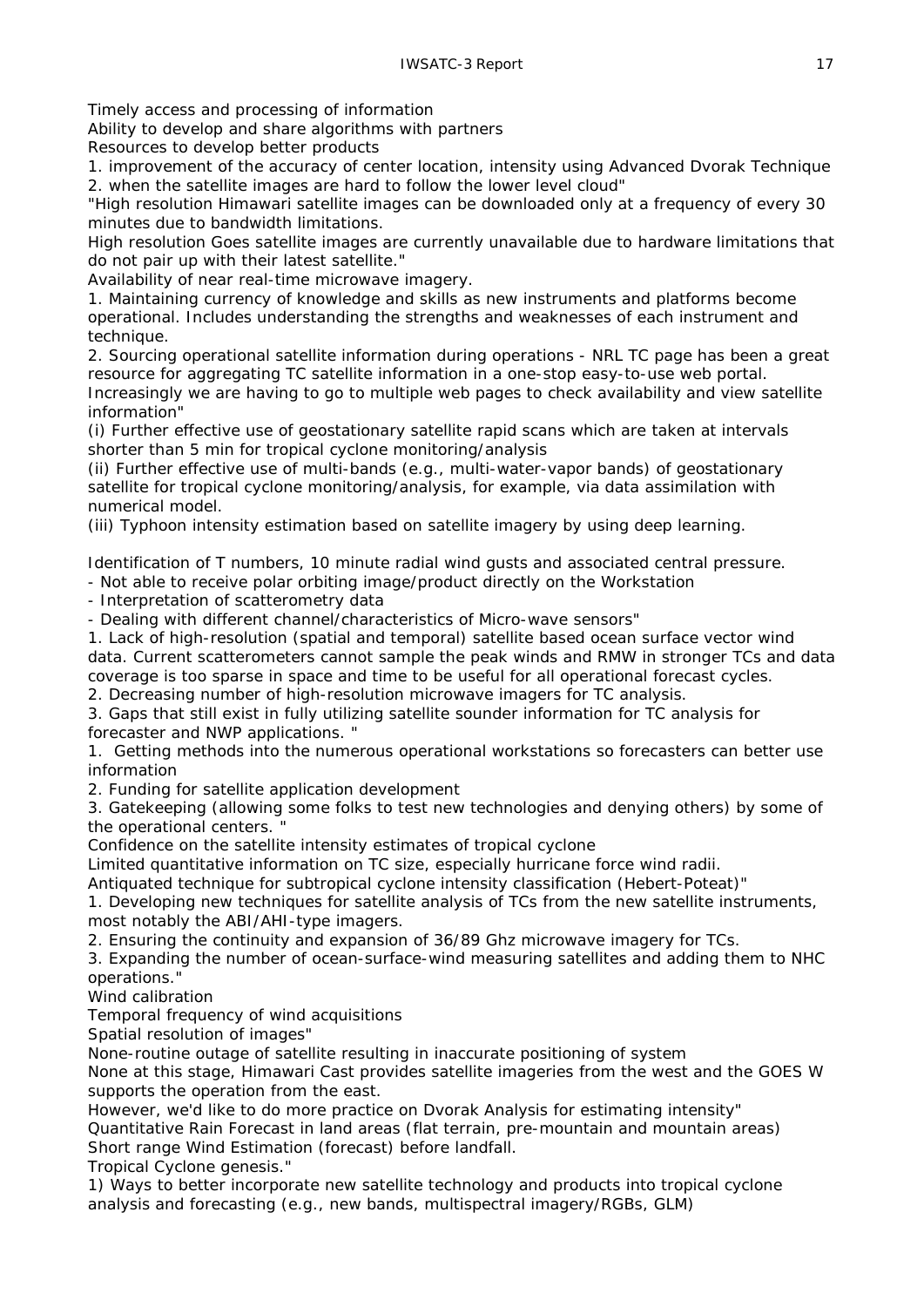2) Transitioning new satellite products and tools into an operational environment"

We are reliant on microwave scans that sometimes don't cover the area of interest Recognizing and adjusting to rapid intensity changes (especially rapid intensification) – when to break subjective Dvorak constraints, which datasets to "favor" in the best track analysis, etc.

Analyzing intensity and wind radii for atypical cyclones such very small TCs, monsoon depressions, subtropical/hybrid systems, transitioning (e.g., to extratropical) systems Reconciling discrepancies among individual wind speed estimates from different sensors at different times; especially, weighing very large differences among objective estimates, subjective Dvorak estimates, and newer satellite methods like SAR, SMAP, SMOS Additional issues identified by forecasters/satellite analysts, included since this is a combination of many people's thoughts:

Difficulties determining, interpreting and applying statistical performance metrics (mean errors, biases) for multiple new passive microwave and SAR wind intensity estimates Determining the applicability of various wind speed estimates in different scenarios (dependencies on storm structure, intensity, proximity to land, etc.)

Missed and partial passes over storms

Determining best track intensity and/or wind radii when various satellite data sources and methods indicate widely different intensities and/or wind radii

Accurately assessing TC intensity over land

Receiving data in near-real time for best track analysis and numerical model bogus/vitals preparation

Limited access to data from certain sensors and countries; agencies not utilizing TP bulletin format/GTS for dissemination of TC fixes

Comprehensive documentation of emerging capabilities and how forecasters can effectively leverage them

Lack of ground truth verification data or in situ data (e.g. air recon data) to validate techniques or remote sensing data/technologies.

How best to distribute our synthetic aperture radar based tropical cyclone products into the community

How do we best connect with possible users

# **Any other comments?**

Too bad it is virtual...Hawaii is always a nice visit especially in December! :-)

Get together the practical exercise between the agencies for the same tropical cyclone case. Looking forward to this workshop.

**G**ood luck! I love this workshop.

I would like to see more pull from operations in this meeting. I think the field is nearing a point where there is enough data and advanced techniques that we can really start to address user needs, but a list of priorities and most difficult/time consuming aspects of their jobs is needed.

Difference between day-time and night-time satellite measures

Satellite measures of tropical cyclone size

Observations of tropical cyclone remnants

Eyewall replacement cycles in tropical cyclones

Tropical cyclones and topography interactions seen by satellite

Why not in person in November 2021? The pandemic will be over by then.

Great you are doing this. Thanks for including us.

Thank you for the opportunity to participate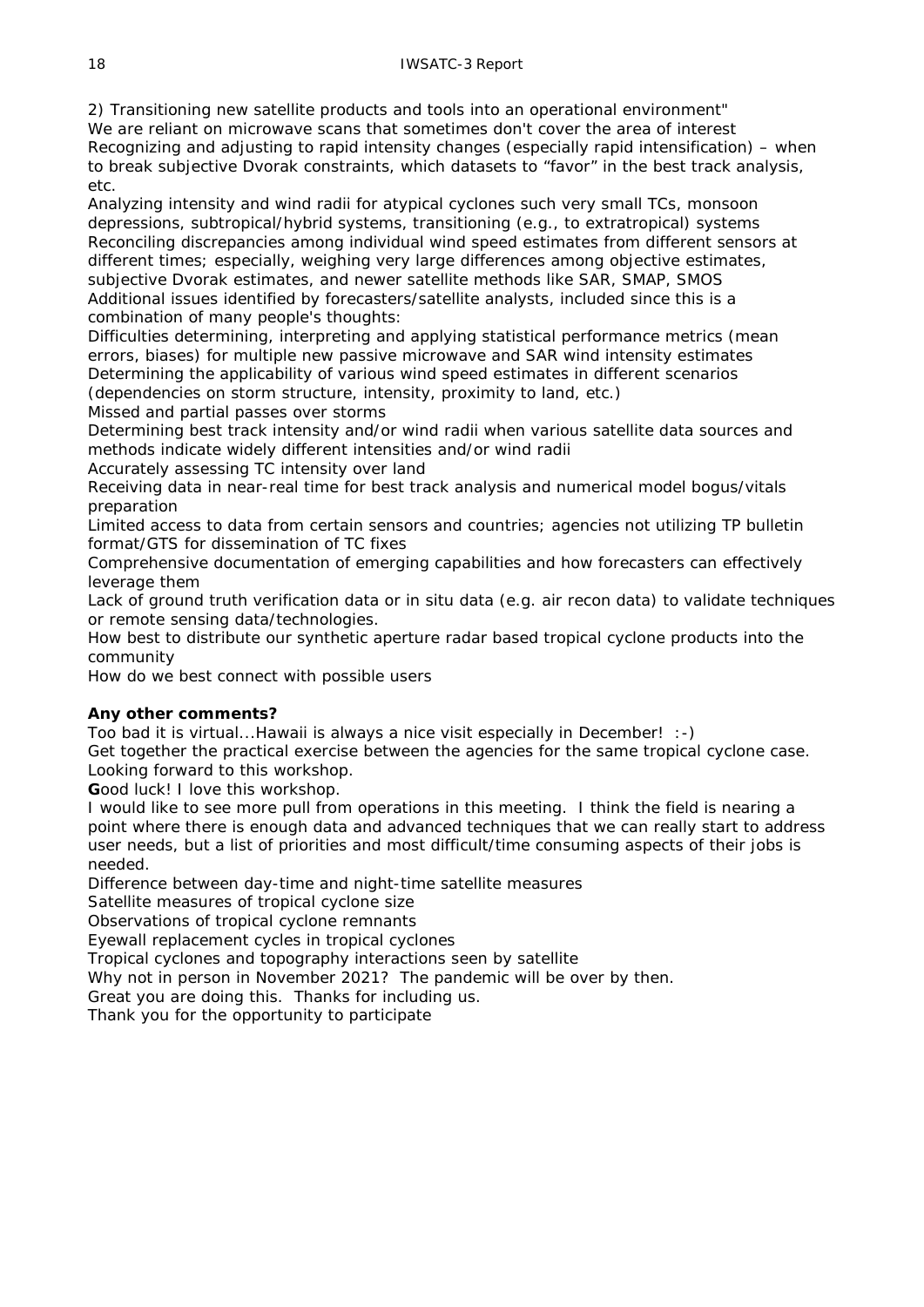# <span id="page-18-0"></span>**APPENDIX II: Operational recent advances and issues and challenges**

# **1. Recent Advances (by agency in alphabetical order)**

BOM, Australia

- Greater use of AMSR2, SMAP/SMOS, SAR for winds
- Himawari in Rapid Scan mode, would like more surface wind analysis
- Other: Greater integration of NWP with analysis and synthetic cloud for forecast

# CMA, China

- Developments of Geostationary Satellite:
- $FY-4B$  was launched on  $3<sup>rd</sup>$  June, anchored at 123.5° E, which includes Multiple-bands
- Scan-imaging Radiometer, Atmospheric Interference Sounder, Lightning Imager (2021) • Developments of Polar Orbit Satellite:
- FY-3D was launched on 15<sup>th</sup> November 2017 with 10 remote sensors (2017)
- FY-3E was launched on 5<sup>th</sup> July 2021 with MERSI-LL, MWTS-III, MWHS-II, WindRAD,
- HIRAS-II, etc, which was the first mooring-nightfall orbit satellite (2021)
- Operational use of Geostationary Satellite:
- TC monitoring and analysis based on FY-4A satellite data and DAV technique (2017).
- Intelligent estimation of typhoon intensity based on FY-4 satellite image data (2017)
- Intelligent recognition of typhoon vortex based on depth image target detection (2019)
- Discrimination of TC Rapid intensification trend based on FY-4 satellite (Experimental)
- Operational use of Polar Orbit Satellite:
- Objective algorithm of Typhoon intensity based on FY-3 Polar orbit Meteorological satellite (2019)

- Inversion of typhoon wind structure based on FY-3D satellite microwave thermometer data (Experimental)

#### IMD, India

- RAPID: Real-time Analysis of Products and Information Dissemination
- Rapidscan for INSAT-3DR
- EUMETSATCAST hosted at IMD
- ADT V8.2.1 at IMD

# JMA, Japan

**Operational** 

• In July 2017, JMA started to use Himawari-8 AMV-based Sea Surface Winds (ASWind) for sea surface winds in the vicinity of TCs (Nonaka et al. 2019).

Use of RGB images created from Himawari-8 multiple WV band images for monitoring wet/dry area in the mid-upper troposphere.

Experimental

• Use of upper-level AMVs from Himawari-8 for monitoring TC cloud-top outflows, including synoptic scale flow (e.g., outflow jet).

• Use of Himawari-8 Near-IR (1.6μm) images for determining the rotation center of lowlevel clouds.

# JTWC, USA

- Maximizing use of microwave/scat/radiometers for sat operations
- Use of future SAR and future small--satellite sensing: satellite sensing:
- o Have potential to greatly reduce temporal sensing gaps; however
- o Planned U.S. sensors are less capable passive design; not all-weather / high wind capable

o High-wind capable sensors & algorithms (SAR / SMAP) great for wind speed, but lack direction vectors

o Many CubeSat programs (except TROPICS) generally limited to coarser resolution sounding channels

# KMA, Korea

• GEO-KOMPSAT-2A(GK2A) launched on 4th December 2018 and operational service starts 00UTC on 25 July 2019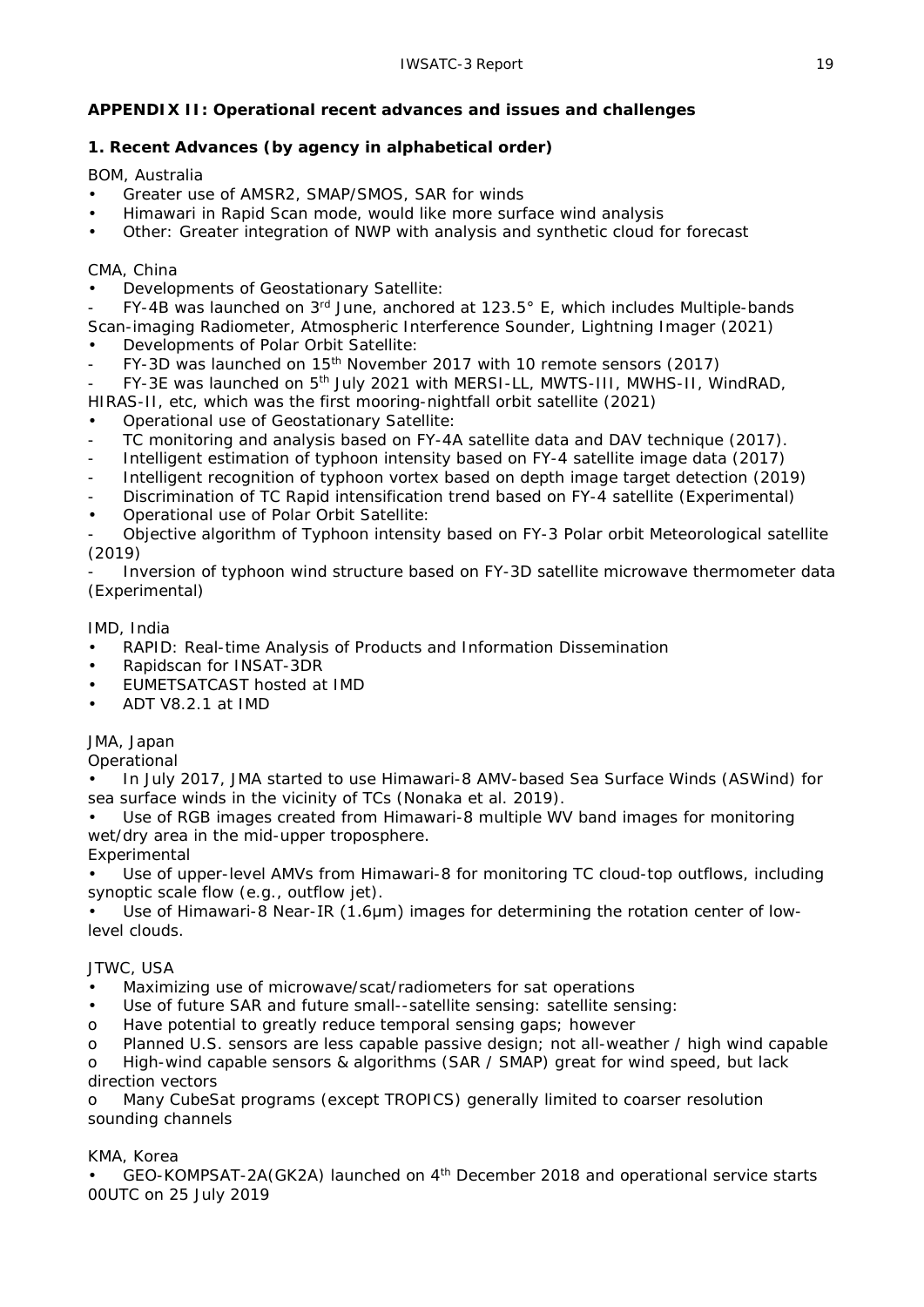• GK2A data in netCDF format are distributed via land line service and satellite broadcasting service

• Level 1B data are released to NMHSs (similar to Himawari Cloud) via FTP in real time and via NMSC website(http://nmsc.kma.go.kr/enhome/html/main/main.do)

• GK2A request-based Rapid Scan Observation available for Asian Pacific region (RA II and V)

• The official request of target area observations every 2minutes with flexibility location to support monitoring the natural disaster are available

http://datasvc.nmsc.kma.go.kr/datasvc/html/special/specialReqMain.do

• Provide significant improvements in the real-time monitoring

La Reunion, France

- Dvorak constraints at 18h and 24h modified according to Sangster & Landsea, 2020
- Integrate guidelines from Kossin & Sitkowski during ERC
- Greater use of SMAP/SMOS/SAR (Best-Track & operations)

• Consolidating intensity analysis procedure: from Subj. Dvorak to micro-wave/objective guidance/winds data integration to derive Vmax (10 min)

• Consolidating estimation of Radius of Maximum Winds

NHC/CPHC, USA

• GOES-R/16 launched in November 2016 and was used for ATLC/EPAC hurricane seasons starting in 2017.

• GOES-S/17 launched in March 2018 and was used for the EPAC/CPAC hurricane seasons starting later that year.

• GOES-T currently scheduled for launch March 1, 2021.

• GOES-R series satellites currently employ 10-min full disk scans, 5-min focused area scans, and 1-min to 30-sec mesoscale sector scans.

• Data from the 16-channel Advanced Baseline Imager (ABI) is combined into multispectral RGB imagery to highlight upper-level airmass features, African dust, convective features, and more.

• A very useful multispectral product is Gallina Cherkova's ProxVis imagery, which provides almost visible-quality imagery at night.

• Lightning frequency data also available from the Geostationary Lightning Mapper (GLM).

• New data from SMAP, SMOS, SAR, and H2YB scatterometers becoming available, but forecasters need better familiarity with the data.

# PAGASA, Philippines

• Continuing capacity enhancement through technical trainings hosted by various Typhoon Committee centers.

• RSMC Tokyo and other operational/R&D centers (i.e. CIMSS) have integrated more satellite-derived products and aids for open use by national centers in the region.

• Routine usage of satellite-based objective aids for position, intensity, and structure analysis (mostly of which comes from CIMSS) due to improved accessibility.

• Initial use of other scatterometer data (HSCAT, RFSCAT) in operations to supplement ASCAT-B/C overpasses –more relevant especially with the MetOp-A end of mission.

• Hoping to integrate SAR usage even more

# **2. Issues and challenges**

BOM

• Manual analyses required for position, structure&intensity

• Time during operations to consult all the inputs for quick decisions - e.g., HY-2B only from KNMI site.

- Scat (lack of) coverage ScatSat loss e.g. 2 days no data
- Less microwave availability and reliance on NRL/FNMOC
- Resolving conflicting information
- Need for more sophisticated shear diagnostics
- Consistent diagnostics from analysis to NWP e.g., shear
- Keeping up to date with technique changes (training load)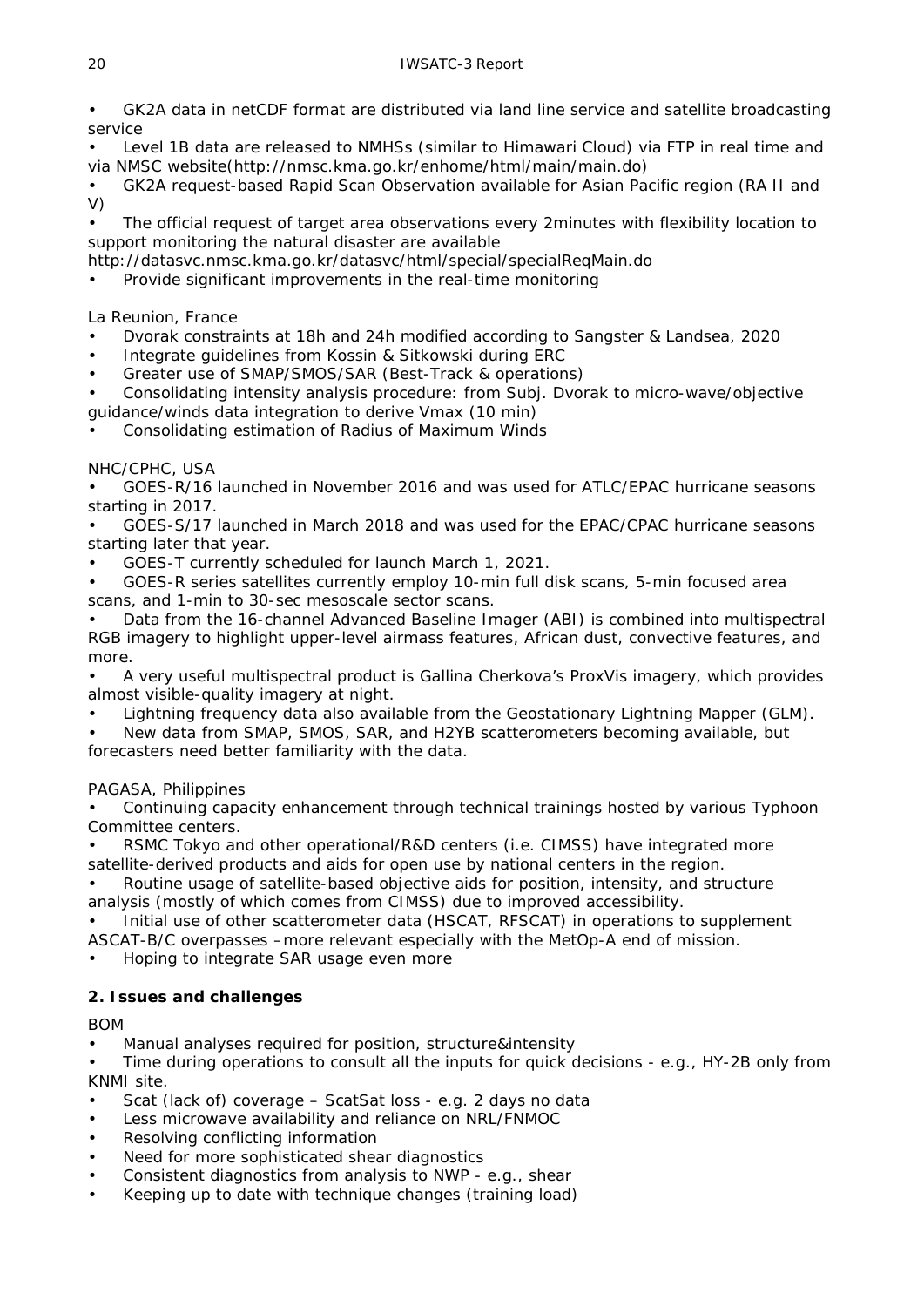- Intensity definition  $-$  e.g. SAR?
- Large datasets are an issue for local archiving

#### CMA

- Balance between microwave satellite image and Geostationary
- Balance between new techniques and traditional ones
- Restriction from old version of Dvorak analysis
- Location of week/strong VWS/ night TC
- Selection of multiple data sources

#### FIJI

- Internet ISP speeds in Fiji slow to download 10 minute satellite data for 16 channels
- Low Resolution Satellite image (Himawari Cast) used as Backup to High Resolution
- Accessing and visualizing Rapid Scan (Satellite images)

#### IMD

Data sparse region

• most countries have limited observations in terms of surface/coastal/ upper air and RADARs

- 20 Buoys deployed by India
- Ship observations are decreasing over the years
- Hence there is need to augment Satellite based observational support
- Even though there has been substantial improvement in centre and intensity estimation of TCs over NIO, there is an average error of about 55km in centre fixing and T no 0.5-1.0 in intensity estimation, hence there is still scope to improve further.
- NIO being dominantly witnessed by sheared systems especially during monsoon season, existing Dvorak technique has limitations.

Specific needs –

- Need for more scatterometers
- Development of technique to derive surface winds from multisat observations and data for validation
- Need for more microwave imagery and data availability
- Need for ASCAT and microwave imagery over GIS platforms
- McIDAS compatibility similar to METEOSAT-8 for other geostationary satellites like HIMAWARI, KOMPSAT
- Proposal to have a dedicated server link for RSMCs/members containing ASCAT and
- Microwave datasets in near realtime similar to those currently available at McIDAS-V
- Access to Latest ADT Version

#### JMA

Less frequency of sea surface wind observations by satellite microwave scatterometers. Now, MetOp-B and -C and SCATSAT-2 are available in the JMA's operational TC monitoring. How about the future observations ?

• Shortage of sea surface wind observations with wind speed greater than 50kt (the limit of scatterometor winds).

• Manual analyses required for determining TC position, structure (wind/pressure profile), and intensity.

- High-dependency of TC intensity estimation on manual Dvorak analysis.
- Keeping up to date with technique changes (training load).
- Large datasets are an issue for local archiving.

# JTWC

The growing list of satellite sensors recently lost or operating beyond end of life is increasing tropical cyclone coverage gaps pending acquisition/launch of replacements

Limited sensor swath widths further increase the gaps between successful collections

# KMA

- Lack of Scatterometer (EOL)
- o ScatSat-1/OSCAT: January 29, 2021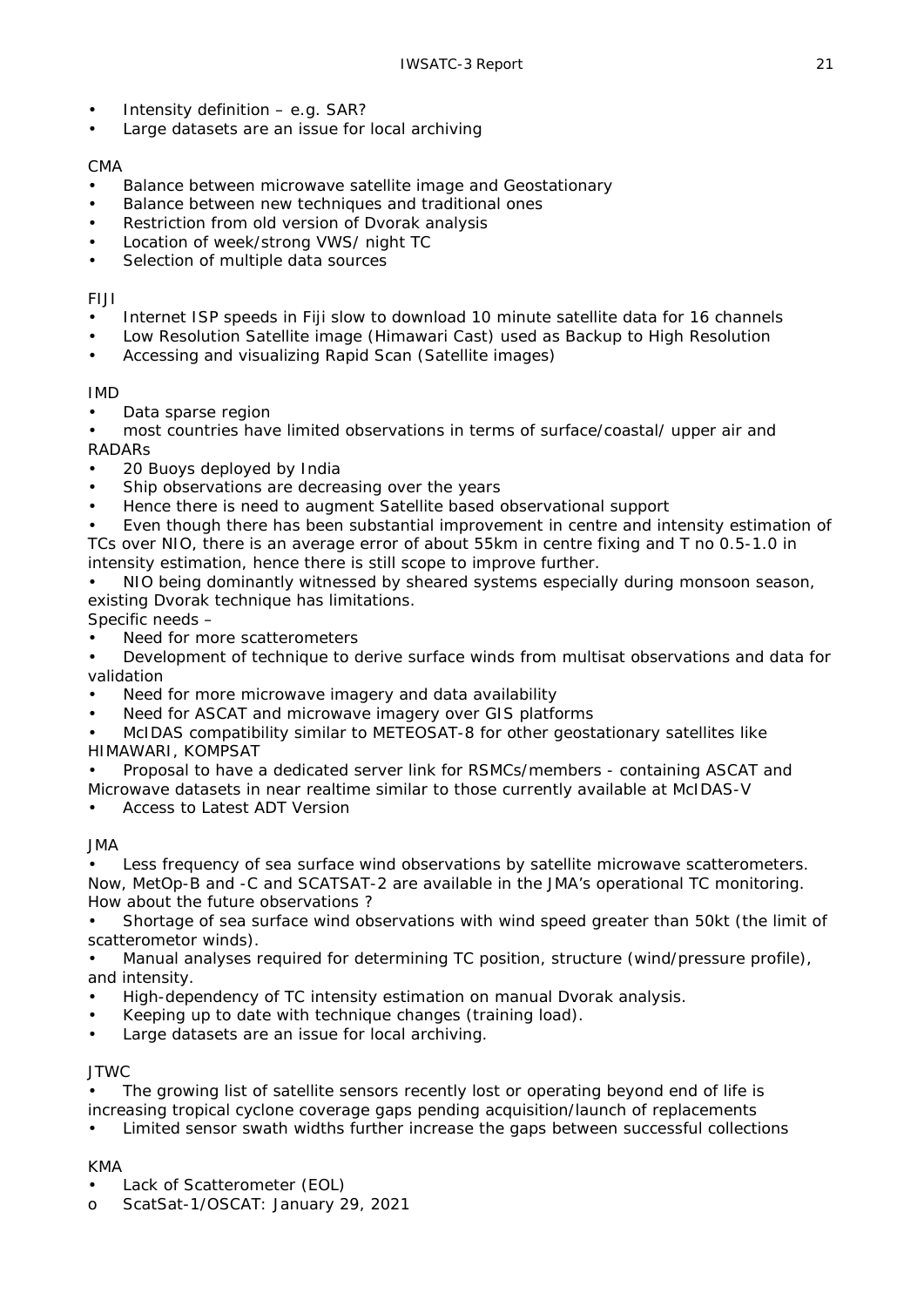- o MetOp-A/ASCAT: November 15, 2021
- o Outranges
- o High genesis latitude of TC
- approaching to Korea within 3 days
- o Rapidly strengthen/weaken TCs
- break the Dvorak constrains

# NHC/CPHC

• GOES-17 ABI has a major cooling issue, and several channels become unusable at certain times of the year. Due to this, GOES-S is scheduled to replace GOES-17 as soon as it becomes operational.

Better intensity estimates

- Current non-microwave satellite intensity estimation techniques for TCs use only VIS/IR Window channels – 1970's technology!

This meeting should recommend that new intensity estimation techniques be developed from the more advanced data types.

While specific algorithms are outside the scope of this meeting, these techniques could be derivatives of the ADT or DAVT, built on neural networks, or something completely new.. Feel free to think outside the box!

• The Stepped Frequency Microwave Radiometer, the aircraft instrument for estimating ocean surface winds, has shown an apparent high bias in winds of above 115 kt/59 m s-1.

• This has created larger than normal uncertainties for the best track intensities of strong hurricanes, and in the use of those best tracks in calibrating satellite intensity estimates.

• 37 GHz microwave channels can be used for a unique depiction of the low-level clouds/ convective structure of tropical cyclones, and this has proven useful in aiding forecasts of rapid intensification

The number of 37 GHz instruments in orbit are decreasing, and there are few with high resolution data. Only one satellite with a high-resolution 37 GHz channel is currently scheduled for launch.

• TROPICS cubesats do not have an adequate substitute for this channel.

This meeting should recommend the development and launch of a suite of LEO satellites with high spatial resolution 37 GHz data and high temporal resolution.

• Nadir gap under the ASCAT satellites remains problematic. Staggering of METOP-A orbit helped with the problem, but that satellite is now de-orbited.

• Chinese H2YB scatterometer data may help fill in gaps, but more experience with this data is needed.

• CYGNSS ocean surface wind data was not delivered to forecasters in real time.

• This meeting should recommend better temporal ocean surface wind coverage by increasing the number of satellites and number of orbits in the ocean surface winds constellation.

Use of GLM data is very qualitative, and there is an ongoing need to better understand lightning in tropical cyclones.

•

# PAGASA

Manual analysis still performed extensively to finalize position, intensity, and wind structure

estimates (Yes! Hand-analyzed maps)

- Considerable data latency in some satellite data
- Resolving conflicting information
- Dwindling scatterometer data sources

• Bridging operational procedures of subjective Dvorak technique (Dvorak 1984), EDA (Kishimoto 2008), and Hebert and Poteat (1975) subtropical cyclone technique

• Establish a standard for defining monsoon depression in an operational setting.

- Issue with CCC in relation to JMA Dvorak procedure vs those in Dvorak (1984),
- Intensity definition used in satellite products

# La Reunion

• Time is lacking during operations to consult/analyse the increasing number of data and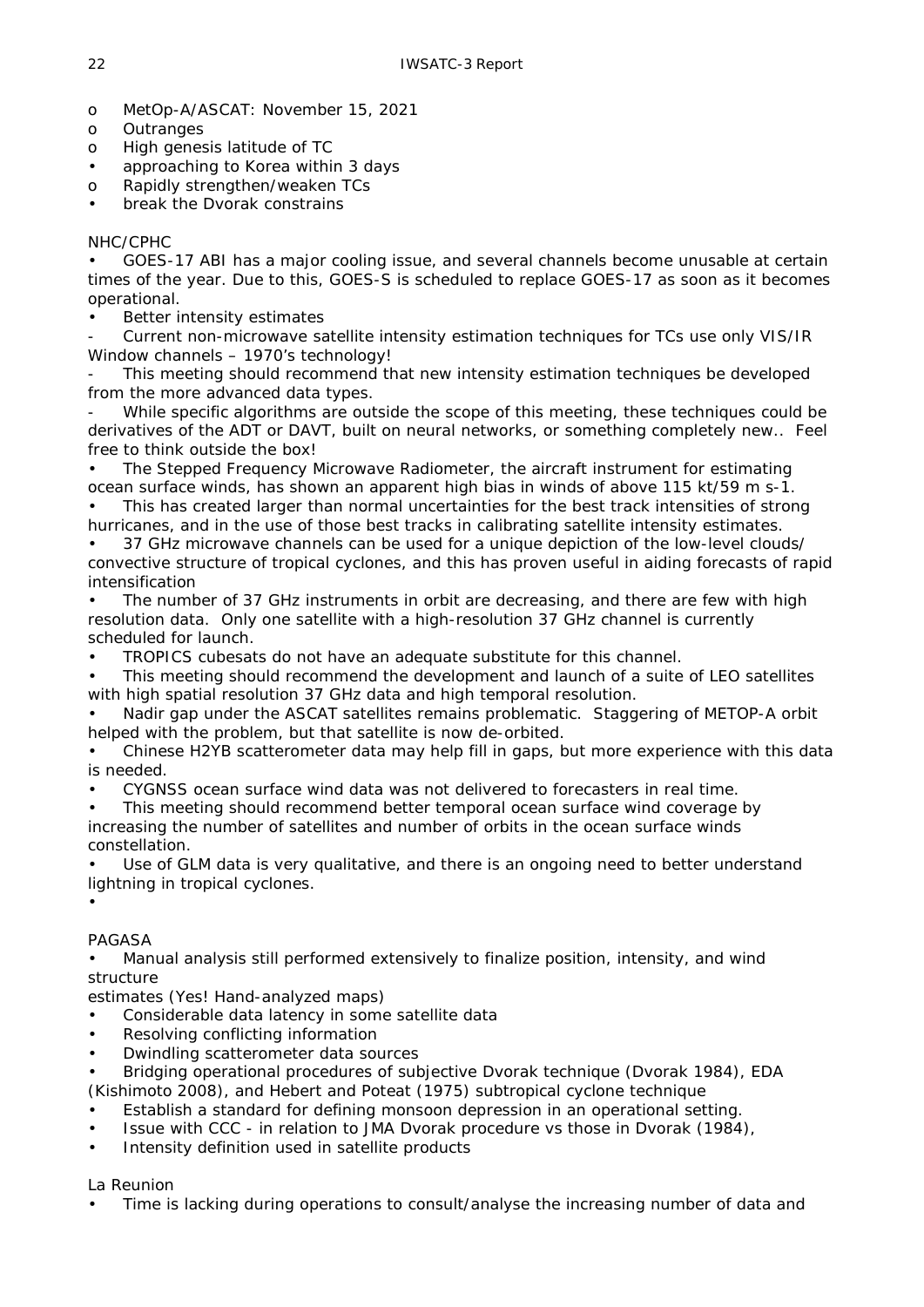\_\_\_\_\_\_\_\_\_\_\_\_\_\_\_

inputs from various sources for quick decisions

- Overlap of Analysis & Forecast process during operations
- Resolving conflicting information<br>• Scat (lack of) coverage ScatSat
- Scat (lack of) coverage ScatSat/Ascat-A loss
- Less microwave availability and reliance on NRL/FNMOC
- Intensity definition eg SAR?<br>• Wind averaging when dealing
- Wind averaging when dealing with remote sensing wind data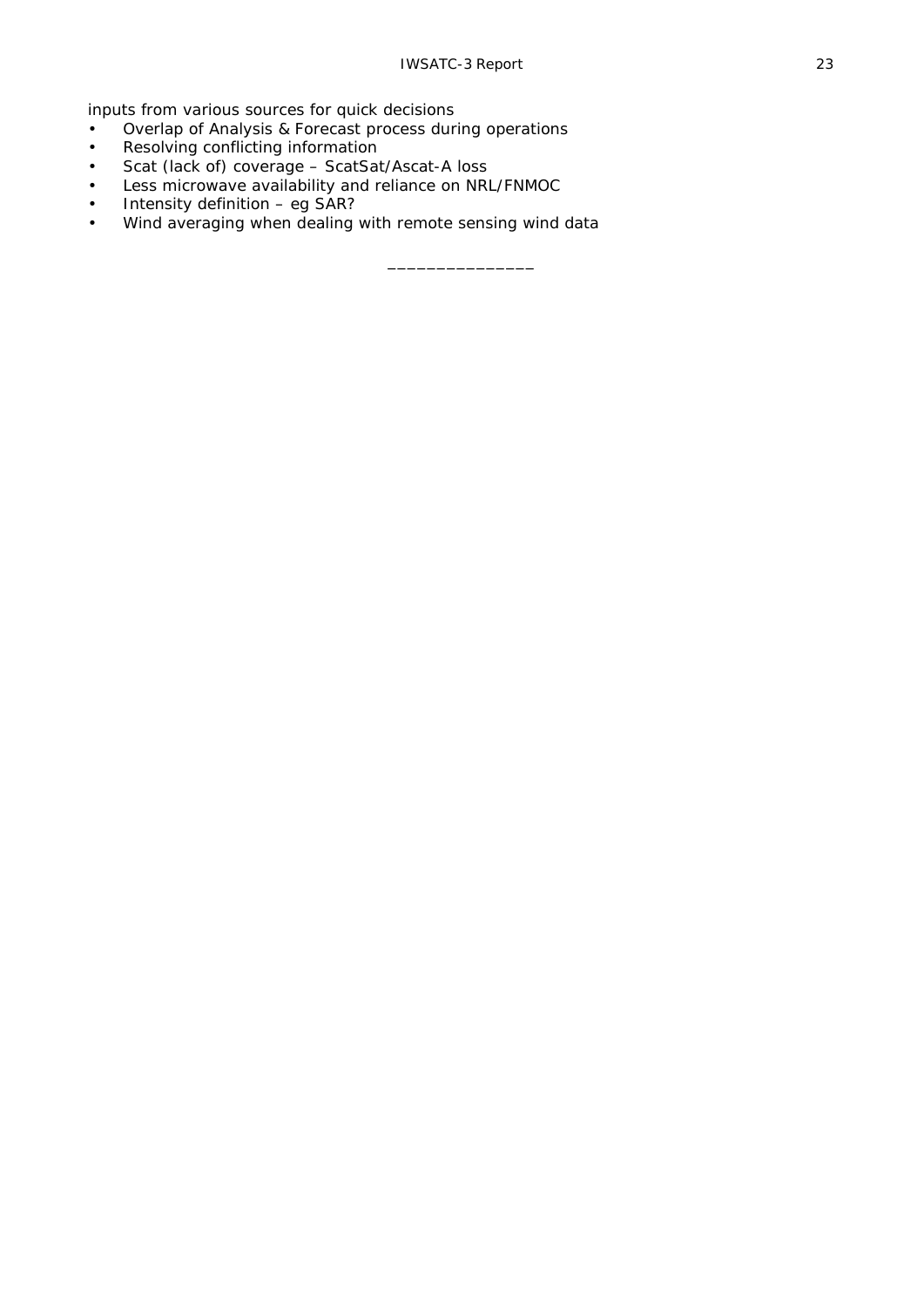#### <span id="page-23-0"></span>**APPENDIX III: Day 1 Breakout Room notes**

**Question 1. From the range of presentations from operational centres, what approaches, methods or initiatives struck you as being potentially useful, either for your agency or more broadly?** 

JMA  $\rightarrow$  the use of upper levels AMVs to monitor TC outflow  $\rightarrow$  insight on TC primary  $$ secondary presentation. Good to share within the other operational centers

Importance of blending information for TC intensity estimates -> We need low latency product to be used in operations and data sharing enhancement

Demand for scatterometers – though more utility from current products may be easier Better coordination on best practice for incorporating new technologies and products into operations

SAR

Multi-spectral imagery in novel ways, particularly proxy-Vis during night time useful for Dvorak overnight

Integrated viewers to being different data sources together.

Dvorak Technique; RGB values assigning and better training on RGB imagery Challenge Weaker storms over BOB It is difficult to forecast long-range intensity/track forecast 5 days earlier.

JMA ASWinds look promising for gale radii

JMA/China/Inida presentations showed a lot of data of various sorts and techniques that may not have been shared across the world

AMV based Sea surface winds (AS winds) for locating the Swirls or multiple low level circulation centres & upper level AMVs for monitoring the TC related cloud-top outflow – JMA (also being utilised by a few more operational centres).

Use of RGB imageries to identify wet & dry regions in the mid & upper levels for providing guidance to the forecasters in intensification / weakening trends.

Deep Learning & application of Artificial Intelligence in Typhoon intensity estimation vortexbased depth image target detection.

New methods applied to obtain the wind structure both in horizontal & vertical. Use of multi-spectral Proxy visible imagery & also super posing Lightning imagery to locate areas of maximum convection.

ProxyVIS imagery and differential WV imagery. New DVK constraints for 18 and 24 h.

Use of lightning data. Use of RGB and ProxyVis. Rapid intensification.

The discussion of methods for improved use of Radarsat-2 and Sentinel-1 SAR imagery for improved estimation of hires wind fields including dual use of microwave imagery to flag regions of high precip that the SAR dual pol system still cannot properly resolve.

The JMA's Surface winds estimates from himawari-8. More details of how these are estimated and where those data can be gotten.

Don't have our own Sat so advances in Goes Sat that we use will be great. Everyone wants more Scat images.

During Week Cyclone, Models fails to predict (transition between intensified TC into weakening and vice versa) within less than 12 hours. But models are capable to predict the intensified TC very well.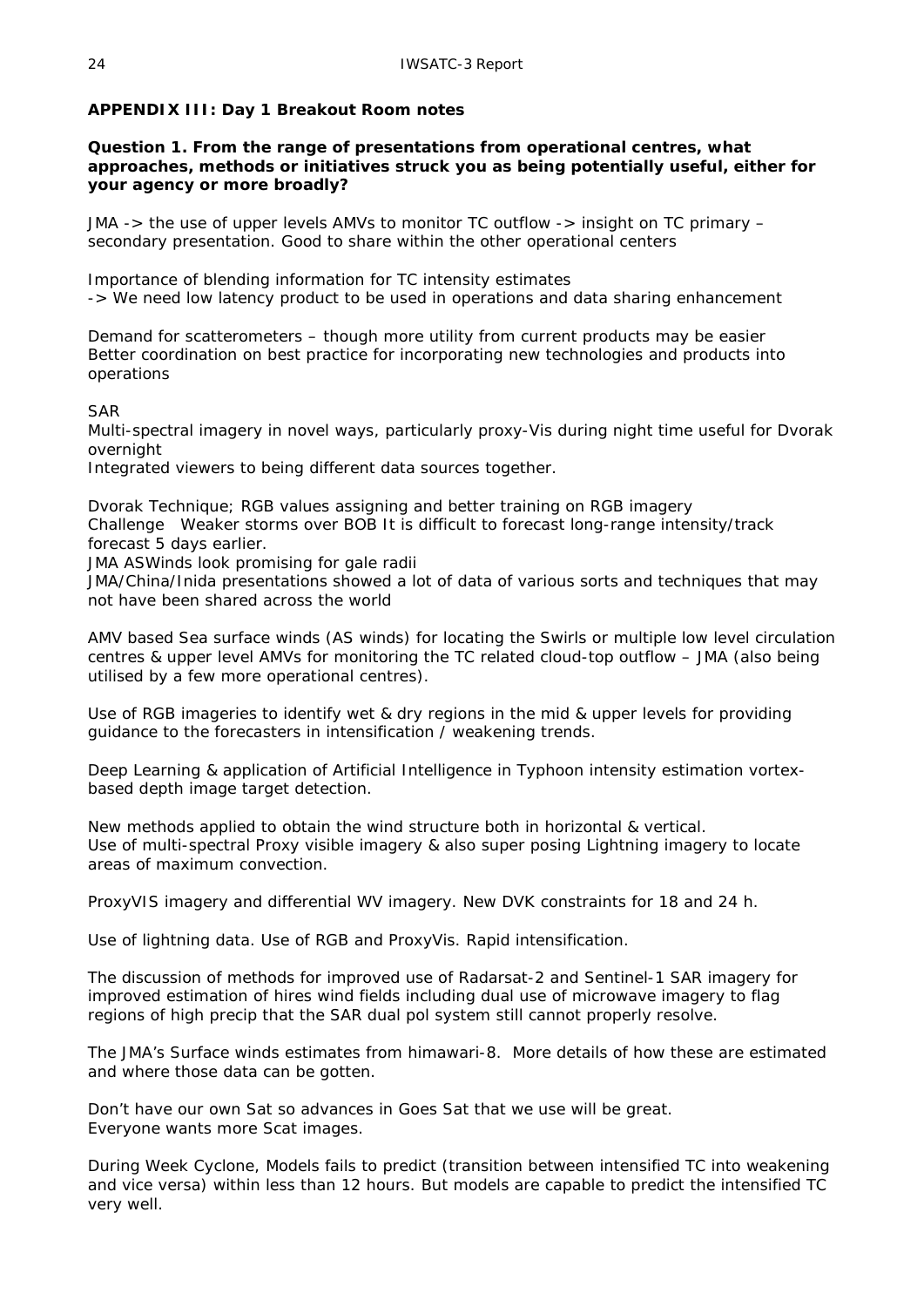Access to CMA's FY3 and 4 polar orbiter data

#### **Question 2. How can research and satellite information providers better support operational forecasters?**

Investigate the range of 'difficult' cases to assess performance of objective aids More detailed verification studies using collated ground truth – joint issue with access to obs networks.

IMD: Observations are essential, more microwave passes

HKO: More products towards the windfield structure

KMA: Need to design sophisticated techniques (Deep learning, IA …) to deal, in real-time, with the increasing numbers of data and to provide quick reliable informations to TC forecasters. SAR - calibration to 1 min and 10 min means.

Agree on a "ground truth" for intensity in product. Possibly build a database of cases that have "reliable ground truth."

Need for replacements and additional for microwave imagers in the 37 GHz and 85-91 GHz as well as scatterometers. TC analysts prefer higher resolution data from imagers, modellers and data assimilation prefers sounders which end up being lower resolution

Research on breaking Dvorak constraints. Need more scatterometers, MW radiometers, HY-2 to WMO RSMCs

Better training on SAR data – strengths and weaknesses. More emphasis on pre-hurricane stages. (Use NRCS for center location.)

Accurate surface winds derived from satellites.

Role of SAR and SCAT data in TC existence determination.

Great to have events like this to get researchers and forecasters together – the more interaction the better

Better knowledge amongst forecasters of who to provide feedback too on respective products

Limitation of Scatterometers winds (beyond 50 knots) to be resolved with advanced technology.

Constraints of Dvorak technique (rapid intensity changes as well as in highly sheared system). In providing the knowledge how in better utilization of SAR.

Guidance on how to resolve conflicting information from various sources.

CAL-VAL exercises with in-situ observations mainly for various Oceanic parameters like SST, OHC etc.

Maybe we can use real-time satellite observatory during cyclone and feed into Data Assimilation and do run model forecast for next 6 or 12 hours at regional scale (instead of Global to save time) for every 3 hourly cycles instead of 6 hourly cycles. It may improve the forecast during rapid intensifications of TC.

Make data available with lower latency and publish strengths and weaknesses and bias relative to other objective aids/ techniques. Put more high-resolution MW sensors into operations.

Research and climatic information may provide climatic information to forecaster, it can also identify gaps that may be usefull in parametization processes

Daily discussions on TC situation being considered for forecast.

Develop methods for resolving contradictory information from different sensors and old/new techniques.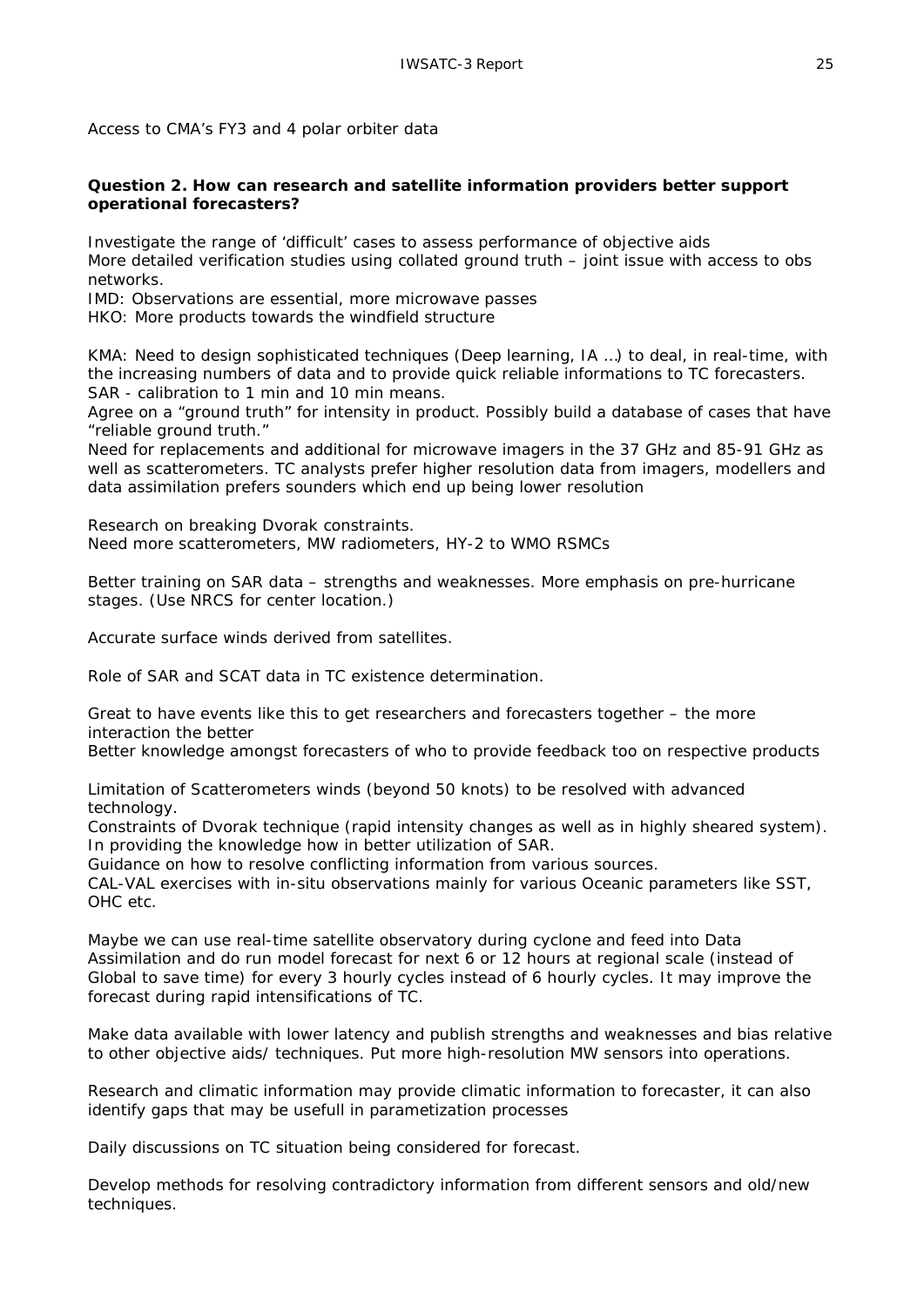I think there should be a more coordinated repository of data or a formal agreement that NRLMRY should provide those images. Support for such a repository with common formats for downloads on many systems is desirable.

Some research as to why systems slow down around topography of Jamaica/Caribbean. Rapid intensification.

DAV technique developed further. Better obs network would assist.

Lack temporal coverage of Microwave data is impacting all the centres. More research on tropical depressions, not just Typhoons. More data from Chinese polar orbiting satellites would be useful (or knowledge on where to access). More research on applying Dvorak to Microwave imagery.

\_\_\_\_\_\_\_\_\_\_\_\_\_\_\_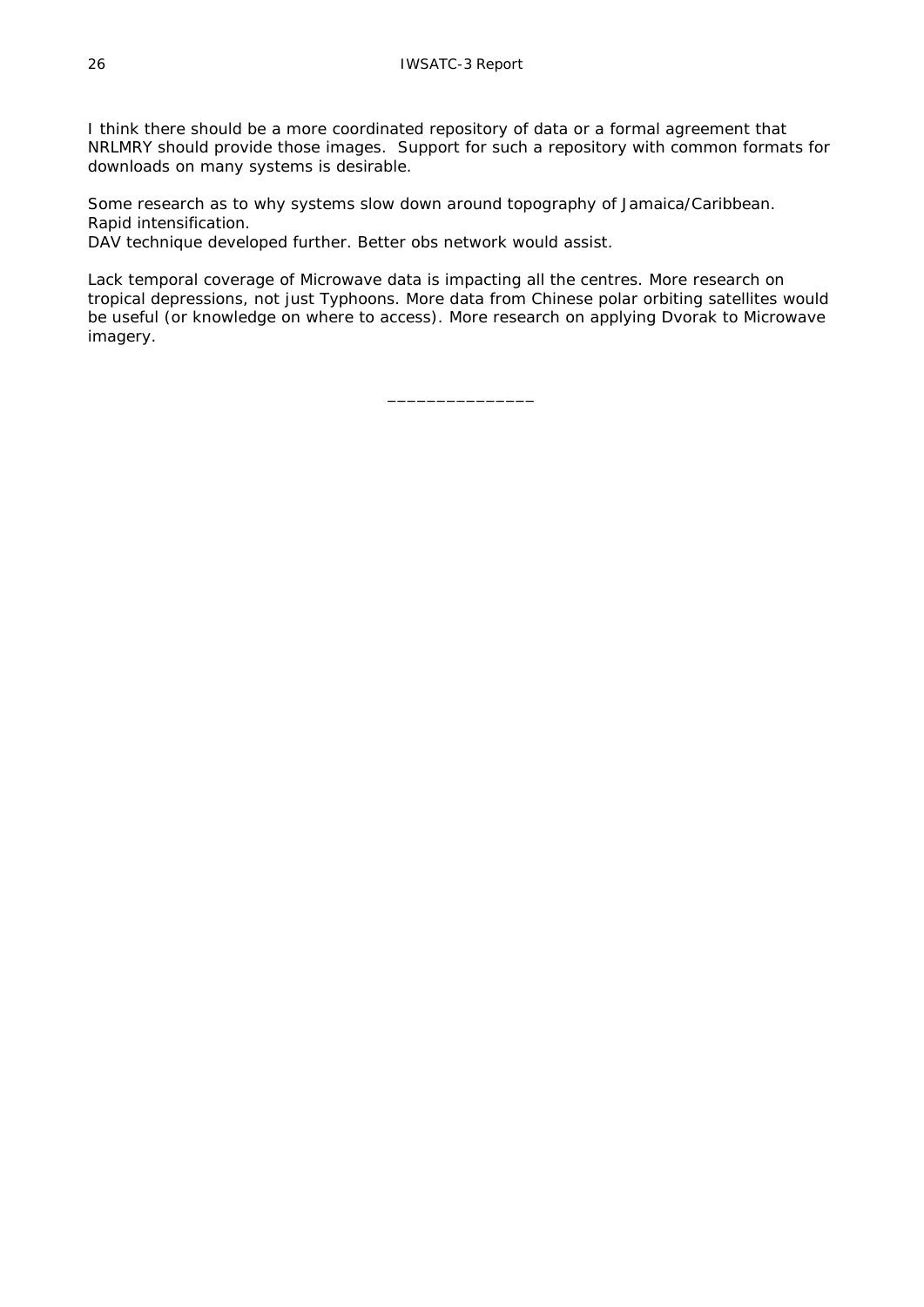#### <span id="page-26-0"></span>**APPENDIX IV: Day 2 Breakout Room notes**

**Question 1. What tools are needed in order to reconcile differences in TC intensity estimates from newer sensors/retrieval techniques such as SAR, SMAP, AMSR2 and other sensors? (Is access to the data and estimates an inhibiting factor?)**  Present what time-averaging period the wind most closely represents from each sensor/processing method.

Compare with external data that are trusted in that situation. E.g. intensity estimates from Dvorak in cases where you trust them. Establish correlation and relative bias between different data sets. Is SFMR the best reference data?

latency and frequency is the biggest issue. 1 hour latency for very sensitive products could be great.

Like SATCON plots some (but not all) the inputs for intensity estimates, there is a need to have 1 way to overview ALL inputs for intensity / structure estimates.

My suggestion is that more training should be given to forecasters including how to use those data, the evaluation of each sensor in different basins and every seasons.

Easy access to data and products in familiar formats would help compare the estimates. More ground truth information could assist, like Doppler radar. Interpreting and visualizing the data is important.

Compare with external data that are trusted. E.g. intensity estimates from Dvorak in cases where you trust them.

Analyse correlation between different data sets. Important: Can the new data set see RI or deintensification.

When comparing sensors of different spatial resolution, they need to be resampled to the coarsest resolution.

Analyse difference as function of external parameters (rain, wave height, …). Acquiring data at low latency is crucial.

Compile and share a document containing what each sensor is measuring, how it should be compared (time and spatial averaging), uncertainty associated to the measurement; and recommended "ground truths" to be compared to.

This is a monumental task for one single group. The task can be split among groups if the same ground truth and methodology is well defined.

A suggestion for intercomparisons/reconciling different measurements is to convert them to something like Dvorak Current Intensity (CI number), thus avoiding the 1-min versus 10-min definition/scaling issues.

Quality information for existing techniques to compare and reconcile differences as well as how to resolve issues with interpreting partial overpasses

Better training from satellite/retrieval technique providers to know how to use the information in operations

World wide database with best observed cases for each basin

"Ground truth" in the form of a dedicated field program focused on validating satellite sensors as opposed to the typical effort to study a specific TC attribute (dynamics, thermodynamics, outflow, etc.)

It was also noted that the forecast centers lack how to interpret new TC satellite data products, thus specific guidance is needed to highlight the strengths and weaknesses of each one. This could be done via examples or case studies.

Yes, access is an inhibiting factor. Also need data decoders for various instrument data (e.g., SAR, SMAP, SMOS, AMSR).

See where sensor is measuring in TC (averaging technique or other?)

How conversions of winds are being done

Accepted uncertainty in wind estimates provided by the different tools

Accessibility - data is accessed through Internet and depends on speed.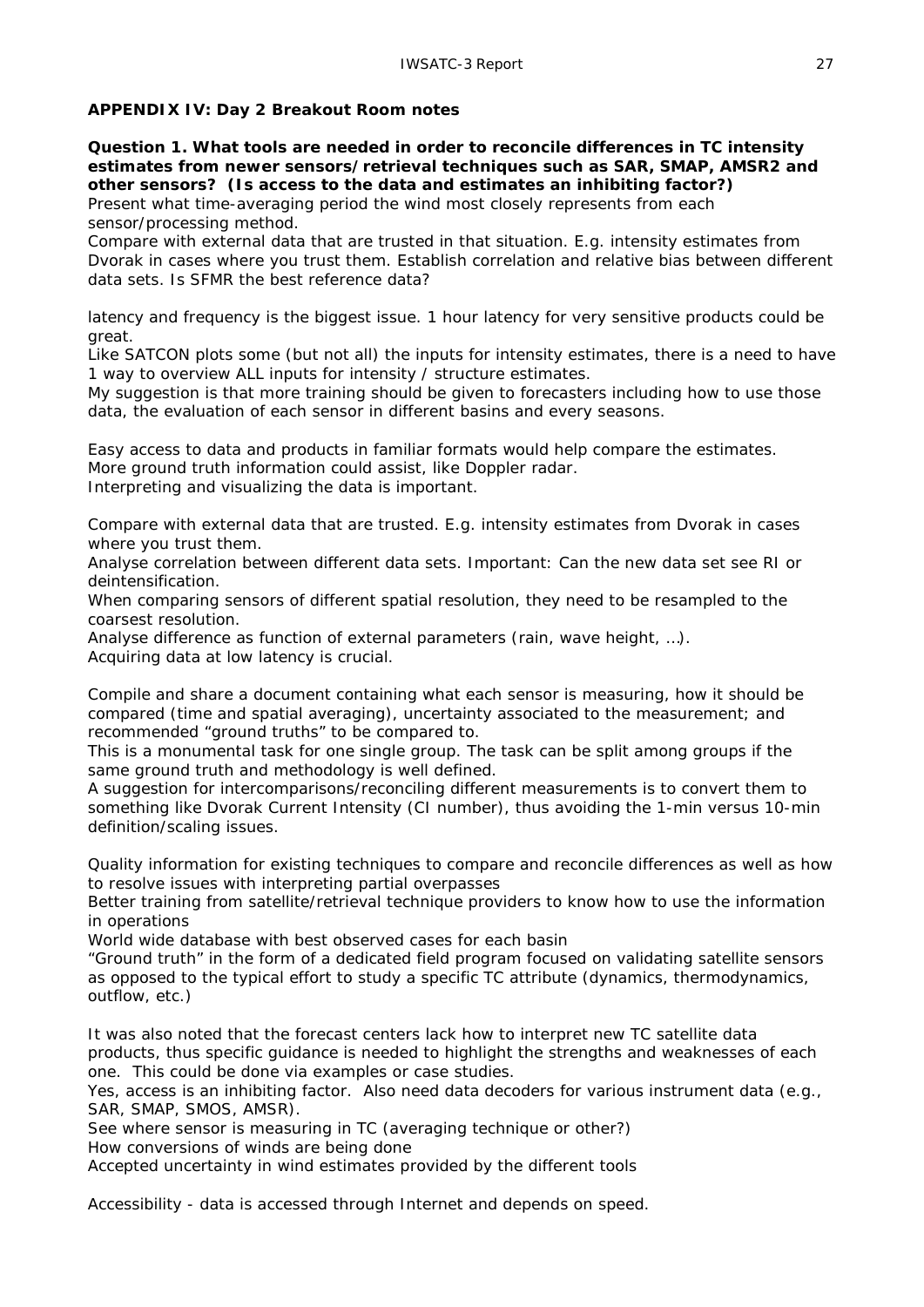Data overload is an issue for an operational environment

Visibility - ability to display data on one platform would be helpful

Latency - inconsistent passes and old data is an issue

Confidence - it is difficult to use data without ground truthing. Maybe some sort of data analysis with the images would be good or sensor scores (statistical scores).

Education - a comparison chart of the sensors and their sensitivities.

Are drop-sondes used for the sensors only in the Atlantic?

Need more data in the early stages of TC

SMAP hasn't been used operationally

SAR passes, Multiform and ASCAT are used operationally

French Polynesia downloads microwave data and display using a microwave viewer

#### **Question 2. Of the upcoming satellite missions in the near future what sensors are of the most interest to the operational communities?**

CIMR Copernicus Imaging Microwave Radiometer - the combination of imaging and sounding with high wind retrieval and ability to retrieve in rain.

Microwave sensors on SmallSats/CubeSats (eg TROPICS) depending on capabilities - expect good coverage but may have limited capability in high winds and rain? (Though TROPICS sounds promising.)

Microwave imagery on geostationnary dire need of anything relevant for TC intensity/structure estimates !!

TROPICS. Earlier objective estimate of intensity.

Greater temporal coverage.

Geo-stationary microwave.

Rapid-scan of geostationary satellite in the Caribbean, sooner than current.

Microwave sensors: scatterometers (2nd generation Scat), SAR, radiometers (AMSR3, CIMR). Geostationary satellites.

Joint Polar Satellite System. Ice Cube.

SCATSAT-1 satellite carries a Ku-band Scanning Scatterometer radar instrument operating at 13.515 GHz. The payload instrument is a vital tool globally used to study wind patterns above the ocean, air-sea interactions, ocean circulation and for Weather Forecasting, Cyclone Detection and Tracking

The Suomi National Polar-Orbiting Partnership satellite (SNPP) launched in October, 2011, is part of the Joint Polar Satellite System (JPSS), the next generation polar-orbiting operational environmental satellite system dedicated for forecasting tropical cyclones. SUOMI NPP VIIRS satellite sensor is the latest sensor technology for hurricane analysis

Ice Cube is a nano satellite that uses a new, miniature, high-frequency microwave radiometer (HARP) to measure cloud ice. The data on cloud ice can be used in weather forecasting and storm tracking.

(Input by Raja Acharya,IMD,India )

Anything that helps with positioning (e.g., microwave data) More 37 (for low level structure) & 89 GH; 118 & 200 GHZ are going to be interesting Many C-Band Cross-pol Scatterometers

Continuation of existing capabilities for microwave and scatterometers and expanding SAR AI/ML techniques to improve wind retrievals and exploit multispectral information GEO microwave capabilities

Scatterometers and better temporal coverage was the most frequent request since they help in the formation and early tropical storm phases that are key to starting the forecasters on the right path. Everyone loves SAR data sets, but they typically are best for stronger systems and then we have other sensors (sounders, Dvorak, ADT, SMAP) that come into play.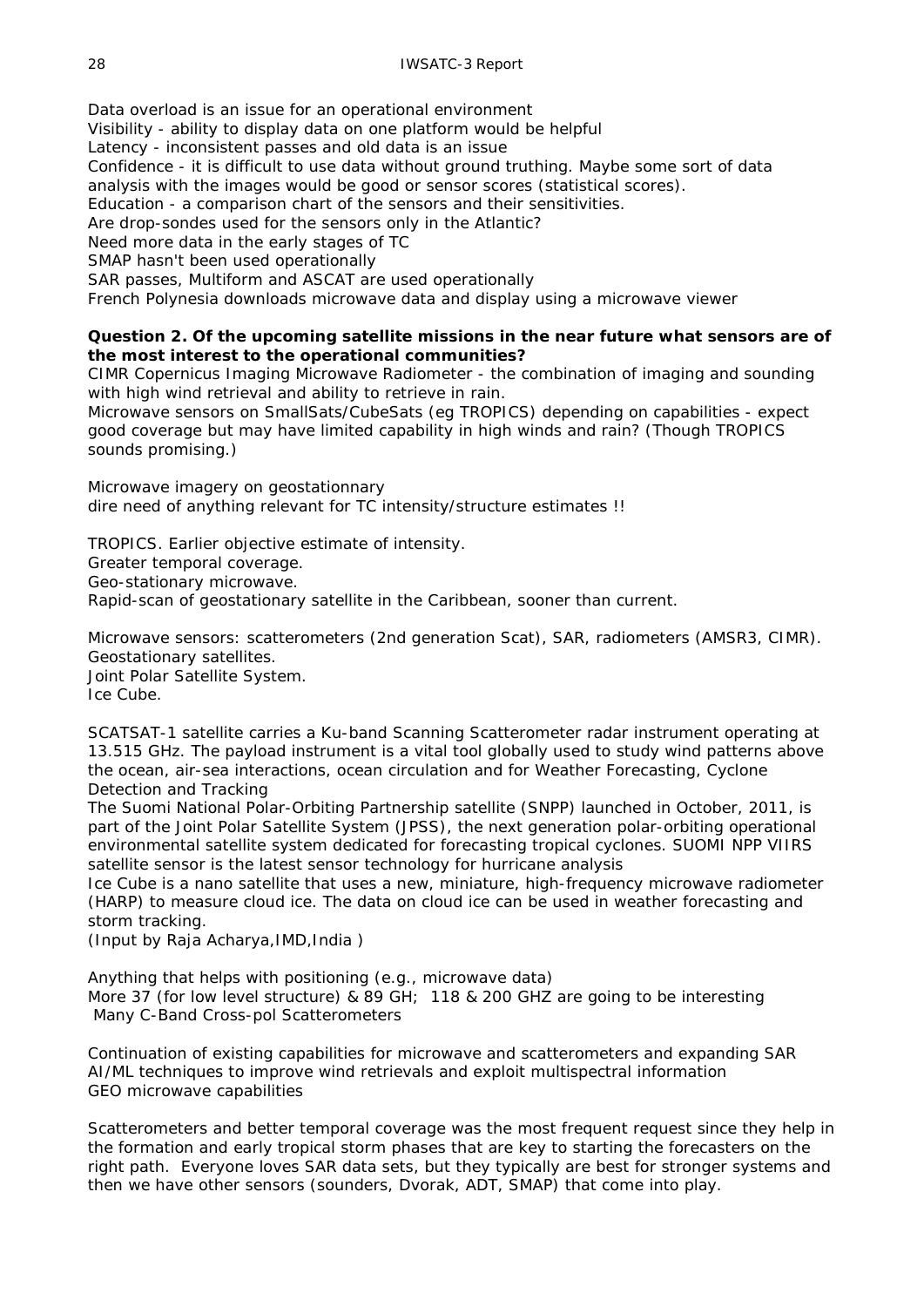proxyvis use of IR on Geostationary Cross polarisation measurements that identify stronger winds CMA series of satelite output Tropics data from 2022

SAR, Scatterometers, MW radiometers, VIS/IR (geostationary)

**Question 3. Given the short lifespan of cubesats/smallsats (a few years) and the training time needed to educate the community on their capabilities, how best can data providers get this data to the operational community while the platforms are still providing data?** 

Simulated datasets for training would help. Can calval time be reduced?

Start the training before the data will be provided Regional reception connection to enhance global broadcasting

Good educational information before launch. Including what products are possible. Standardisation of data communication, data formats and products. Or methods to convert from new format to old format to help adoption of new formats.

Validation takes about 3 months after launch, if nothing goes wrong. Prompt and flexible distribution to users for additional testing after Cal/Val would be critical. Real-time distribution should be part of funding in new missions. One-stop place for data distribution would be ideal Set up a channel/document for users to provide feedback to data processing centers/providers on the assessment of early distributed data.

Maybe non-governmental ground station could speed up the distribution: flexibility in the ground stations.

Develop a set of community guidelines for data format/structure and visualization for smallsats/cubesats so that it can be interpreted/digested into operations. Avoid scattering the information across a myriad of websites.

Provide limitations and issues of all novel data while still in calibration/validation Involve the operational community in the calibration/validation process

SmallSats/CubeSats currently being flown and in the near future are DEMOs and thus are built as inexpensively as possible. Thus, there is no effort to prolong the CubeSats life with more expensive redundacies that are mandatory with legacy sensors designed to last 7 years minimum. Most CubeSat sensors are what we call "single string" electronics.. If one part fails, the whole thing stops working. Other parts are NOT bought with cutting edge state-of-the-art performance since it's a DEMO, but once proven, can be upgraded to something much closer to legacy numbers. Data downlink is currently expensive, thus most R&D efforts do NOT have near real-time data (NRT) readouts. However, most can downlink the data in NRT as part of quasi-operational time frames to get forecaster feedback after the cal/val team has certified the sensor and algorithms. This is what will be done for TROPICS with a designed NRL time period. Depending on the feedback, the team can then go to NASA/NOAA and request additional funds to regain NRT status.

Most SmallSats/CubeSats will be flown as part of a constellation that might range in number from just a few to maybe dozens. Operational CubeSats would include some redundant electronics that prolong their lifespan and potentially thrusters to maintain altitude longer. These actions can mitigate the relatively short lives experienced with R&D versions that are simply created to prove a specific capability is doable.

Given the short lifespan of cubesats/smallsats (a few years) and the training time needed to educate the community on their capabilities, how best can data providers get this data to the operational community while the platforms are still providing data?

Usually takes on order of year just to calibrate sensors, so new processes likely needed to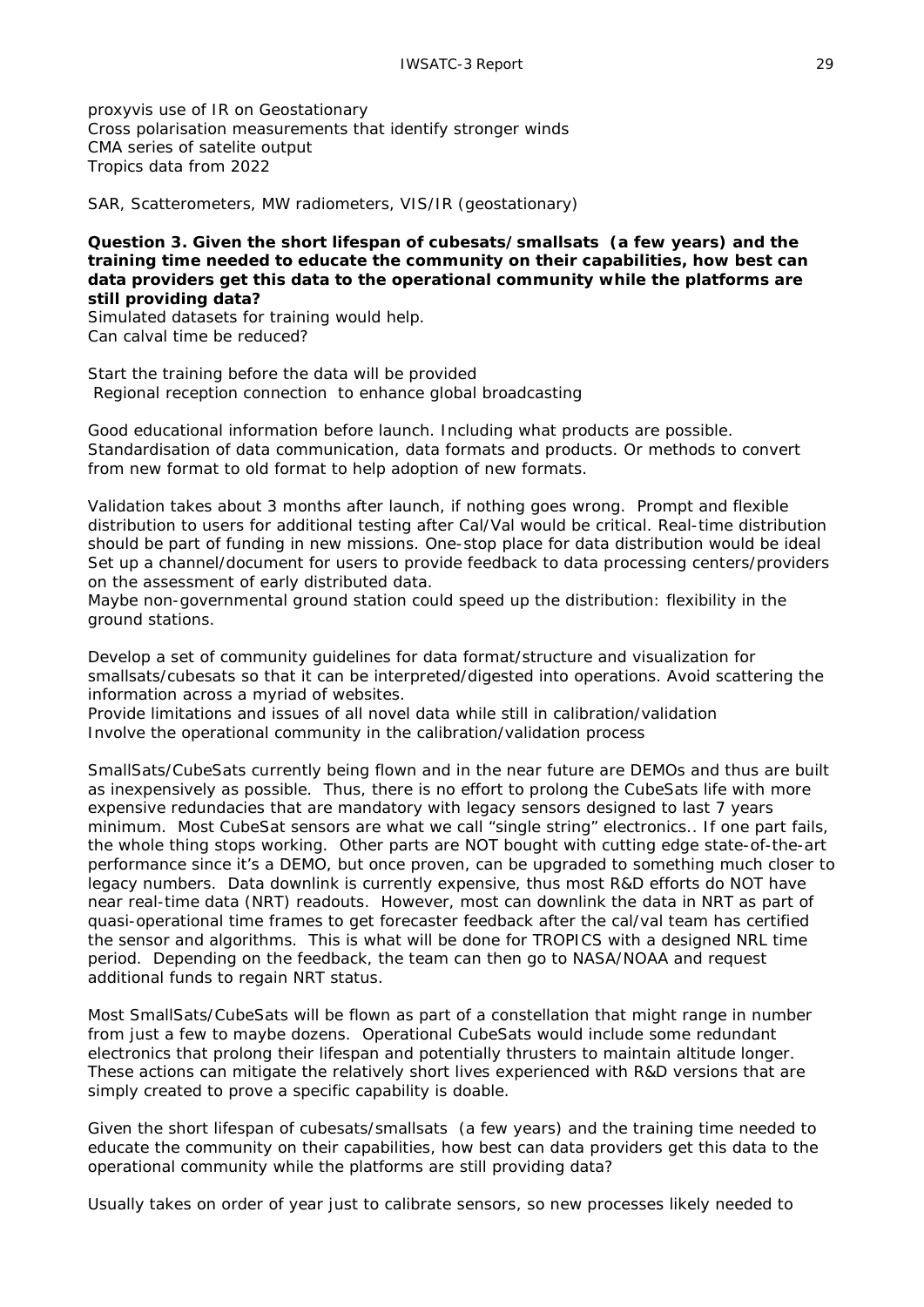\_\_\_\_\_\_\_\_\_\_\_\_\_\_\_

improve timeliness. Phenomenal potential.

By utilizing the working groups; seminars;

Try to base algorithm training on prior sensors of the same or similar type.

Online workshop Recorded video Examples and resources from different scenarios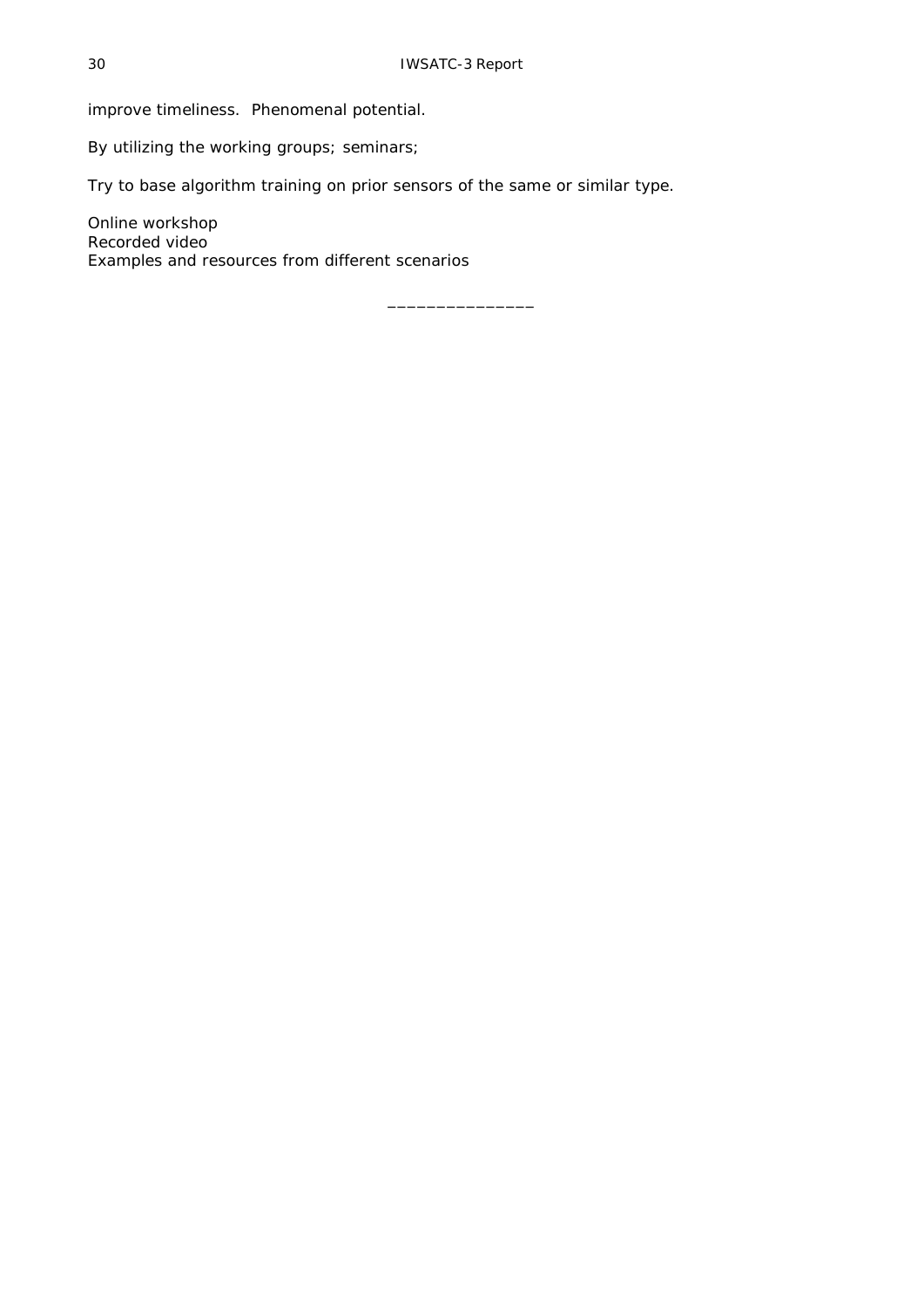#### <span id="page-30-0"></span>**APPENDIX V: Day 3 Breakout Room notes**

**Question 1. Satellite-based algorithms increasingly have the ability to depict not only TC intensity but the complete 2D wind field. What impacts on the forecast process do you anticipate from these products? For example how would the knowledge of structure changes such as ERCs and significant wind asymmetries impact the forecast? On what time scales do such structure changes become important or are transient changes on shorter time scales of less interest operationally?**  A) Worried about changes in how best track intensity/radii are developed. Likely overall increase in intensity estimates with more detection, even accounting for shorter time scales. B) Little experience with SMAP, SMOS, SAR. Would be great to have SAR products designed for different wind speed averaging periods, and where the area average is based on the wind speed (if possible). For example, larger area average for 150 kt wind than for 30 kt wind.

It will have a big impact, but only once forecasters trust it. Have not yet seen reliable structure information outside scatterometry. Need improved forecast skill for ERCs before we could confidently modify intensity (too much variance in timing and magnitude of change), though important structure changes (growth in size, effect on impact) we can be more confident of. Transient changes of <6 hours are less important. When they do occur close to landfall most response decisions have already been made.

Satellite-based algorithms increasingly have the ability to depict not only TC intensity but the complete 2D wind field. What impacts on the forecast process do you anticipate from these products?

Inputs from Cuba: improve the warning of affected areas regarding winds hazards and storm surge. It will be a very good tool to show to the public and government the actual size of the storm. In case of very weak system, as we had the last two years in Atlantic, will manifest the difference between TC of similar intensity and very different wind field distribution. The knowledge of the "real" wind field helps to get, and idea of the actual extension of the effects, especially in the range of 6 to 12 hours prior to impact direct to land, a moment where the effects will happen outside the trajectories or uncertainty cone, that in some cases make the people feel "safe", because the centre will not cross near them.

Inputs from NESDIS (John): give opportunity to more holistic vision of danger areas (more or less concentrated around the centre), easily understandable by the general public

Inputs from La Reunion: increasing use of IKE index to monitor TC activities (in addition to ACE)

Inputs from BoM: onset of gales; duration; wave&storm tide; ingestion to models for structure is so important

Inputs from PAGASA: improve our own operational estimates of radii of strong, gale, storm, typhoon force winds + better timing for onset of gales + better estimation of asymmetry esp. during TC events coinciding summer or winter monsoon surges --> better land warnings for public users, sea warnings for marine users, and specialized warnings for civil aviation.

For example, how would the knowledge of structure changes such as ERCs and significant wind asymmetries impact the forecast?

Knowledge of these information will be beneficially esp. in the critical 18-24 hours before landfall when there is a need to escalate higher levels of wind warnings if ERC is anticipated before landfall or if significant asymmetric expansion of wind radii is expected.

Inputs from Malaysia: better understand what's behind the tools.

Communication of complex radii can be difficult, can lead to simplification. Increased accuracy in intensity and wind field would be very useful for impact forecasting.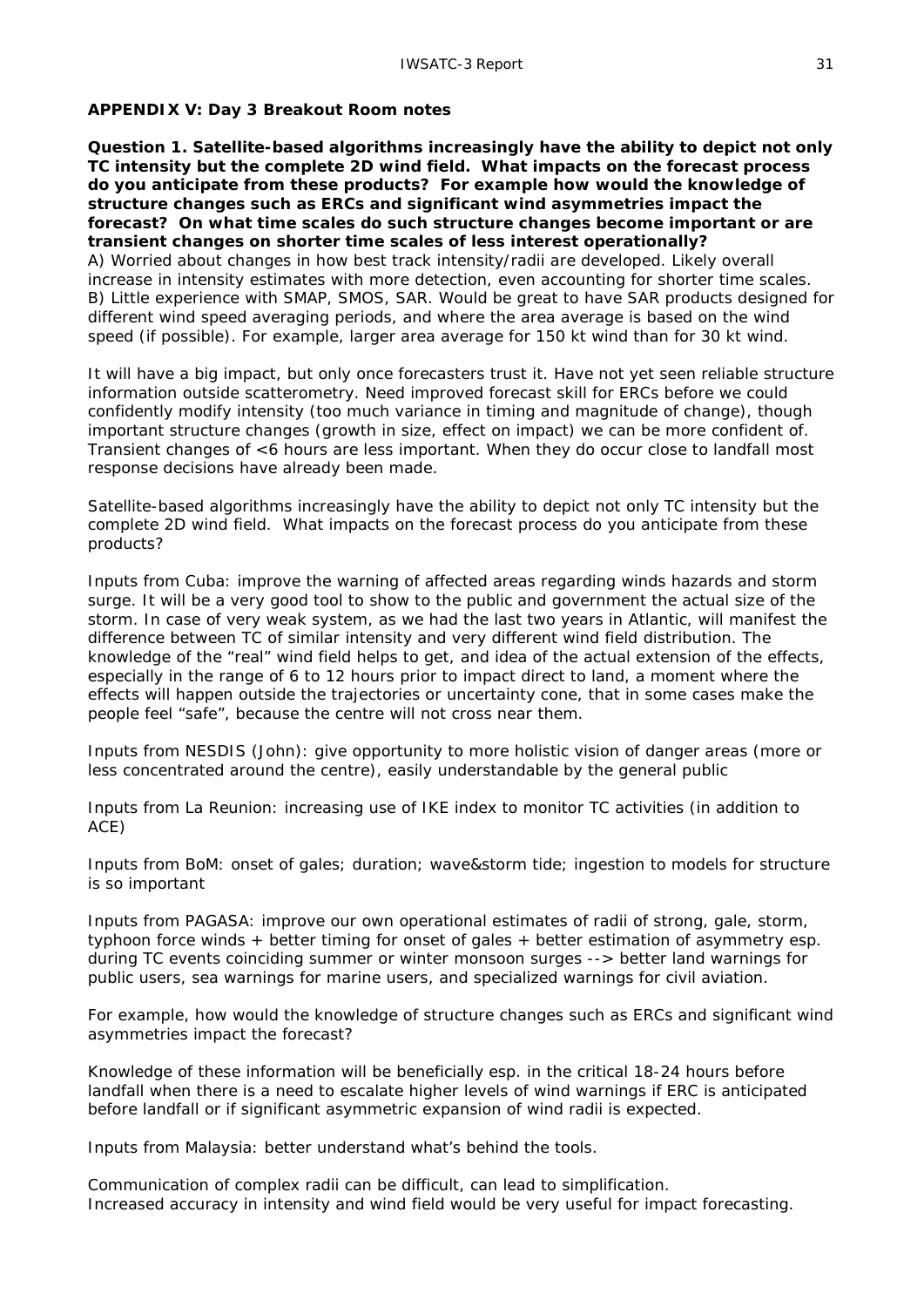Knowledge of ERC's leads to short term intensity forecast, but unsure how long it would affect intensity. More guidance on duration would be very useful.

The key is improving the confidence in the analysis.

For some forecast situations, the important thing is that it captures the 12-24 hr changes well, especially close to landfall.

Easier to tell if system is transitioning to subtropical or extratropical, which can aid other analysis types such as Dvorak classification

Wind field asymmetries could help correct intensity biases for fast-moving storms or environments with strong gradients

Relevant timescales depend on the phenomenon and how long it will take to impact the forecast, e.g., ERC vs. Interaction with frontal boundaries or wrapping of max wind bands around low-level center

Situational awareness for the product and context for how to use a product in a specific scenario

Transient changes on short time scales are not captured in the best track so not as important.

Need these products to help fill in the gap between scat passes and other such data. Need to know what products are actually used in the analysis and how old they are. Consistency of the analysis is important.

Need a confidence factor for the analyses and the various factors that can affect the quality of the analyses.

All the details may introduce some uncertainty to the forecast. The data increase without an increase in forecaster time may make things more hurried and need for automation. Forecaster looking at the outputs and comparing to forecast – if these techniques do not give you what you expect then question and ask what are we missing? But if it does fit what you expect then it increases the forecaster confidence. Always like more data so these techniques are helpful. Time latency for those satellite techniques is important to operational forecasts. The 2D winds are important to modelling efforts.

TS Maria was 35 knots but mesovortex feature caused 65 knots over Guam AFB but it was a TS – but could aid short fused warnings to move people to safety. But cannot see from satellite imagery (in most cases). Detailed information aids the explanation for IDSS delivery to land based emergency managers.

#### **Question 2. Deep learning approaches to TC analysis can have a "black box" stigma attached to them. What is needed to move beyond this and how can these approaches be blended with legacy techniques?**

A) Evaluation of "black box" techniques is key to use. "If it works, we will use it." Subjective Dvorak still the mainstay. Like to compare against all objective methods.

Tony Wimmers showed that you can look under the hood to a limited extent and get some insights into what information the AI is leveraging. But this ability seems quite limited. A combination of proven superior skill, the ability to have some understanding of what information the algorithm is using and the use of legacy techniques to improve conceptual understanding may help us move beyond the black box stigma.

Early education of users on how the technique works will help give greater confidence. Comment that even DVK can be used in a black box manner

In operations the comparison with established methods will help to establish confidence but it is likely to take at least a season, and some best tracking experience, before people feel comfortable using them.

Deep learning approaches for forecasting Tropical Cyclones help to overcome insufficient representations of the air–sea energy exchange under very high wind speed conditions which hinders simulating the intensity of TCs more effectively and thus supersedes black box stigma. (Machine Learning in Tropical Cyclone Forecast Modelling: A Review by Chen et al Atmosphere 2020, 11(7), 676; [https://doi.org/10.3390/atmos11070676\)](https://doi.org/10.3390/atmos11070676) (Input by Raja Acharya, IMD)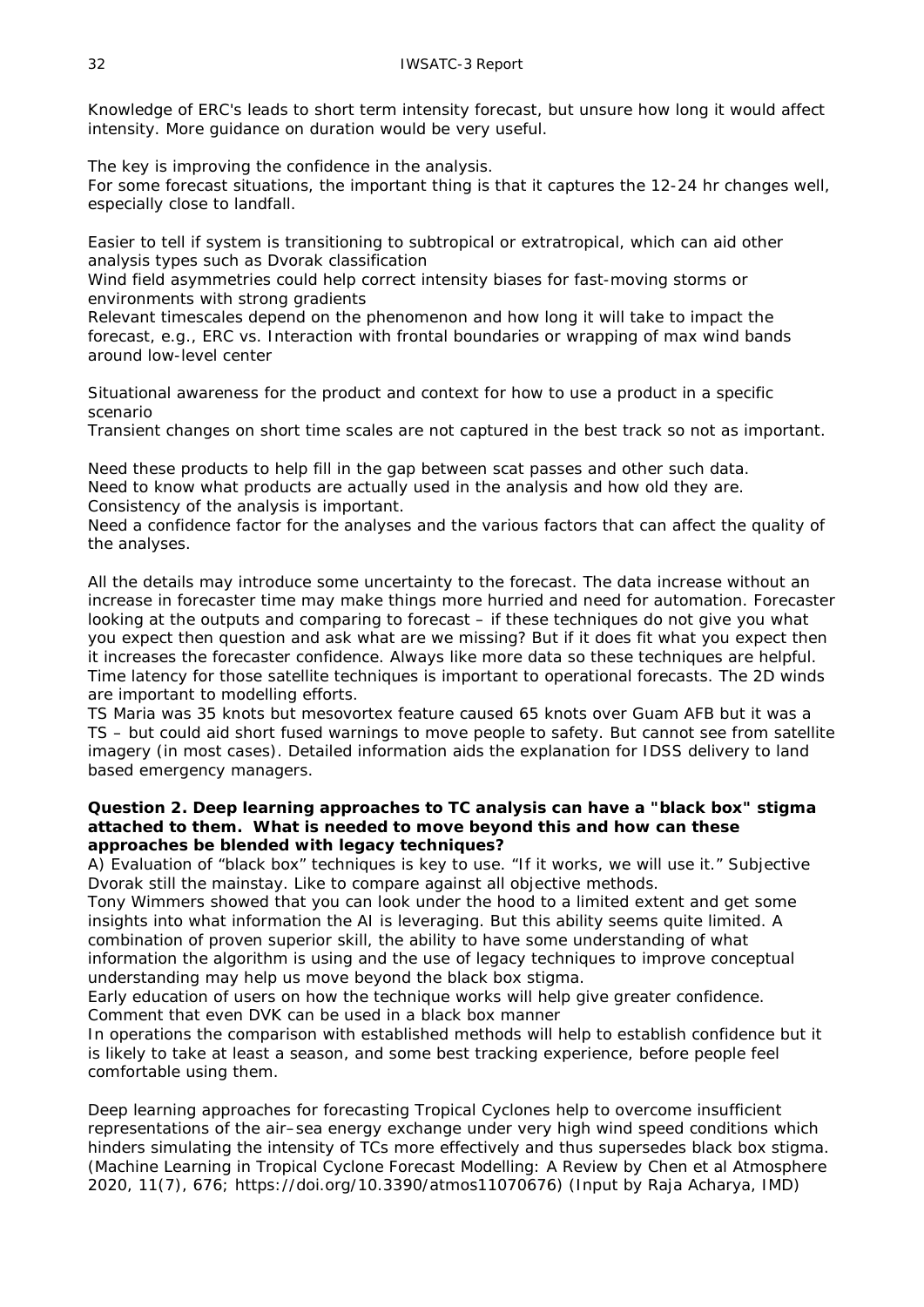Deep learning approaches to TC analysis can have a "black box" stigma attached to them. What is needed to move beyond this and how can these approaches be blended with legacy techniques?

Should be aware of each parameter and how it affects the answer. Additional information (graphics, metrics) provided with the answer so forecasters can better understand what is going. Bring some light to the black box.

Compare results of deep learning with well understood legacy methods... build confidence. Forecasters need to understand what they are using.

Educate analysts and forecasters about deep learning as a general topic. Information about inputs and importance of each one. Takes time for people to become familiar with the outputs. Documentation and presentation of the products is important. Training programs to rotate to agencies to update them in new methods. Extra: Lightning as an input?

In-person engagement is very important for trustworthiness.

It helps to know the nuts and bolts – the more we can be told about the working of the model the better. If we can't get a quantitative description of the workings, then perhaps a subjective description of the behaviour of the model would be helpful, though it's hard to know ahead of time.

Graphical representations of neural network layers may be helpful to understand the deep learning model decision process

Methods like Tony Wimmers showed using SHAP values to illustrate which pixels or parameters were most important to the model are very compelling and would help inform forecasters determine whether the prediction is reasonable. It may even teach humans something. (Like AlphaGo teaching Go)

Is it possible to have a simplified version of deep learning models running in parallel to the full versions that can attempt to elucidate which inputs were most important?

Conducting case studies for those with reliable ground truth, but the output of deep learning approaches is significantly different from that of legacy techniques and one is much closer to the reliable ground truth, so that we can know more the strengths and weaknesses of deep learning approaches and look for room for improvement.

Domain knowledge integration into deep learning.

Subjective Dvorak should/can be the baseline/reference to access new techniques. If the new technique works, it gets used.

Both legacy and new techniques are not that different. Training for new products and techniques, experience with techniques in operations, and comparison to other mentions. Time will be an issue so other information (error bounds or explainable AI techniques may not be useful). Could be valuable in training and post-season analysis.

Other comments

SAR might need to have a graduated averaging so that it is closer to the appropriate averaging period and other averaging periods should be provided

Need training on how the black box works and diagnostics on how the deep learning AI came to the decisions it did.

Black box if works well – then people question it less and forecasters will use it. Even if you know when it works well versus when NOT to use it, then it helps the forecasts. Error bars or know when to apply these black boxes. Training is key to learn some of the mystery behind the black box.

\_\_\_\_\_\_\_\_\_\_\_\_\_\_\_

If use the "black box" for the forecast and it goes badly – is there enough information to understand and answer why the forecast did not perform well.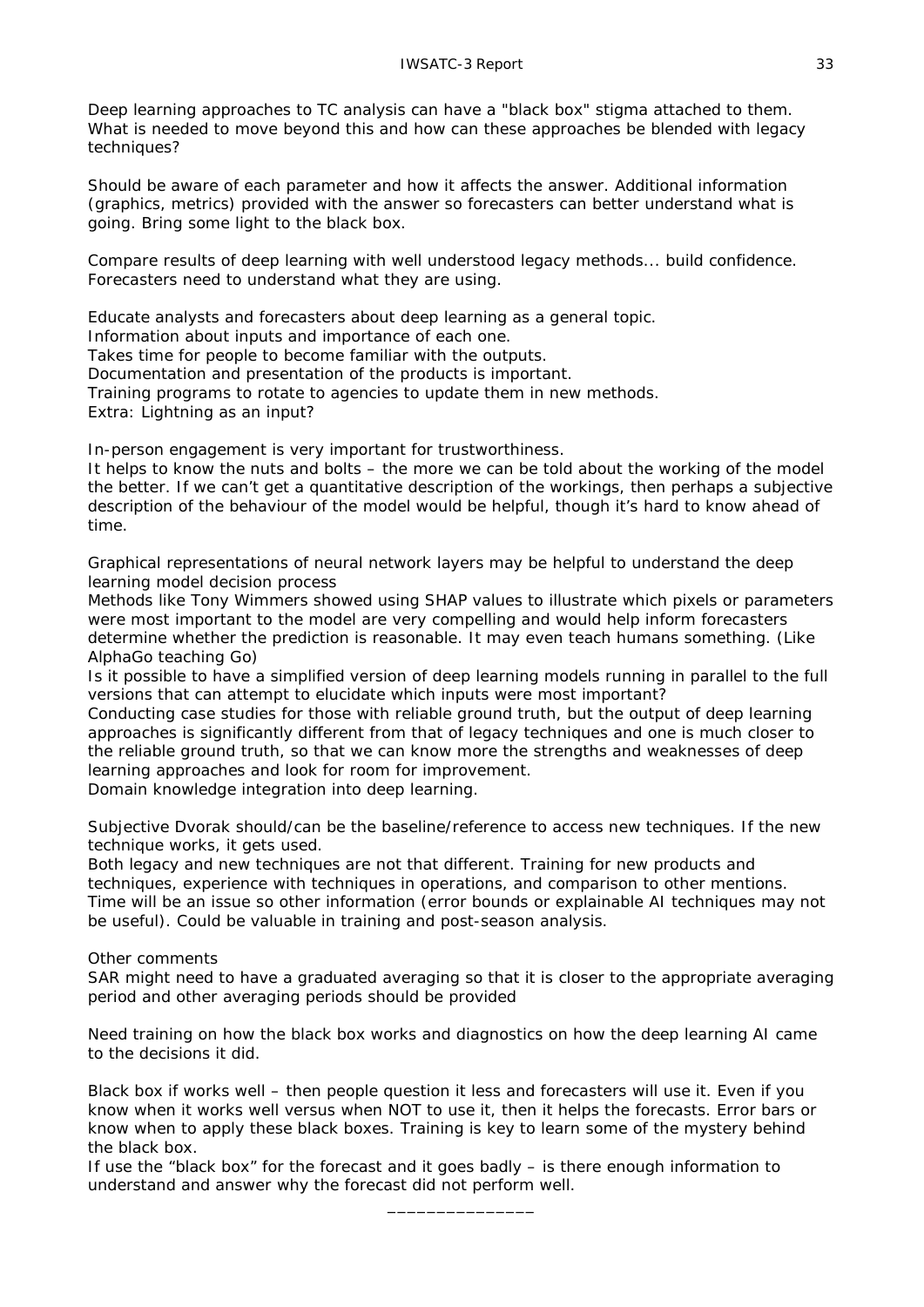IWSATC-3 Report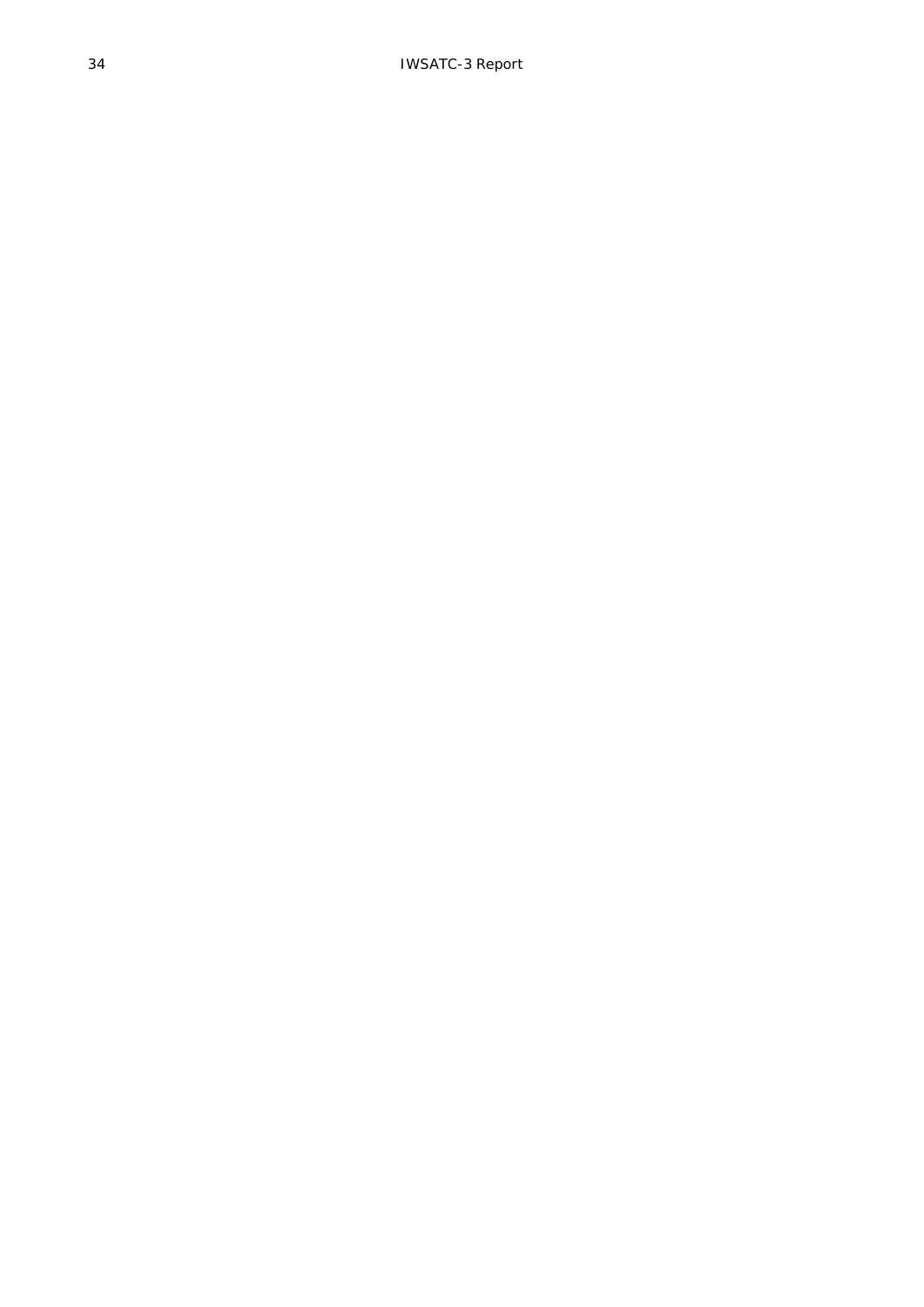#### <span id="page-34-0"></span>**APPENDIX VI: Summary of post-workshop evaluation**

Following the completion of the workshop, participants were requested to complete an evaluation (in MSForms) of 10 questions. The summary results are presented here. The first five questions asked whether expectations were met for each of the four days and on the workshop online format.

| Question           | <b>Below</b> | Met         | <b>Exceeded</b> | Total |
|--------------------|--------------|-------------|-----------------|-------|
|                    | Expectation  | Expectation | expectation     |       |
| Day 1              |              | 68          | 29              | 99    |
| Day 2              |              | 59          | 40              | 99    |
| Day 3              |              | 51          | 47              | 99    |
| Day 4              |              | 54          | 43              | 99    |
| Workshop<br>format | 6            | 56          | 37              | 99    |

format

#### **Q6 Was the design of the workshop appropriate - did you feel your voice was heard**? Yes 94; No 2; Other 2.

*It was great for sharing information. It was hard for interaction and engagement. We need more preliminary knowledge about the topic. Most of cases we failed to cop up with the presenters.*

#### **Q7. Was the information accessible? - was it given too much in details - was it not enough?**

*Definitely accesible.*

*Super*

the information was accessible

Information was more than enough

Hard to fly around the screen, like I'm doing now!

this is ok

It was accessible and very informative

Despite the apparent information saturation due to the limited time per day and the platform being used, the information was delivered well and remained accessible.

yes, and content was appropriate

It is long, but I was surprised at how much I enjoyed it.

It was accessible and had adequate details.

Information was accessible.

The information was easily accessible on Day 1, and it was getting a little harder to digest yet interesting to dig more into from Day2 to Day4

The right amount for a meeting of this frequency

I though the level of detail was perfec**t**

It left me with a reasonable amount to follow up on after the meeting.

I was able to follow the information, it was a good level detail. Plenty of questions but given volume of content further detail during the workshop would be too much

Yes, it was enough for operational forecaster

Yes, enough

it is very accessible but for junior like me need more details and more explanation about the short form in slide

The information was crisp and easily accessible

Very informative!

Just right. A bit more on ERC might be helpful before case studies.

Good enough

Yes, the info were available in advance and also sufficient.

Yes, enough

Yes. It was good enough

Few lectures were too detailed and few could not be detailed due to constraints of time It was enough

The more, the better

It was good. All information was well prepared. It would be better if the products links was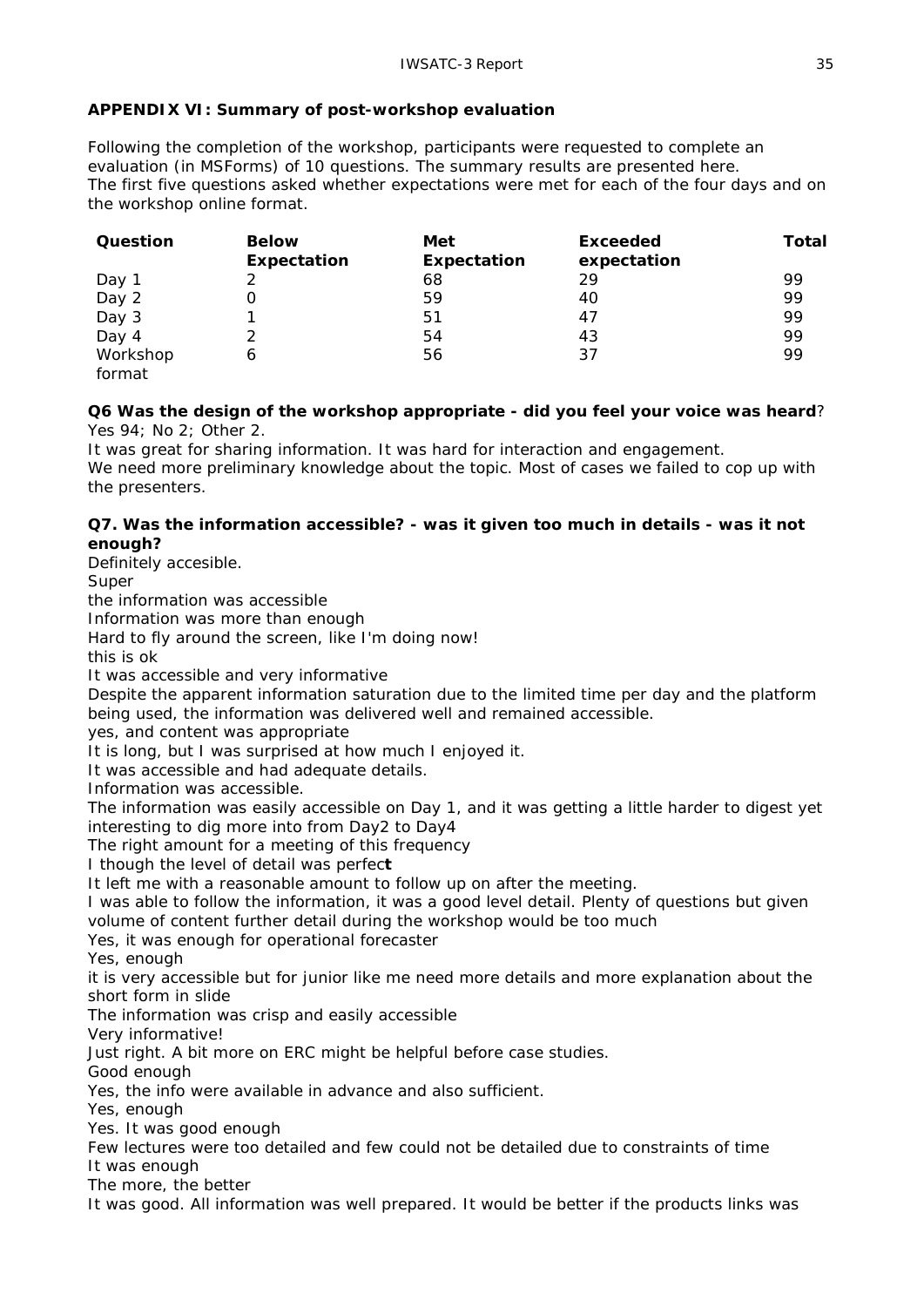shown.

Very clear and useful information.

Good balance

Yes. I would like to suggest that Tutorial sessions can be included in the future sessions of this workshop.

Yes, it is given detail information for each designed topics. Hope it will be continued in the next workshop.

Excellent

As a general rule, yes. But some presentations were harder to digest than others

The information is accessible

Yes. There was no issue.

Accessible

It was OK.

enough

Information was too much in details

Participants have easy access to information. It is very detailed and sufficient to study. The trainees received enough information. Very accessible and detailed.

Need more explanation and basic of the topic. As I am new for this this topic.

Information was accessible but not enough documentation of techniques and tools.

I think there was a correct balance

given enough in details

The case studies could be less of them with more information for each. It was great but felt hurried.

An appropriate amount of detail was given

Accessible

Sufficient information was made readily available.

The information presented was sufficient to convey the concepts that this workshop was set up for.

The information was accessible and given in a proper amount of detail.

It was suitable

The information was accessible

Enough info. Class was not as interactive as hoped for

IT IS FINE

Information provided were well suited for the training.

Was given in details

NOT too detailed, seemed to straddle the academic/operational schools of thought pretty well. Accessible, more details expected

was accessible, I hope there will be more workshop of this nature

The information was accessible. It was given properly.

It was accessible and enough.

The assumption was made that everyone was on the same level. More explanation of technical terms was needed.

Enough

It was helpful that longer presentations were available for greater detail.

# **Q8. What did you like the most about this workshop?**

Learning about the machine learning approaches and GeoIPS.

LOTS of work by Joe and Derrick...plus their co-helpers

The Dvorak used in comparison with satellite analysis. I need to do some more reading on it for mroe clarity.

Always love the case studies, and group Dvorak analysis exercises

yes

The operational exercises of Day 4.

"It was PAGASA's first time to participate in the IWSATC-3. Having the opportunity to present during Day 1 was an honor and privilege.

The workshop allowed us to connect to the developers of all the tools that we've been using operationally for so long. We really appreciate all the learnings! "

I loved the new stuff from JMA, SAR. I also loved interacting with my colleagues. I also enjoyed the case studies!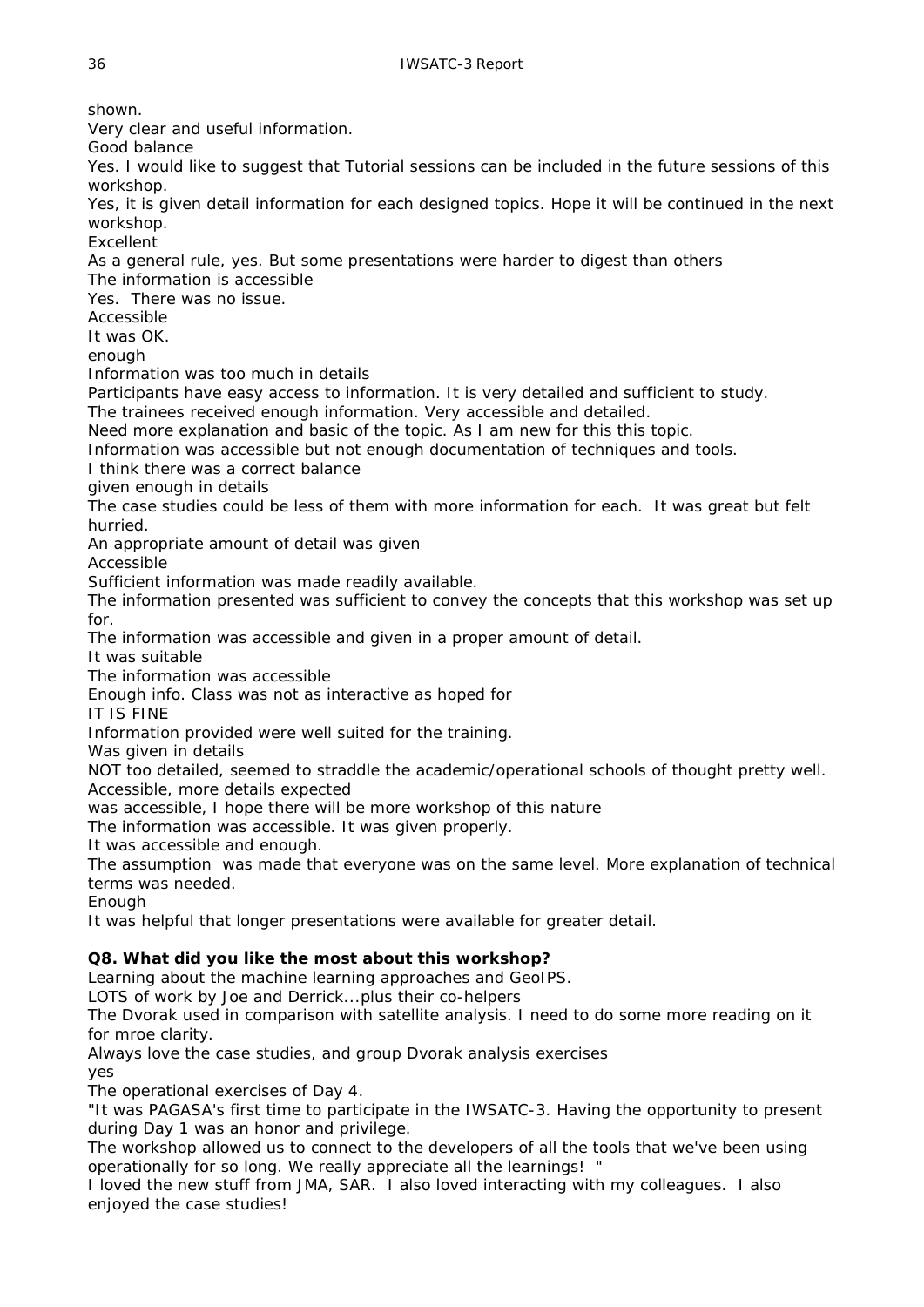Accessibility, practical conversations

Sensors

Updates on techniques / products along with case studies on last day.

Interaction with many people you would never meet otherwise

Case studies on Day 4.

The exercise! I've learned a lot from this!

"Full range of topics covered - operational perspectives, sensors, research advancements and practical exercises

Availability of presentations and recordings online is VERY helpful too

As a product developer it was great to hear from the actual forecasters to understand their needs and problem. (I know I came away with a long to do list).

I actually really liked day 4 - to learn more about how the forecasters think and do their job. A minor problem with Day 4 breakout sessions - was there was not very much participation by many of the people in the room (the non-native English speakers). No one spoke up or even entered comments in the chat. Dont know if it was a technical problem.. or a language problem. And I was actually kicked off and never put in a room for the third breakout session (Zoom problem?).

The interactive format.

Opportunity to discuss ideas with a variety of people outside of my organisation. Get a better idea of how other agencies perform equivalent roles to what I do. Hear from people with more experience and knowledge than myself about how to use tools best and where they see the challenges.

1) Well delivered presentation by all presenters and leaders of breakout room.

2) Timing wise"

Using new techniques using Satellite

Chat discussion with old friends

everything

Organization and breakout sessions yes

The case study discussion

Sharing the thoughts, new technologies, and experiences.

The information on latest development by the research community. Bringing both operational and research communities together.

It has presentations from different op**e**rational centers around the globe. Helped me to understand how other centers carry out their forecast.

Discussion during the brea**k**out session and case studies on day 4

Everything was good. It was well structured. Great to see it was done online and via zoom. Hope future ones can be done similarly via zoom to increase accessibility.

The interaction Sessions held on day-1 and also the share point folder containing recorded prerecorded presentations.

Thanks for organising this workshop. Every institute shared their operational usage of Satellite and methodology, idea for the Tropical Cyclone.

I feel the exercise was the good part of the workshop.

**COMPREHENSIVE** 

Good material and breakroom problems and discussion

The meeting was organized very efficiently. There were excellent experts, rich practice and sufficient communication time.

Many new satellite products. The methods were introduced in detail.

Share with specialist from all around the world, and know about how they work in the different RMSC. Great comunication between lecturers/presenters and the participants.

Bringing together researchers and forecasters. The ability for so many people to attend.

I like the breaking sessions most as it was really innovative. It is suggested that inputs

submitted by the participants in the break sessions files of Day-1,2 & 3 may be incorporated in the final report along with the name of the participant who provided the input.

Fruitful presentations . Well organization.

Zoom enabled a much wider reach, all future ones should at least have a streaming option.

All the knowledge imparted, the new technologies for the future, deep learning making its way into TC analysis and forecasts, all the experience shared from the RSMC/TCWC. All in all, I can honestly say I loved this workshop very much.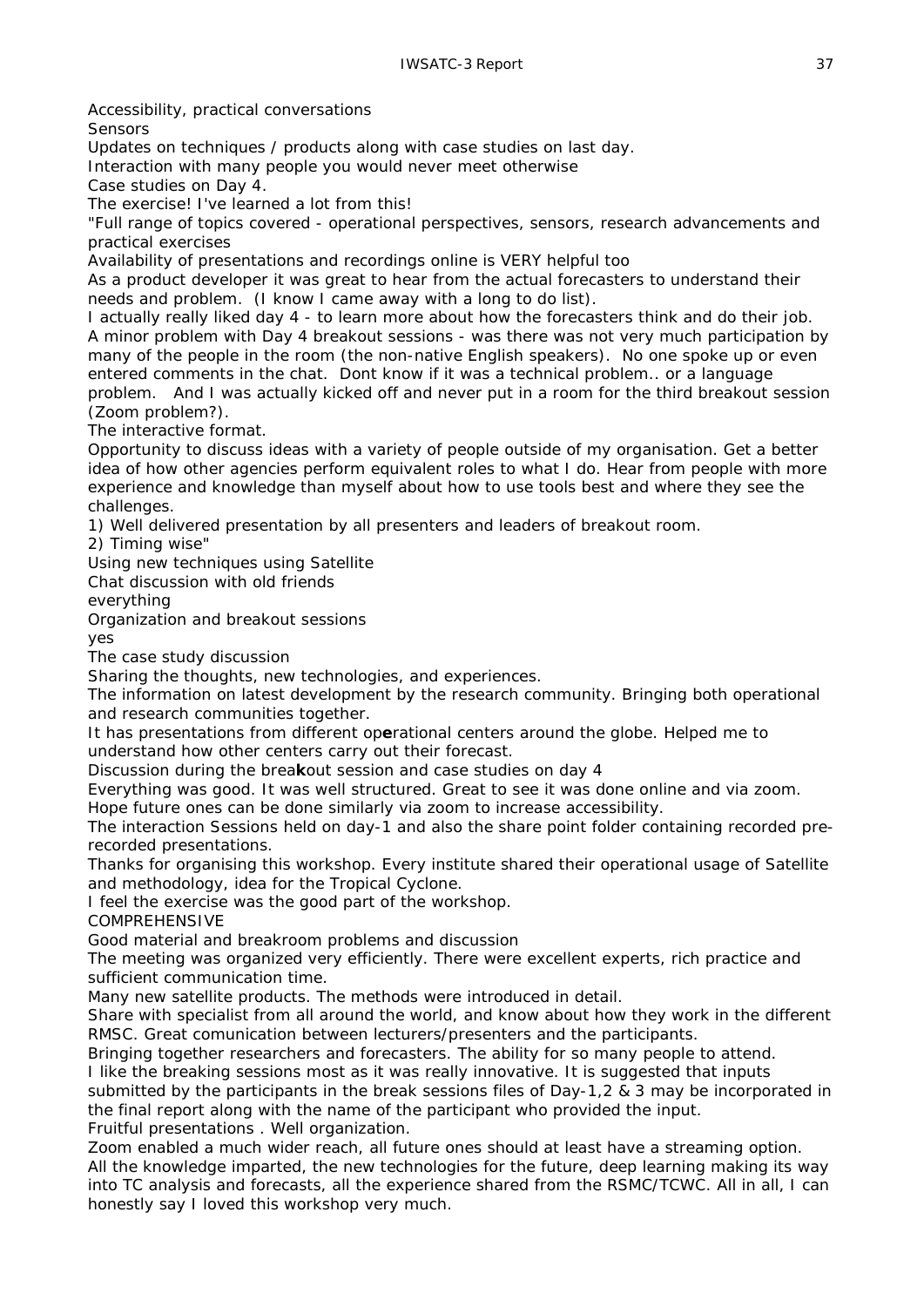The part that I like the most is how they showed the analysis methods and then shouted how the are used in the real world with examples.

Sharing the operation and research among operational centers and institutes is informative. Breakout sessions through the meeting were so exciting, and giving participants the precious opportunity for discussion.

Exercise ADT SATCON DAY4

Presentations on new tools and techniques.

Best practice applications of satellite analysis techniques for operations using case studies. Many countries sharing the information

satellite analysis techniques

Best practice applications of satellite analysis techniques for operations using case studies The topic was interesting. But I personally need more preliminary exercise and knowledge about the topic.

The case studies in day-4.

learn about everything that is being done in relation to satellite information and the new products and tools available soon

AI TC intensity analysis and forecasts.

products for TC nowcasting and prediction

Day 3 - was fantastic where we went through the many satellite sensors to perform the task. I was unable to attend on Day 2 but suspect that would have been my favorite. Really enjoyed this event and thought it was one of the better meetings I have ever attended.

The virtual format meant that I was able to attend during what has been a very busy time of the year for me. If this were not virtual I would likely not have attended. On the other hand, the virtual format makes the time zone issue problematic with it being a very late night for those on the east-coast US and a very early morning for those around the Indian Ocean.

Good sharing of methods and knowledge from various warning center

Both the lectures and breakout rooms, as well as the inclusion of Meteorological organizations from around the world.

Hearing from the many different viewpoints on how the various TCWC's and RSMC's utilize satellite data and the emerging tech that's coming down the pipe.

The number of people across the tropical cyclone community who attended.

Interaction between forecasters and researchers.

I got many experience and knew many case studies. It was great.

The topic and lecture were very useful for me, the lecturer was very ardour. Time

DAY1 AND DAY4

good interactions

Discussion and Q&A

Every presentation was good

The e-mail reminders 6/7 hours in advance and then 1/2 hour in advance just to ensure the time was correct, since all times were given in UTC and the start time changed between days. Collaborating with international peers. Being able to participate since it was held online.

The "survey" of available tools and resources nature of the schedule.

Use of remote sensing for operational TC monitoring

I liked the most about the CB cloud observation based on the satellite image

I like the new technology and mesurements such as SAR, and want to know more detail about how to access and use SAR data.

The scientists who taught the modules.

It was so informative.

The exposure to what was going on in different countries

Very good

The availability of the archive of presentations for later use.

#### **Q9. What suggestions do you have to improve this workshop?**

Maybe every two years

Really miss face-to-face, but this meeting was OK!

Encourauge more feedback from the operational attendees, especially in the breakout rooms Facilitate the establishment of a post-workshop communications platform to enable collaborative exchange between developers, researchers, and operational forecasters.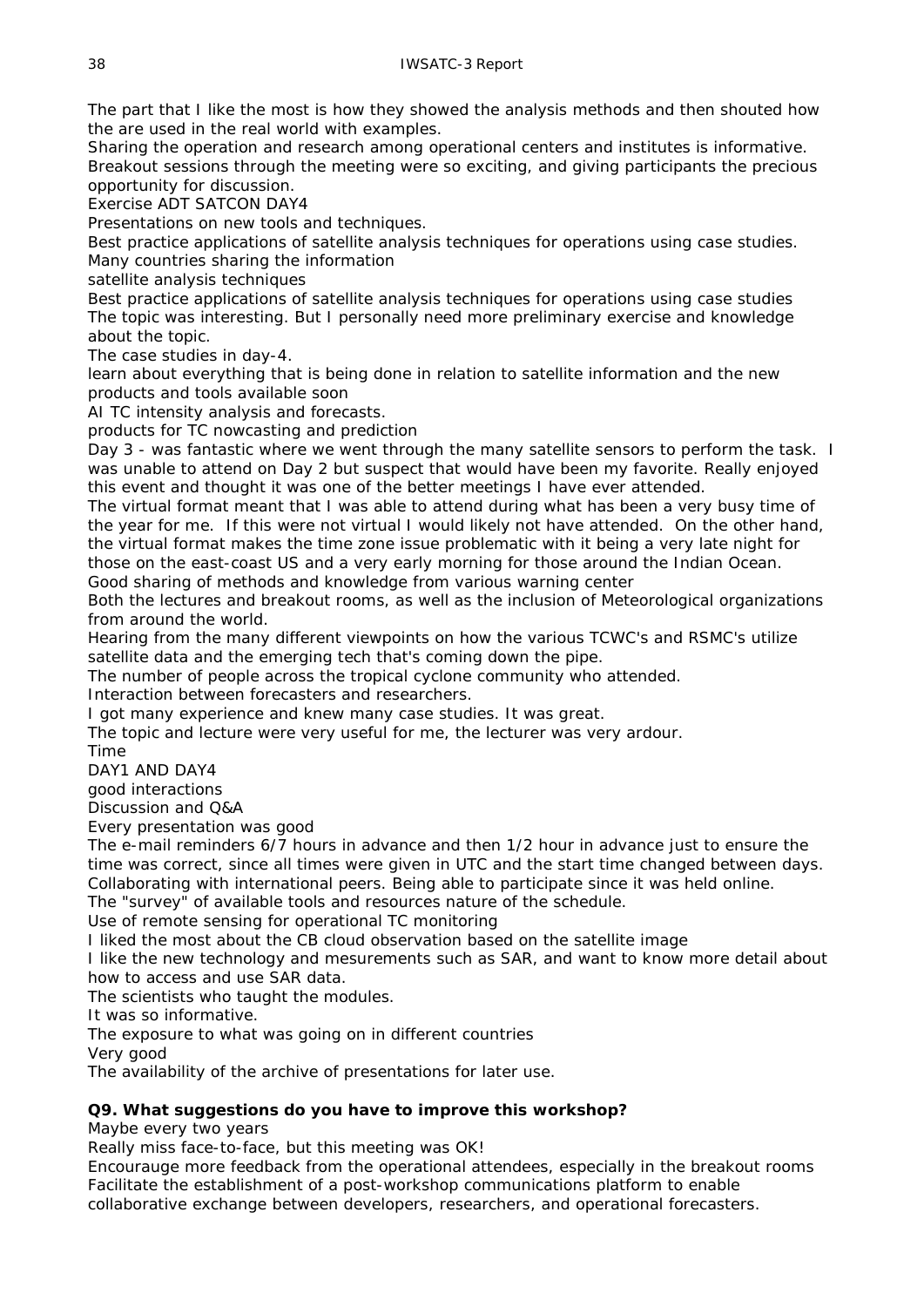Maybe more spread out. 1-day for 3 h every 3 months... select focused topics

Better copy of zoom? We did have some technical issues. Still, we all survived and learned something.

A participation letter will be highly appreciated. Moreover it may be continued in virtual mode in coming years.

Online mode did allow greater participation however time zone difference was challenging. A physical workshop would definitely help along with yearly/bi-yearly workshops or expert talks with cases.

Make it more often. Also, Maybe make in-between workshops occasional 2-3- hour sessions just for 1 day

Everything's good

More frequent meetings, maybe shorter in duration, would be a good thing, particularly since satellites, datasets and practices are changing so rapidly right now.

During the breakout sessions I often found that very few people were actually contributing to the discussion. I'm not sure how to encourage those who weren't actively involved to do so, but I feel that hearing from more people is hugely beneficial.

It could have been better if there was no COVID-19 that we can all get together in a place and interact face-to-face

If the situation become better, I hope face-to-face meeting with online participants.

need more details and more explanation about the short form in slide for junior meteorologist Similar workshops to other aspects of satellite based weather forecast

Even after COVID-19, hybrid meeting(both in-person and online)! possibly more often. Face-to-face meeting might be more interactive.

IF THE PRESENTERS COULD GIVE MAX INFO WITHIN THE STIPULATED TIME

The in-person meetings will be more effective due to time differences.

It is suggested that we make full use of the new intensity evaluation criteria and methods found in geostationary meteorological satellites by pooling our wisdom

In the case of virtual workshop, the use of a platform more accesible from Cuba, because the US embargo we can't not access directly and it reduce the internet speed and sometimes it's not accesible.

"I think it works well and there is ongoing need for it. I hope WMO can continue to support it. I was disappointed that operations prevented me attending the last day

This was an excellent workshop.

In addition I would like to suggest the following for your kind consideration.

 a. The workshop proceedings, recommendations and final report may be placed in the WMO workshop website. It is requested to kindly include list of participants of the workshop in the final report.

**b**. The future sessions of this workshop may kindly be conducted in virtual mode or least in hybrid mode so as to enable interested persons to participate for greater exchange of knowledge.

**c**. Tutorial sessions can be included in the future sessions of this workshop.

 **d**. In future sessions of IWSATC workshop, it is suggested that Working groups may be constituted from within interested participants on cyclone track and intensity forecasting, sensors, satellite observation, ocean observation, analysis techniques for preparing best practices report and other reports as deemed necessary.

 **e**. Last but not the least a letter of participation may be issued on request as this is a high value workshop and participation in this workshop from knowledge and career perspective and can be mentioned in annual reports.

A. Hope the final report of IWTCSA-3 can list out all the linkage and demos to introduce the relevent sensor and scattermetors, like SAR. AMRS-2.

B. For better usage and evaluation of those retrieved 2-D winds, raw data should be given rather than images.

C. Group dicussion could be expand by adding some other topics and urgent demonds." Hybrid format, in person and streaming.

Possibly every 2 years, stream and shorter, then next one both formats and longer every 4 years.

None. I would keep this format to reach a larger audience. Maybe a hybrid format would work too.

Just a better timing .